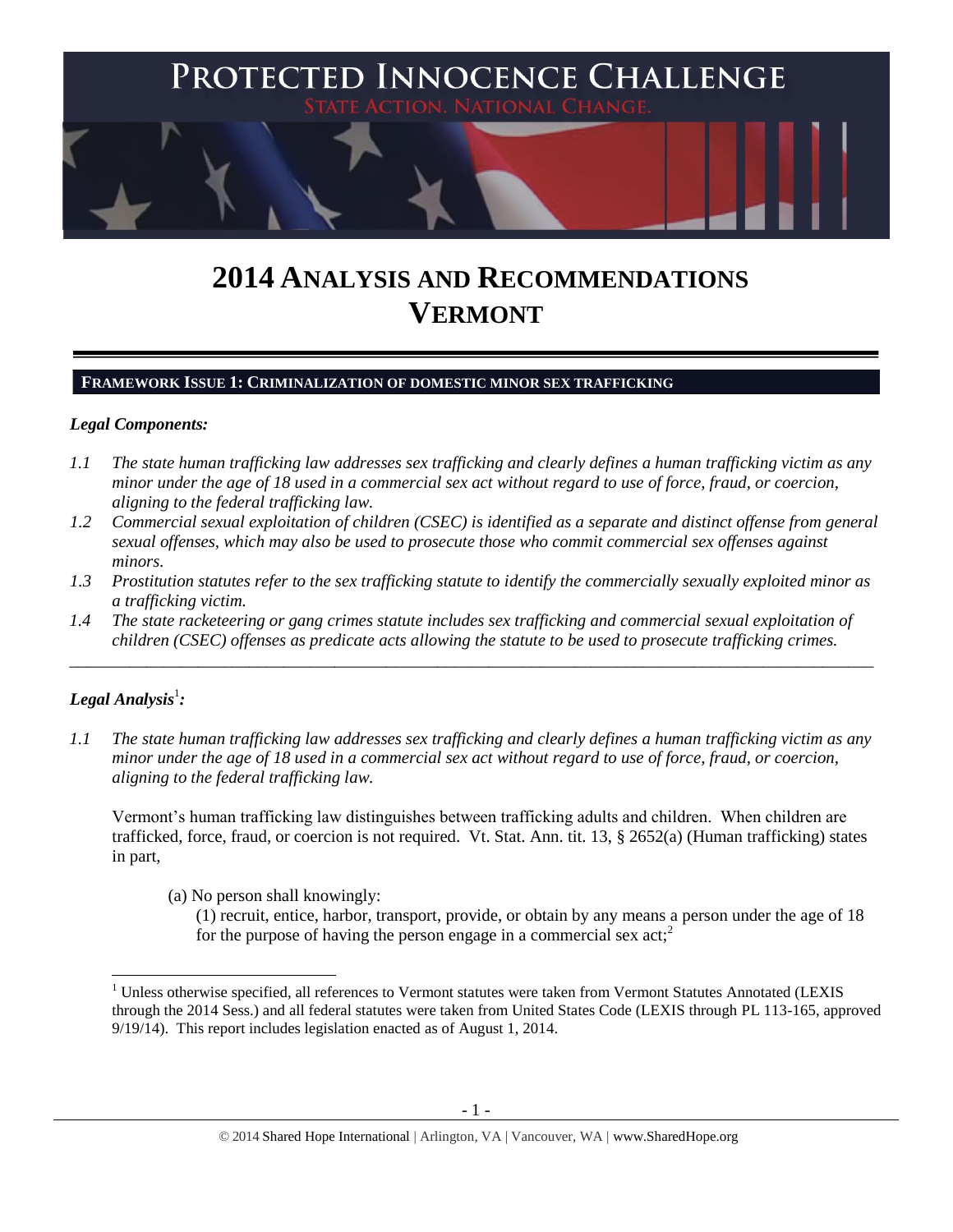(2) recruit, entice, harbor, transport, provide, or obtain a person through force, fraud, or coercion<sup>3</sup> for the purpose of having the person engage in a commercial sex act;

(3) compel a person through force, fraud, or coercion to engage in a commercial sex act;

(4) benefit financially or by receiving anything of value from participation in a venture, knowing that force, fraud, or coercion was or will be used to compel any person to engage in a commercial sex act as part of the venture.<sup>4</sup>

. . . .

A conviction under Vt. Stat. Ann. tit. 13, § 2652(a)(1)–(4) is punishable as a felony<sup>5</sup> by imprisonment "for a term up to and including life," a fine not to exceed \$500,000, or both. Vt. Stat. Ann. tit. 13, §§ 1, 2652(b).

Vt. Stat. Ann. tit. 13, § 2653(a) (Aggravated human trafficking) imposes a heightened penalty if the victim of human trafficking is under the age of 18. Vt. Stat. Ann. tit. 13, § 2653(a) states,

(a) A person commits the crime of aggravated human trafficking if the person commits human trafficking in violation of section 2652 of this title under any of the following circumstances:

<span id="page-1-0"></span>(1) The offense involves a victim of human trafficking who is a child under the age of 18;

(2) The person has previously been convicted of a violation of section 2652 of this title;

(3) The victim of human trafficking suffers serious bodily injury or death; or

(4) The actor commits the crime of human trafficking under circumstances which constitute the crime of sexual assault as defined in section 3252 of this title, aggravated sexual assault as defined in section 3253 of this title, or aggravated sexual assault of a child as defined in section 3253a of this title.

A conviction under Vt. Stat. Ann. tit. 13, § 2653(a) is punishable as a felony by imprisonment for 20 years to life, a fine up to \$100,000, or both. Vt. Stat. Ann. tit. 13, §§ 1, 2653(b). An attempt to commit either human

(C) the abuse or threatened abuse of law or the legal process;

(E) providing a drug, including alcohol, to another person with the intent to impair the person's judgment or maintain a state of chemical dependence;

(F) wrongfully taking, obtaining, or withholding any property of another person;

(G) blackmail;

(H) asserting control over the finances of another person;

(I) debt bondage; or

(J) withholding or threatening to withhold food or medication.

notwithstanding any offense whose maximum term of imprisonment is more than two years, for life or which may be punished by death is a felony. Any other offense is a misdemeanor."

 $6$  Vt. Stat. Ann. tit. 13, § 2651(13) defines "victim of human trafficking" as "a victim of a violation of section 2652 [Human trafficking] of this title."

 $\overline{\phantom{a}}$ <sup>2</sup> Vt. Stat. Ann. tit. 13, § 2651(3) (Definitions) defines a "commercial sex act" as "any sex act or sexually explicit performance on account of which anything of value is promised to, given to, or received by any person."  $3$  Vt. Stat. Ann. tit. 13, § 2651(2) defines "coercion" as,

<sup>(</sup>A) threat of serious harm, including physical or financial harm, to or physical restraint against any person; (B) any scheme, plan, or pattern intended to cause a person to believe that failure to perform an act would result in serious bodily or financial harm to or physical restraint of any person;

<sup>(</sup>D) withholding, destroying, or confiscating any actual or purported passport, immigration document, or any other government identification document of another person;

 $4$  Vt. Stat. Ann. tit. 13, § 2651(12) defines "venture" as "any group of two or more individuals associated in fact, whether or not a legal entity."

<sup>&</sup>lt;sup>5</sup> Pursuant to Vt. Stat. Ann. tit. 13, § 1 (Felonies and misdemeanors defined), "Any other provision of law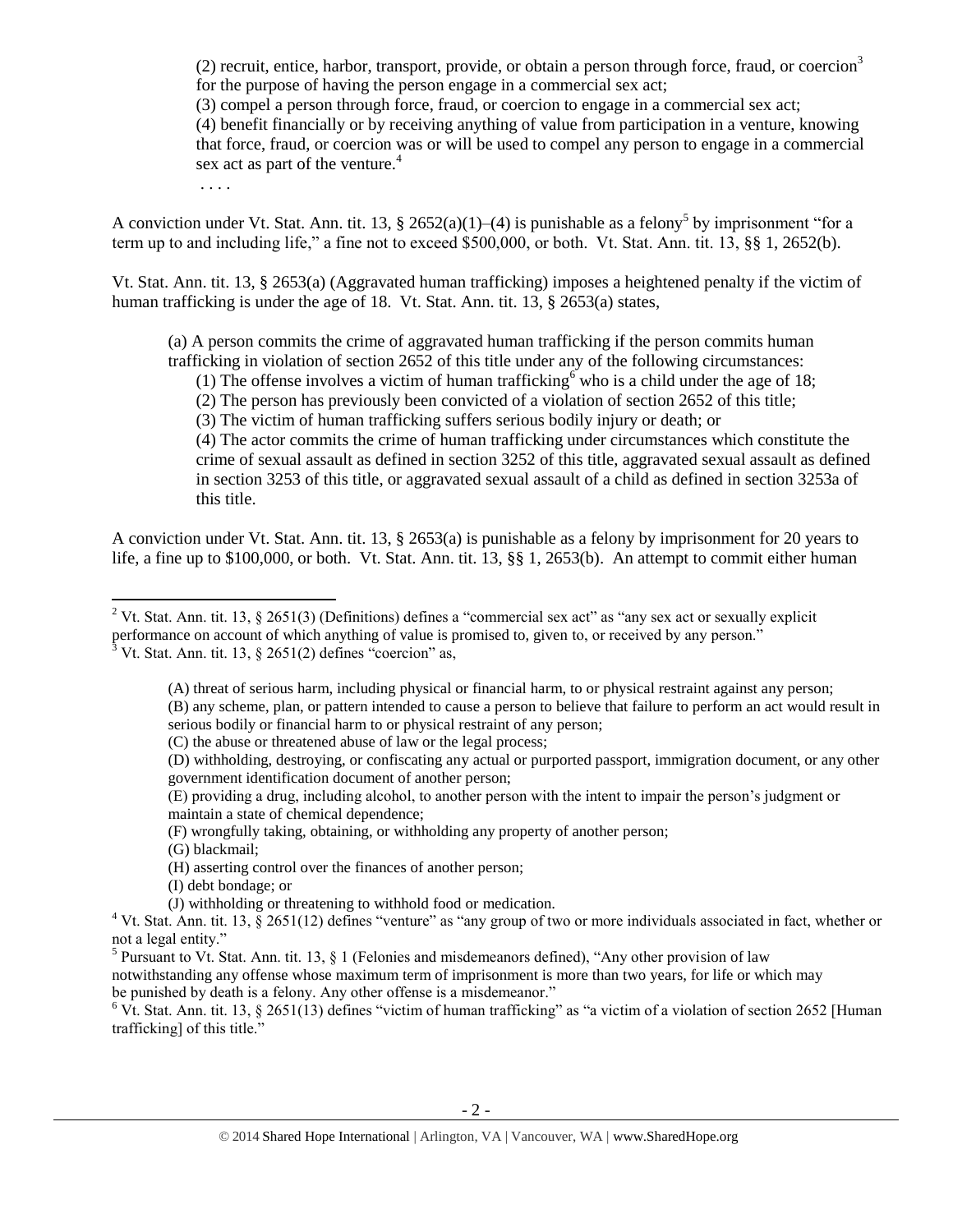trafficking or aggravated human trafficking is punishable to the same extent as the completed offense. Vt. Stat. Ann. tit 13, § 9(a).

Additionally, Vt. Stat. Ann. tit. 13, § 2654(a) (Patronizing or facilitating human trafficking) states,

No person shall knowingly:

(1) Permit a place, structure, or building owned by the person or under the person's control to be used for the purpose of human trafficking;<sup>7</sup>

(2) Receive or offer or agree to receive or offer a person into a place, structure, or building for the purpose of human trafficking; or

(3) Permit a person to remain in a place, structure, building, or conveyance for the purpose of human trafficking.

A conviction under Vt. Stat. Ann. tit. 13, § 2654(a) is punishable as a felony by imprisonment up to 5 years, a fine not to exceed \$100,000, or both. Vt. Stat. Ann. tit. 13, §§ 1, 2654(b).

Lastly, Vt. Stat. Ann. tit. 13, § 2655(a) (Solicitation) makes it illegal for a person to "knowingly solicit a commercial sex act<sup>8</sup> from a victim of human trafficking." A conviction under Vt. Stat. Ann. tit. 13, § 2655(a) is punishable as a felony by imprisonment up to 5 years, a fine not to exceed \$100,000, or both. Vt. Stat. Ann. tit. 13, §§ 1, 2655(b).

*1.2 Commercial sexual exploitation of children (CSEC) is identified as a separate and distinct offense from general sexual offenses, which may also be used to prosecute those who commit commercial sex offenses against minors.*

The following laws criminalize CSEC in Vermont:

<span id="page-2-1"></span><span id="page-2-0"></span>1. Vt. Stat. Ann. tit. 13, § 2822(a) (Use of a child in a sexual performance) states, "No person shall, with knowledge of the character and content, promote<sup>9</sup> a sexual performance<sup>10</sup> by a child<sup>11</sup> or a performance which contains a lewd exhibition of the genitals, anus or breasts of a child, or hire, employ, procure, use, cause or induce a child to engage in such a performance." A first conviction under Vt. Stat. Ann. tit. 13, § 2822(a) is punishable as a felony by imprisonment up to 10 years, a fine not to exceed \$20,000, or both. Vt. Stat. Ann. tit. 13, §§ 1, 2825(a). If the offender has a prior conviction under Vt. Stat. Ann. tit. 13, § 2822(a), § 2823 (Consenting to a sexual performance), or § 2824(a) (Promoting a recording of sexual conduct), however, a conviction is punishable as a felony by imprisonment for  $1-15$  years, a fine not to exceed \$50,000, or both. Vt. Stat. Ann. tit. 13, §§ 1, 2825(b).

l

<sup>&</sup>lt;sup>7</sup> Vt. Stat. Ann. tit. 13, § 2651(6) defines "human trafficking" as the following: "(A) to subject a person to a violation of section 2652 [Human trafficking] of this title; or (B) 'severe form of trafficking' as defined by 21 U.S.C. § 7105."

<sup>8</sup> *See supra* note [2](#page-0-0).

<sup>&</sup>lt;sup>9</sup> Vt. Stat. Ann. tit. 13, § 2821(5) (Definitions) defines "promote" as "to procure, issue, manufacture, publish, sell, give, provide, lend, mail, deliver, distribute, disseminate, circulate, present, exhibit, advertise, or offer to do the same, by any means, including electronic transmission."

<sup>&</sup>lt;sup>10</sup> Vt. Stat. Ann. tit. 13, § 2821(4) defines "sexual performance" as "any performance or any part of a performance, which includes sexual conduct by a child." Vt. Stat. Ann. tit. 13, § 2821(3) defines "performance" as "(A) an event which is photographed, filmed or visually recorded; or (B) a play, dance or other visual presentation or exhibition before an audience."

<sup>&</sup>lt;sup>11</sup> Vt. Stat. Ann. tit. 13, § 2821(1) defines "child" as "any person under the age of 16 years."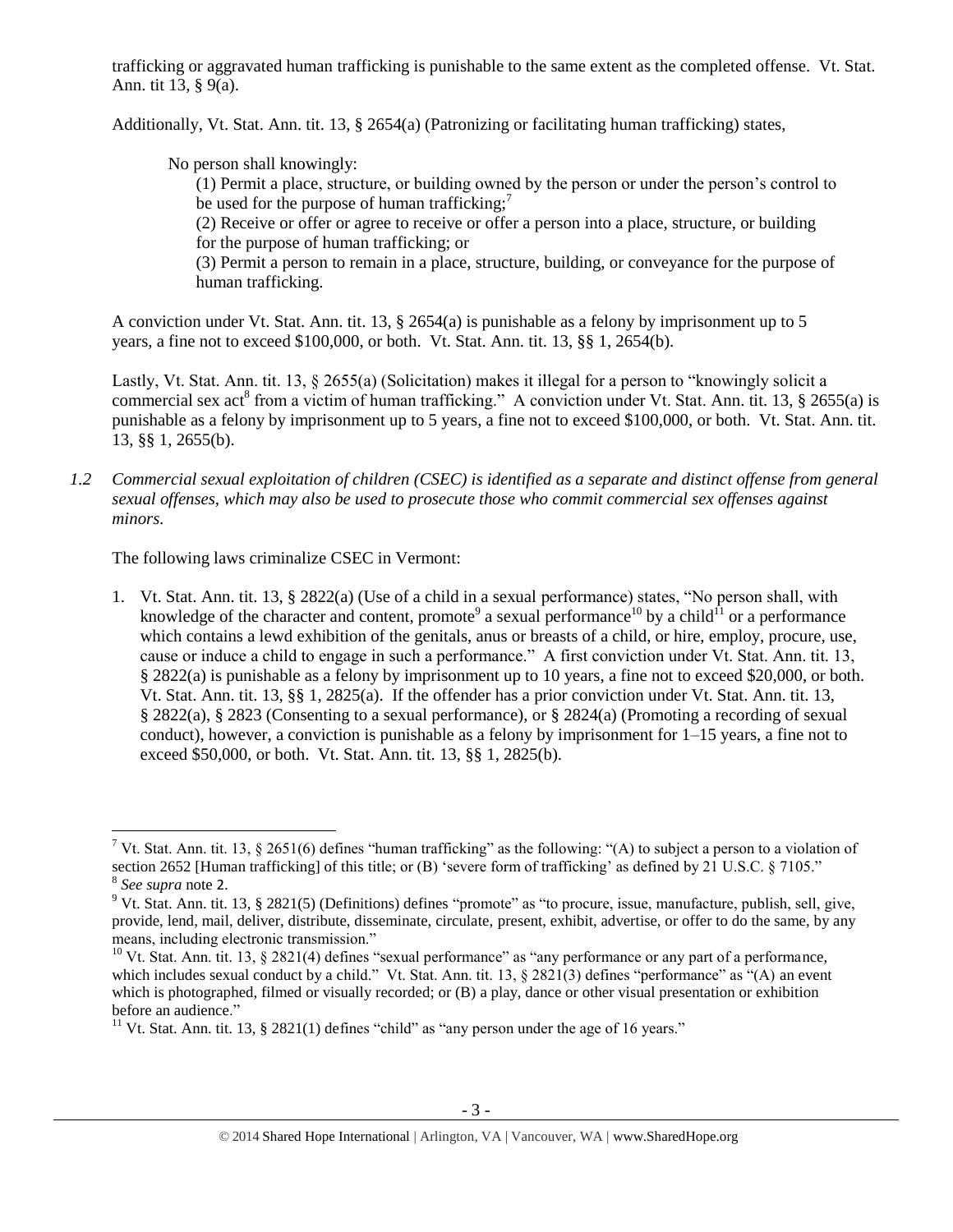2. Vt. Stat. Ann. tit. 13, § 2823 (Consenting to a sexual performance) states, "No person who is the parent, legal guardian, or custodian of a child<sup>12</sup> may, with knowledge of the character and content, consent to the participation of that child in a sexual performance<sup>13</sup> or a performance including a lewd exhibition of the genitals by that child." A first conviction under Vt. Stat. Ann. tit. 13, § 2823 is punishable as a felony by imprisonment up to 10 years, a fine not to exceed \$20,000, or both. Vt. Stat. Ann. tit. 13, §§ 1, 2825(a). If the offender has a prior conviction under Vt. Stat. Ann. tit. 13, § 2822(a), § 2823 (Consenting to a sexual performance), or § 2824(a) (Promoting a recording of sexual conduct), however, a conviction is punishable as a felony by imprisonment for 1–15 years, a fine not to exceed \$50,000, or both. Vt. Stat. Ann. tit. 13, §§ 1, 2825(b).

Other laws may be applicable to sexual exploitation of children although they do not specify commercial sexual exploitation:

1. Pursuant to Vt. Stat. Ann. tit. 13, § 2828 (Luring a child),

<span id="page-3-0"></span>(a) No person shall knowingly solicit, lure, or entice, or to attempt to solicit, lure, or entice, a child under the age of 16 or another person believed by the person to be a child under the age of 16, to engage in a sexual act as defined in section  $3251$  [Definitions] of this title<sup>14</sup> or engage in lewd and lascivious conduct as defined in section 2602 [Lewd or lascivious conduct with child] of this title.<sup>15</sup> (b) This section applies to solicitation, luring, or enticement by any means, including in person, through written or telephonic correspondence or electronic communication. (c) This section shall not apply if the person is less than 19 years old, the child is at least 15 years old, and the conduct is consensual.

A conviction under Vt. Stat. Ann. tit. 13, § 2828(a) is punishable as a felony by imprisonment up to 5 years, a fine not to exceed \$10,000, or both. Vt. Stat. Ann. tit. 13, §§ 1, 2825(e).

2. Vt. Stat. Ann. tit. 13, § 2602(a) (Lewd or lascivious conduct with child) provides,

(1) No person shall willfully and lewdly commit any lewd or lascivious act upon or with the body, or any part or member thereof, of a child under the age of 16 years, with the intent of arousing, appealing to, or gratifying the lust, passions, or sexual desires of such person or of such child. (2) This section shall not apply if the person is less than 19 years old, the child is at least 15 years old, and the conduct is consensual.

A first conviction under Vt. Stat. Ann. tit. 13, § 2602(a) is punishable as a felony by imprisonment for 2–15 years and a possible fine not to exceed \$5,000, a second conviction is punishable by imprisonment for 5 years to life and a possible fine not to exceed \$25,000, and subsequent convictions are punishable by imprisonment for 10 years to life and a possible fine not to exceed \$25,000. Vt. Stat. Ann. tit. 13, §§ 1, 2602(b). Additionally, sentences for second and subsequent convictions "shall be served and may not be suspended, deferred, or served as a supervised sentence" and the offender "shall not be eligible for probation, parole, furlough, or any other type of early release until the expiration of the five-year or 10-year term of imprisonment." Vt. Stat. Ann. tit. 13, § 2602(c). The court may, however, depart from the 5 and

<sup>12</sup> *See supra* note [11.](#page-2-0) 

<sup>13</sup> *See supra* note [10.](#page-2-1) 

<sup>&</sup>lt;sup>14</sup> Vt. Stat. Ann. tit. 13, § 3251(1) (Definitions) defines "sexual act" as "conduct between persons consisting of contact between the penis and the vulva, the penis and the anus, the mouth and the penis, the mouth and the vulva, or any intrusion, however slight, by any part of a person's body or any object into the genital or anal opening of another."

<sup>&</sup>lt;sup>15</sup> See infra Section 1.2 for the provisions of Vt. Stat. Ann. tit. 13, § 2602 (Lewd or lascivious conduct with child).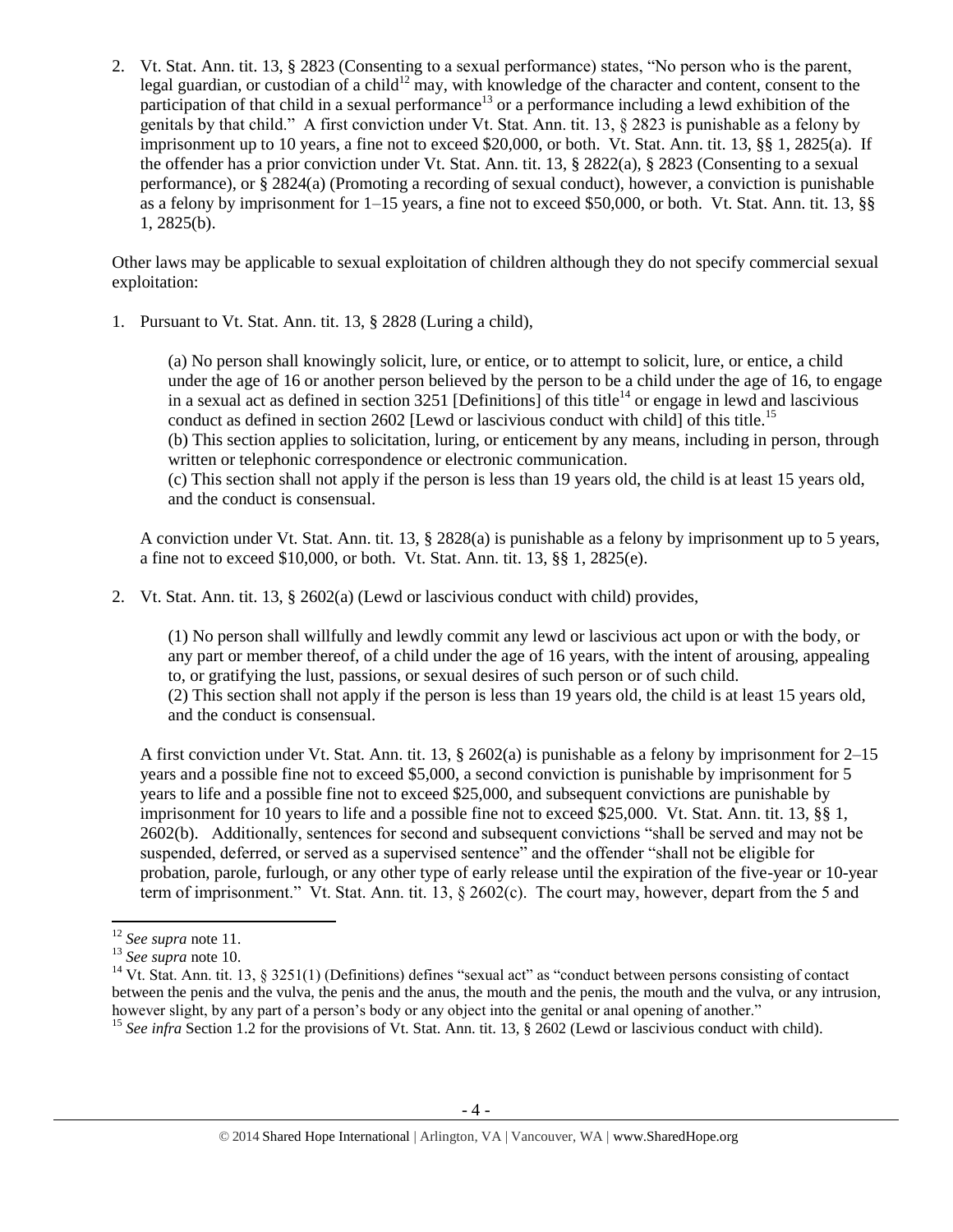10-year minimums required for second and subsequent convictions and may "impose a lesser term of incarceration if the court makes written findings on the record that the downward departure will serve the interests of justice and public safety." Vt. Stat. Ann. tit. 13, § 2602(c)(1), (2). Lastly, "A person convicted of violating subdivision (b)(2) or (3) of this section shall be sentenced under section 3271 [Indeterminate life sentence]<sup>16</sup> of this title" and "[a]ny prior conviction for sexual assault or aggravated sexual assault shall be considered a prior offense for purposes of sentencing enhancement." Vt. Stat. Ann. tit. 13, § 2602(d), (e).

- 3. Vt. Stat. Ann. tit. 13, § 3252(c) (Sexual assault) prohibits the following:
	- (c) No person shall engage in a sexual act<sup>17</sup> with a child who is under the age of 16, except: (1) where the persons are married to each other and the sexual act is consensual; or (2) where the person is less than 19 years old, the child is at least 15 years old, and the sexual act is consensual.

A conviction under Vt. Stat. Ann. tit. 13, § 3252(c) is punishable as a felony by imprisonment up to 20 years and a possible fine not to exceed  $$10,000$ . Vt. Stat. Ann. tit. 13,  $§$ § 1, 3252(f)(2).

4. Vt. Stat. Ann. tit. 13, § 3253(a) (Aggravated sexual assault of a child) states,

(a) A person commits the crime of aggravated sexual assault of a child if the actor is at least 18 years of age and commits sexual assault against a child under the age of 16 in violation of section 3252 [Sexual assault] of this title and at least one of the following circumstances exists:

(2) The actor is joined or assisted by one or more persons in physically restraining, assaulting, or sexually assaulting the victim.

(3) The actor commits the sexual act under circumstances which constitute the crime of kidnapping. (4) The actor has previously been convicted in this state of sexual assault under subsection 3252(a) or (b) of this title, aggravated sexual assault under section 3253 of this title, or aggravated sexual assault of a child under this section, or has been convicted in any jurisdiction in the United States or territories of an offense which would constitute sexual assault under subsection 3252(a) or (b) of this title, aggravated sexual assault under section 3253 of this title, or aggravated sexual assault of a child under this section if committed in this state.

. . . .

. . . .

A conviction under Vt. Stat. Ann. tit. 13, § 3253a(a) is punishable as a felony by imprisonment for 25 years to life and a possible fine not to exceed \$50,000. Vt. Stat. Ann. tit. 13, §§ 1, 3253a(b). Vt. Stat. Ann. tit. 13, § 3253a(b) further states, "The 25-year term of imprisonment . . . shall be served and may not be

<sup>17</sup> *See supra* note [14.](#page-3-0) 

 $\overline{a}$ 

<sup>&</sup>lt;sup>16</sup> Vt. Stat. Ann. tit. 13, § 3271(b)–(d) (Indeterminate life sentence) states,

<sup>(</sup>b) If a person is sentenced under this section, the person's maximum sentence shall be imprisonment for life. (c) If a person sentenced under this section receives a sentence that is wholly or partially suspended, sex offender conditions and treatment shall be a condition of the person's probation agreement.

<sup>(</sup>d) If a person sentenced under this section receives a sentence for an unsuspended term of incarceration, the person shall not be released until the person successfully completes all sex offender treatment and programming required by the department of corrections, unless the department determines that the person poses a sufficiently low risk of reoffense to protect the community or that a program can be implemented which adequately supervises the person and addresses any risk the person may pose to the community.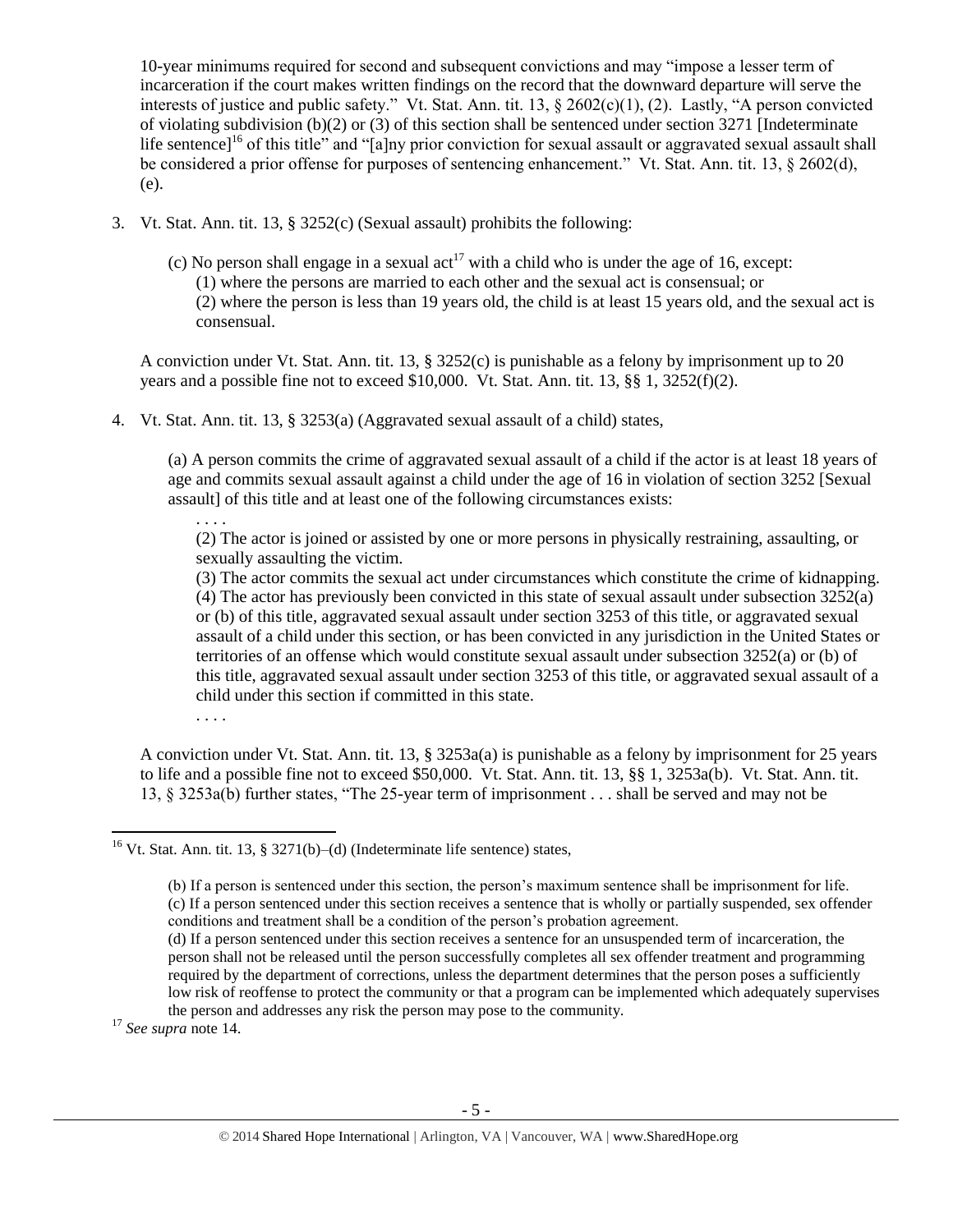suspended, deferred, or served as a supervised sentence. The defendant shall not be eligible for probation, parole, furlough, or any other type of early release until the expiration of the 25-year term of imprisonment."

*1.3 Prostitution statutes refer to the sex trafficking statute to identify the commercially sexually exploited minor as a trafficking victim.* 

While Vermont's prostitution statute Vt. Stat. Ann. tit. 13, § 2632 (Prohibited acts) does not refer to the human trafficking statute when the person charged is minor, the human trafficking statute, makes minors immune from criminal prosecution under the prostitution statute. Pursuant to Vt. Stat. Ann. tit. 13,  $\S 2652(a)(1)$  (Human trafficking),

(B) Notwithstanding any other provision of law, a person under the age of 18 shall be immune from prosecution in the criminal division of the superior court for a violation of section 2632 of this title (prohibited acts; prostitution), but may be treated as a juvenile under chapter 52 of Title 33 [Delinquency provisions] or referred to the department for children and families for treatment under chapter 53 of Title 33 [Children in need of care or supervision].

*1.4 The state racketeering or gang crimes statute includes sex trafficking and commercial sexual exploitation of children (CSEC) offenses as predicate acts allowing the statute to be used to prosecute trafficking crimes.* 

Vermont has not enacted a racketeering or gang crimes statute.

1.4.1 Recommendation: Enact a racketeering statute that includes CSEC and trafficking offenses as predicate crimes and may be used to prosecute trafficking enterprises.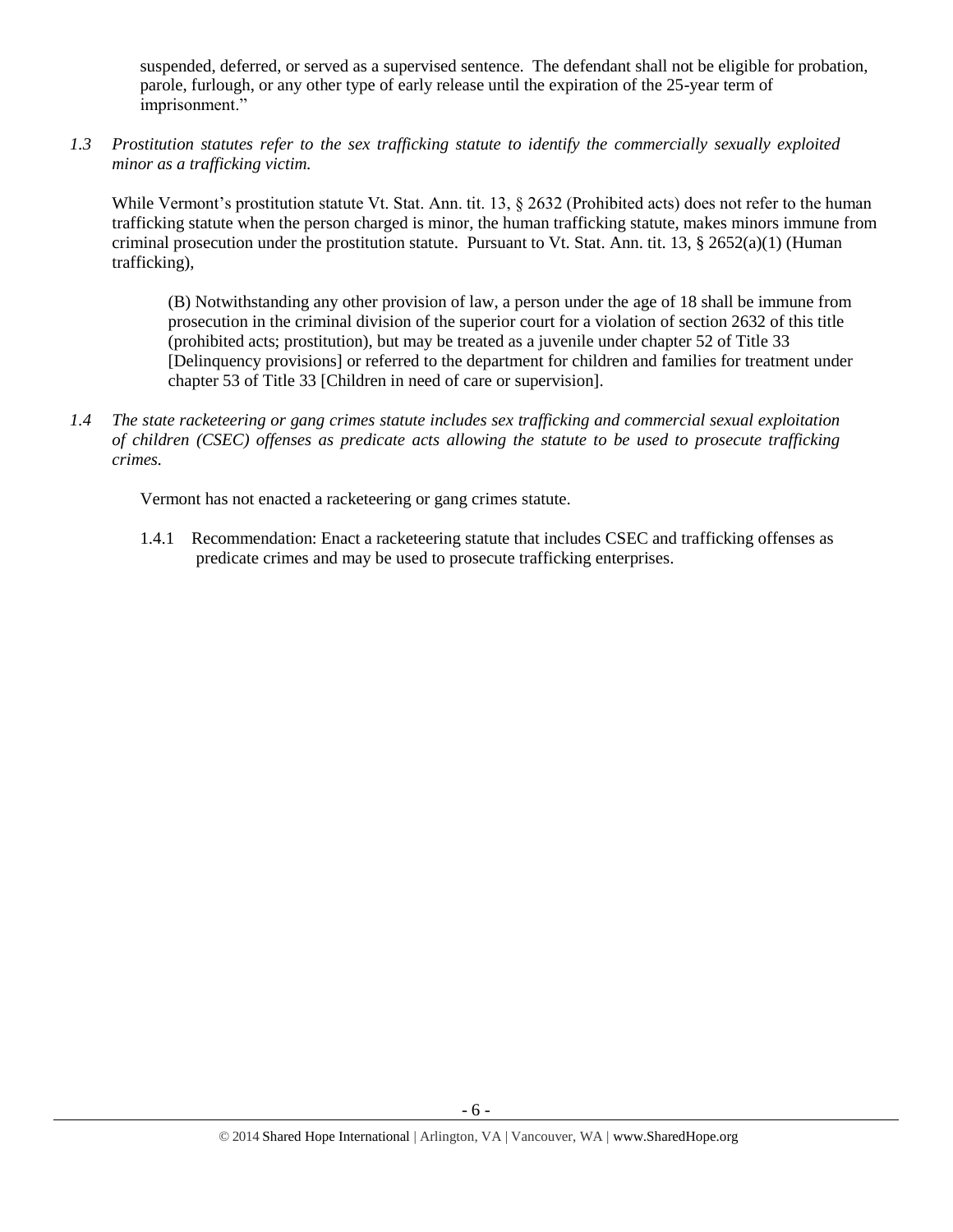#### **FRAMEWORK ISSUE 2: CRIMINAL PROVISIONS FOR DEMAND**

#### *Legal Components:*

- *2.1 The state sex trafficking law can be applied to the buyers of commercial sex acts with a victim of domestic minor sex trafficking.*
- *2.2 Buyers of commercial sex acts with a minor can be prosecuted under commercial sexual exploitation of children (CSEC) laws.*
- *2.3 Solicitation laws differentiate buying sex acts with an adult and buying sex acts with a minor under 18.*
- *2.4 Penalties for buyers of commercial sex acts with minors are as high as federal penalties.*
- *2.5 Using the Internet to lure, entice, or purchase, or attempt to lure, entice, or purchase commercial sex acts with a minor is a separate crime or results in an enhanced penalty for buyers.*
- *2.6 No age mistake defense is permitted for a buyer of commercial sex acts with any minor under 18.*
- *2.7 Base penalties for buying sex acts with a minor under 18 are sufficiently high and not reduced for older minors.*
- *2.8 Financial penalties for buyers of commercial sex acts with minors are sufficiently high to make it difficult for buyers to hide the crime.*
- *2.9 Buying and possessing child pornography carries penalties as high as similar federal offenses.*
- *2.10 Convicted buyers of commercial sex acts with minors and child pornography are required to register as sex offenders.*

\_\_\_\_\_\_\_\_\_\_\_\_\_\_\_\_\_\_\_\_\_\_\_\_\_\_\_\_\_\_\_\_\_\_\_\_\_\_\_\_\_\_\_\_\_\_\_\_\_\_\_\_\_\_\_\_\_\_\_\_\_\_\_\_\_\_\_\_\_\_\_\_\_\_\_\_\_\_\_\_\_\_\_\_\_\_\_\_\_\_\_\_\_\_

#### *Legal Analysis:*

<span id="page-6-0"></span> $\overline{\phantom{a}}$ 

*2.1 The state sex trafficking law can be applied to the buyers of commercial sex acts with a victim of domestic minor sex trafficking.*

Vt. Stat. Ann. tit. 13, § 2655(a) (Solicitation) makes it illegal for a person to "knowingly solicit a commercial sex act<sup>18</sup> from a victim of human trafficking." Vt. Stat. Ann. tit. 13, § 2652(a)(1) (Human trafficking) makes it illegal to "obtain<sup>19</sup> by any means a person under the age of 18 for the purpose of having the person engage in a commercial sex act." Federal prosecutors, under the Trafficking Victims Protection Act (TVPA), $^{20}$  have applied the crime of human trafficking to attempted buyers of commercial sex with minors by charging that the buyers attempted to "obtain"<sup>21</sup> a person under 18 to engage in commercial sex. It is unsettled whether the courts

 $21$  18 U.S.C. § 1591(a).

<sup>&</sup>lt;sup>18</sup> See supra note [2](#page-0-0) for the definition of "commercial sex act."

<sup>&</sup>lt;sup>19</sup> See United States v. Jungers, 702 F.3d 1066 ( $8<sup>th</sup>$  Cir. 2013). In this case, the Eighth Circuit specifically addressed whether the federal sex trafficking law, 18 U.S.C. § 1591 (Sex trafficking of children or by force, fraud, or coercion) applies to buyers when it reversed a District of South Dakota ruling that Congress did not intend the string of verbs constituting criminal conduct under 18 U.S.C. § 1591(a)(1) ("recruits, entices, harbors, transports, provides, obtains, or maintains") to reach the conduct of buyers. United States v. Jungers, 834 F. Supp. 2d 930, 931 (D.S.D. 2011). Holding that the conduct of buyers who obtain a child for commercial sex can violate 18 U.S.C. § 1591(a)(1), the Eighth Circuit illustrated through hypothetical buyer scenarios that, under certain circumstances, most of the terms in the string of verbs constituting criminal conduct under 18 U.S.C. § 1591(a)(1) could apply to buyers. While other terms may apply to buyers' conduct under state law as well, the analysis here focuses on the term "obtains" which is most likely to apply in the majority of buyer cases. United States v. Jungers establishes persuasive authority for state courts interpreting the same language used under state law to the extent such interpretation does not conflict with the state constitution.

<sup>&</sup>lt;sup>20</sup> Trafficking Victims Protection Act (TVPA) of 2000, Pub. L. No. 106-386, 114 Stat. 1464, 1466 (codified in scattered sections of 18 and 22 U.S.C.).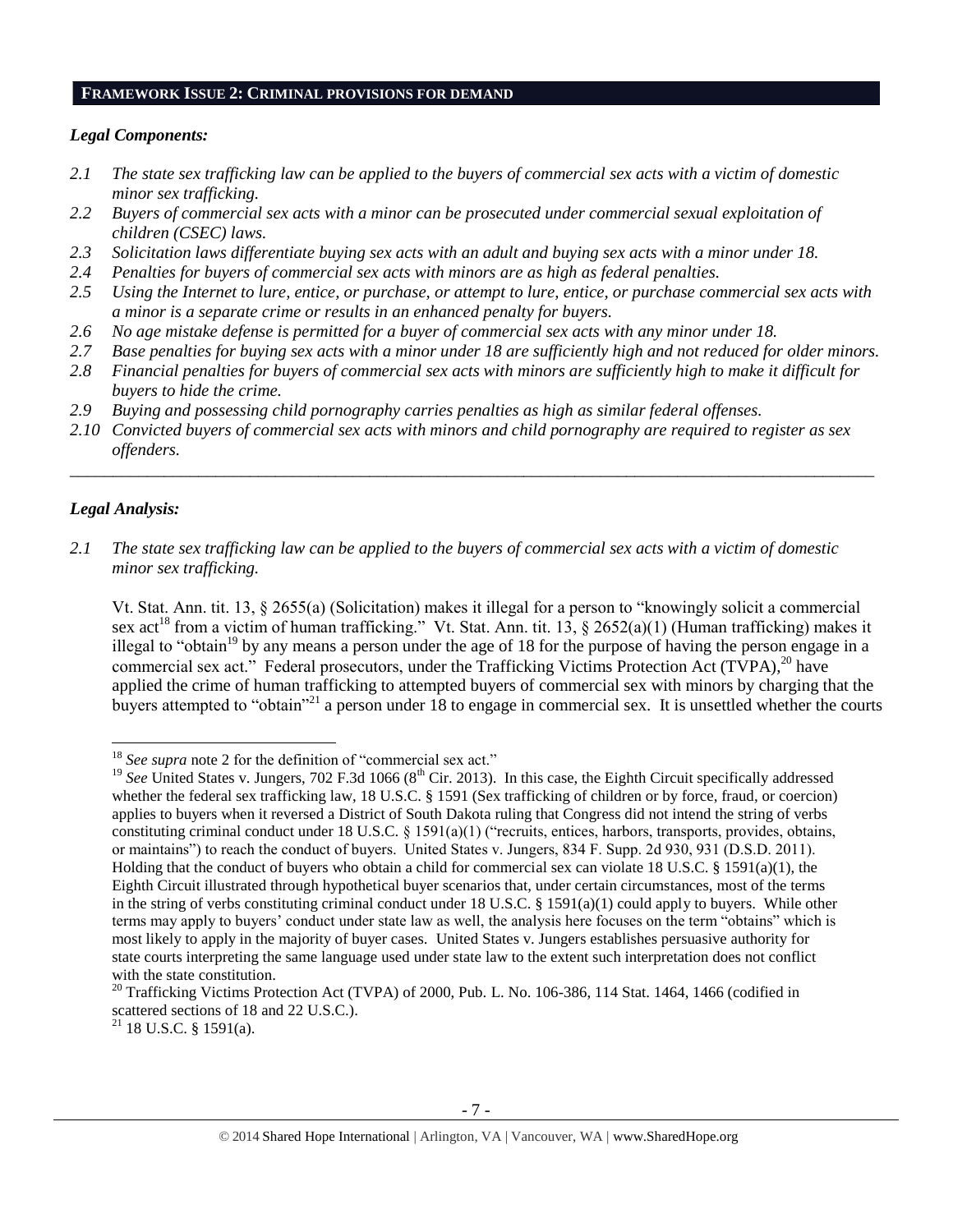will uphold this interpretation of the TVPA. It is arguable, therefore, that the term "obtain" in Vermont's trafficking statute may be similarly applied, and could, therefore, implicate buyers under Vt. Stat. Ann. tit. 13, §  $2652(a)(1)$ . To the extent that buyers may be convicted under Vt. Stat. Ann. tit. 13, §  $2652(a)(1)$  for obtaining commercial sex with a minor, buyers may also be convicted under § 2653(a) (Aggravated human trafficking).

*2.2 Buyers of commercial sex acts with a minor can be prosecuted under commercial sexual exploitation of children (CSEC) laws.*

While buyers of sex with minors face substantial penalties under Vt. Stat. Ann. tit. 13, § 2655(a) (Solicitation) in the human trafficking chapter, if the victim is not identified as a trafficking victim, no other CSEC law applies, leaving a buyer subject only to prosecution under Vermont's general prostitution law, Vt. Stat. Ann. tit. 13, § 2632(a) (Prohibited acts), which states,

(a) A person shall not:

<span id="page-7-0"></span>. . . (6) Procure or solicit or offer to procure or solicit a person for the purpose of prostitution,  $2<sup>3</sup>$ lewdness<sup>24</sup> or assignation:<sup>25</sup>

<span id="page-7-2"></span><span id="page-7-1"></span>(7) Reside in, enter or remain in a place, structure or building or enter or remain in a conveyance for the purpose of prostitution, lewdness or assignation;

- (8) Engage in prostitution, lewdness or assignation; or
- (9) Aid or abet prostitution, lewdness or assignation, by any means whatsoever.

A buyer's first conviction under Vt. Stat. Ann. tit. 13, § 2632(a) is punishable as a misdemeanor by imprisonment up to 1 year or a fine not to exceed \$100 while subsequent convictions are punishable as a felony by imprisonment up to 3 years. Vt. Stat. Ann. tit. 13, §§ 1, 2632(b).

*2.3 Solicitation laws differentiate buying sex acts with an adult and buying sex acts with a minor under 18.*

Vermont's prostitution statute, Vt. Stat. Ann. tit. 13, § 2632(a)(6) (Prohibited acts), is age-neutral and does not differentiate between buying sex with an adult and buying sex with a minor. Instead, Vt. Stat. Ann. tit. 13, § 2632(a)(6) only makes it illegal for a person to "[p]rocure or solicit or offer to procure or solicit a person for the purpose of prostitution,<sup>26</sup> lewdness<sup>27</sup> or assignation."<sup>28</sup> Similarly, Vt. Stat. Ann. tit. 13, § 2655 (Solicitation) is also age-neutral and does not distinguish between soliciting commercial sex from an adult victim of human trafficking and a minor victim of human trafficking. Vt. Stat. Ann. tit. 13, § 2655(a) states only that "[n]o person shall knowingly solicit a commercial sex act from a victim of human trafficking." The definition of "victim of human trafficking" in Vt. Stat. Ann. tit. 13, § 2651(13), however, refers to Vt. Stat. Ann. tit. 13, § 2652, which does differentiate between minors and adults.

<sup>&</sup>lt;sup>22</sup> *See supra* Section 1.1 for the substantive provisions of Vt. Stat. Ann. tit. 13, § 2653(a).

<sup>&</sup>lt;sup>23</sup> Pursuant to Vt. Stat. Ann. tit. 13, § 2631(1) (Definitions), "The term 'prostitution' shall be construed to include the offering or receiving of the body for sexual intercourse for hire and shall also be construed to include the offering or receiving of the body for indiscriminate sexual intercourse without hire."

<sup>&</sup>lt;sup>24</sup> Vt. Stat. Ann. tit. 13, § 2631(2) (Definitions) defines "lewdness" as "open and gross lewdness."

<sup>&</sup>lt;sup>25</sup> Pursuant to Vt. Stat. Ann. tit. 13,  $\S$  2631(3) (Definitions), "The term 'assignation' shall be construed to include the making of an appointment or engagement for prostitution or lewdness as defined in this section."

<sup>&</sup>lt;sup>26</sup> See supra note [23f](#page-7-0)or the definition of "prostitution."

<sup>&</sup>lt;sup>27</sup> See supra note [24](#page-7-1) for the definition of "lewdness."

<sup>&</sup>lt;sup>28</sup> See supra note [25](#page-7-2) for the definition of "assignation."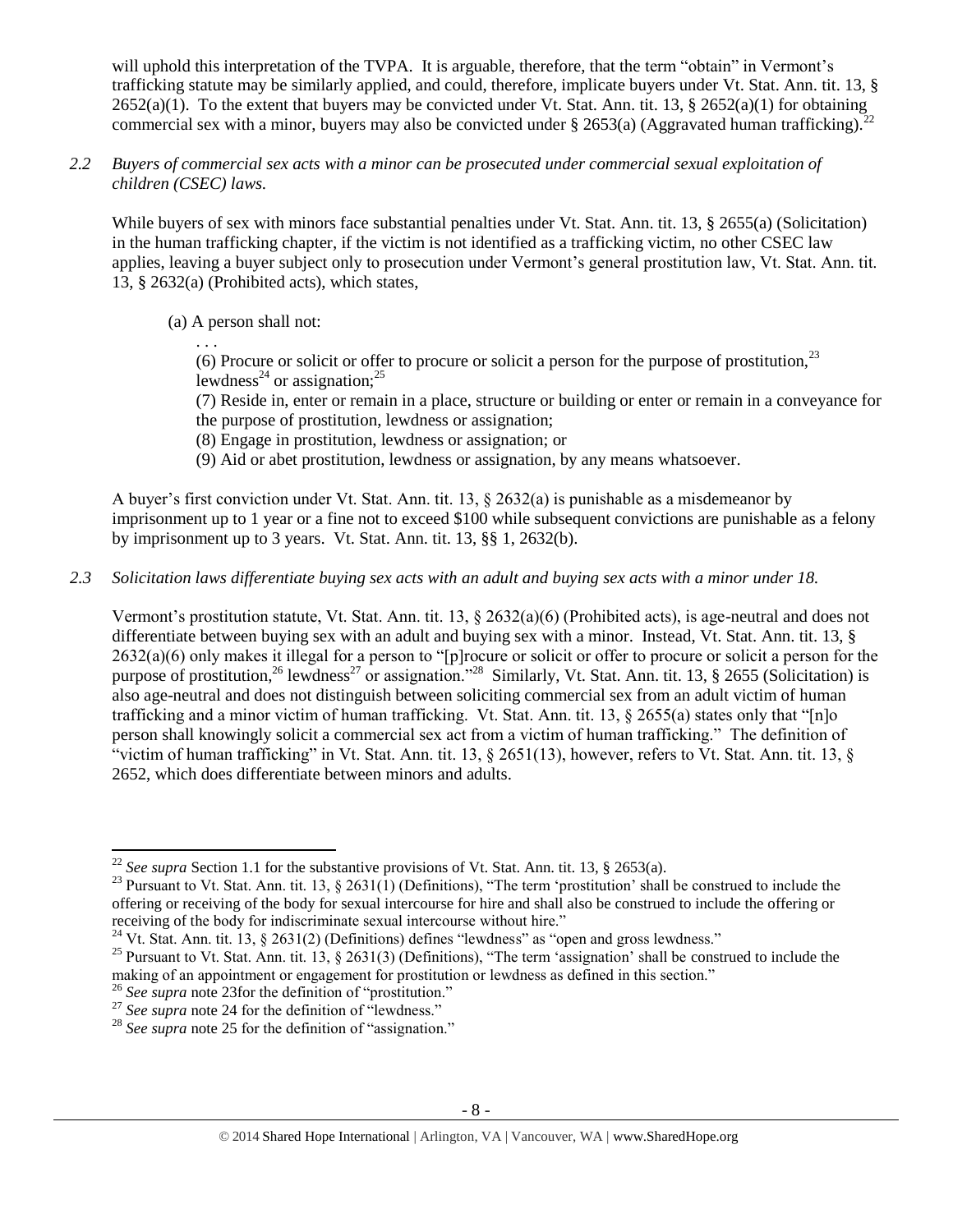2.3.1 Recommendation: Revise Vt. Stat. Ann. tit. 13, § 2632(a)(6) (Prohibited acts) to clarify that when commercial sex acts are purchased with a minor under 18 years of age, heightened penalties apply and the case should be prosecuted under Vt. Stat. Ann. tit. 13, § 2655 (Solicitation) in the human trafficking chapter so that the statutes differentiate between buying sex with an adult and buying sex with a minor.

# *2.4 Penalties for buyers of commercial sex acts with minors are as high as federal penalties.*

Buyers face penalties under several of Vermont's statutes related to human trafficking and prostitution. A conviction under Vt. Stat. Ann. tit. 13, § 2652(a) (Human trafficking) is punishable as a felony by imprisonment "for a term up to and including life," a fine not to exceed \$500,000, or both. Vt. Stat. Ann. tit. 13, §§ 1, 2652(b). A conviction under Vt. Stat. Ann. tit. 13, § 2653(a) (Aggravated human trafficking) is a felony punishable by imprisonment for 20 years to life, a fine up to \$100,000, or both. Vt. Stat. Ann. tit. 13, §§ 1, 2653(b). Attempts to commit either human trafficking or aggravated human trafficking are punishable to the same extent as the completed offense. Vt. Stat. Ann. tit 13, § 9(a). A conviction under Vt. Stat. Ann. tit. 13, § 2655(a) (Solicitation) is punishable as a felony by imprisonment up to 5 years, a fine not to exceed \$100,000, or both. Vt. Stat. Ann. tit. 13, §§ 1, 2655(b). Lastly, a buyer's first conviction under Vt. Stat. Ann. tit. 13, § 2632(a) (Prohibited acts) is punishable by imprisonment up to 1 year or a fine up to \$100, while subsequent convictions are punishable by imprisonment up to 3 years. Vt. Stat. Ann. tit. 13, § 2632(b).

Several sexual offenses could be used to prosecute certain buyers of commercial sex acts with a minor but do not specifically criminalize the commercial sexual exploitation of a child and do not refer to the human trafficking statute to bring these criminal offenses within the ambit of human trafficking under Vt. Stat. Ann. tit. 13, § 2653.<sup>29</sup>

In comparison, if the victim is under the age of 14, a conviction under the TVPA for child sex trafficking is punishable by 15 years to life imprisonment and a fine not to exceed \$250,000. 18 U.S.C. §§ 1591(b)(1), 3559(a)(1), 3571(b)(3). If the victim is between the ages of 14–17, a conviction is punishable by 10 years to life imprisonment and a fine not to exceed \$250,000. 18 U.S.C. §§ 1591(b)(2),  $3559(a)(1)$ ,  $3571(b)(3)$ . A conviction is punishable by mandatory life imprisonment, however, if the buyer has a prior conviction for a federal sex offense<sup>30</sup> against a minor. 18 U.S.C. § 3559(e)(1). To the extent buyers can be prosecuted under other federal CSEC laws, $31$  a conviction is punishable by penalties ranging from a fine not to exceed \$250,000 to life imprisonment and a fine not to exceed \$250,000.<sup>32</sup>

 $\overline{a}$ 

<span id="page-8-0"></span>an offense under section 1591 [18 USCS § 1591] (relating to sex trafficking of children), 2241 [18 USCS § 2241] (relating to aggravated sexual abuse), 2242 [18 USCS § 2242] (relating to sexual abuse),  $2244(a)(1)$  [18 USCS §  $2244(a)(1)$ ] (relating to abusive sexual contact),  $2245$  [18 USCS § 2245] (relating to sexual abuse resulting in death), 2251 [18 USCS § 2251] (relating to sexual exploitation of children), 2251A [18 USCS § 2251A] (relating to selling or buying of children), 2422(b) [18 USCS § 2422(b)] (relating to coercion and enticement of a minor into prostitution), or  $2423(a)$  [18 USCS § 2423(a)] (relating to transportation of minors).

<sup>&</sup>lt;sup>29</sup> See supra Section 1.2 for a full description of the sexual offense laws that may be used to prosecute certain buyers.

<sup>&</sup>lt;sup>30</sup> Pursuant to 18 U.S.C. § 3559(e)(2), "federal sex offense" is defined as

<sup>31</sup> 18 U.S.C. §§ 2251A(b) (Selling or buying of children), 2251(a) (Sexual exploitation of children), 2423(a) (Transportation of a minor with intent for minor to engage in criminal sexual activity), 2422(a) (Coercion and enticement), 2252(a)(2), (a)(4) (Certain activities relating to material involving the sexual exploitation of minors).  $32$  18 U.S.C. §§ 2251A(b) (conviction punishable by imprisonment for 30 years to life and a fine), 2251(e) (conviction punishable by imprisonment for 15–30 years and a fine), 2423(a) (conviction punishable by imprisonment for 10 years to life and a fine), 2422(a) (conviction punishable by a fine, imprisonment up to 20 years,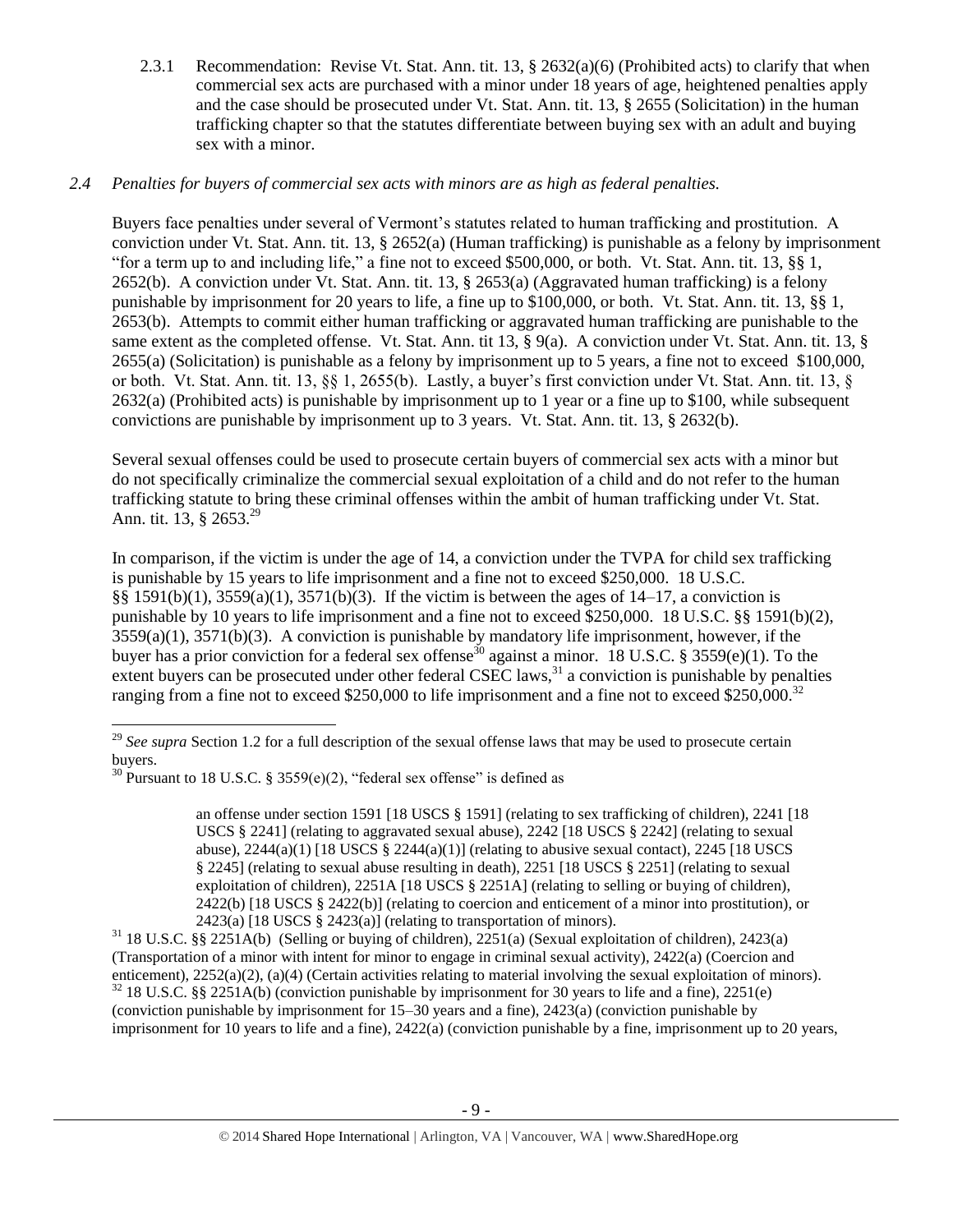*2.5 Using the Internet to lure, entice, or purchase, or attempt to lure, entice, or purchase commercial sex acts with a minor is a separate crime or results in an enhanced penalty for buyers.*

Although Vt. Stat. Ann. tit. 13, § 2828 (Luring a child) is not expressly commercial or limited in application to offenses involving the use of the Internet, the statute may be used to convict a buyer who uses the Internet to lure, entice, recruit, or purchase commercial sex acts with a minor. Vt. Stat. Ann. tit. 13, § 2828 states,

(a) No person shall knowingly solicit, lure, or entice, or to attempt to solicit, lure, or entice, a child under the age of 16 or another person believed by the person to be a child under the age of 16, to engage in a sexual act as defined in section 3251 [Definitions]<sup>33</sup> of this title or engage in lewd and lascivious conduct as defined in section 2602 [Lewd or lascivious conduct with child] of this title.<sup>34</sup> (b) This section applies to solicitation, luring, or enticement by any means, including in person, through written or telephonic correspondence or electronic communication. (c) This section shall not apply if the person is less than 19 years old, the child is at least 15 years old, and the conduct is consensual.

A conviction under Vt. Stat. Ann. tit. 13, § 2828(a) is punishable as a felony by imprisonment up to 5 years, a fine not to exceed \$10,000, or both. Vt. Stat. Ann. tit. 13, § 2825(e).

- 2.5.1 Recommendation: Amend Vt. Stat. Ann. tit. 13, § 2828(a) (Luring a child) to protect all minors under the age of 18 and impose enhanced penalties on a buyer who uses the Internet to lure, entice, recruit, or purchase commercial sex acts with a minor.
- *2.6 No age mistake defense is permitted for a buyer of commercial sex acts with any minor under 18.*

Vt. Stat. Ann. tit. 13, § 2652 (Human trafficking), § 2655(a) (Solicitation), and § 2653 (Aggravated human trafficking) do not expressly prohibit a mistake of age defense. Additionally, because a conviction under Vermont's age-neutral solicitation law, Vt. Stat. Ann. tit. 13, § 2632(a) (Prohibited acts), does not depend on the age of the person solicited, the defense of age mistake is irrelevant.

Vt. Stat. Ann. tit. 13, § 2827(c)(1) (Possession of child pornography),<sup>35</sup> however, does permit the use of an affirmative defense if "the defendant in good faith had a reasonable basis to conclude that the child in fact had attained the age of 16 when the depiction was made." Additionally, although not applicable to buyers, Vt. Stat. Ann. tit. 13, § 2822(b) (Use of a child in a sexual performance), states,

In any prosecution arising under this section, the defendant may raise as an affirmative defense that before the child participated in the sexual performance, the defendant, in good faith, had a reasonable and factual basis to conclude that the child had in fact attained the age of 16; and the defendant did not rely solely upon the oral allegations or representations of the child as to his or her age.

 $\overline{a}$ 

or both),  $2252(a)(2)$ , (4) (stating that a conviction under subsection (a)(2) is punishable by imprisonment for  $5-20$ years and a fine, while a conviction under subsection (a)(4) is punishable by imprisonment up to 10 years, a fine, or both); *see also* 18 U.S.C. §§ 3559(a)(1) (classifying all of the above listed offenses as felonies), 3571(b)(3) (providing a fine up to \$250,000 for any felony conviction).

See supra note [14](#page-3-0) for the definition of "sexual act."

<sup>&</sup>lt;sup>34</sup> *See supra* Section 1.2 for the substantive provisions of Vt. Stat. Ann. tit. 13, § 2602(a).

<sup>&</sup>lt;sup>35</sup> See infra Section 2.9 for the substantive provisions of Vt. Stat. Ann. tit. 13, § 2827(c)(1).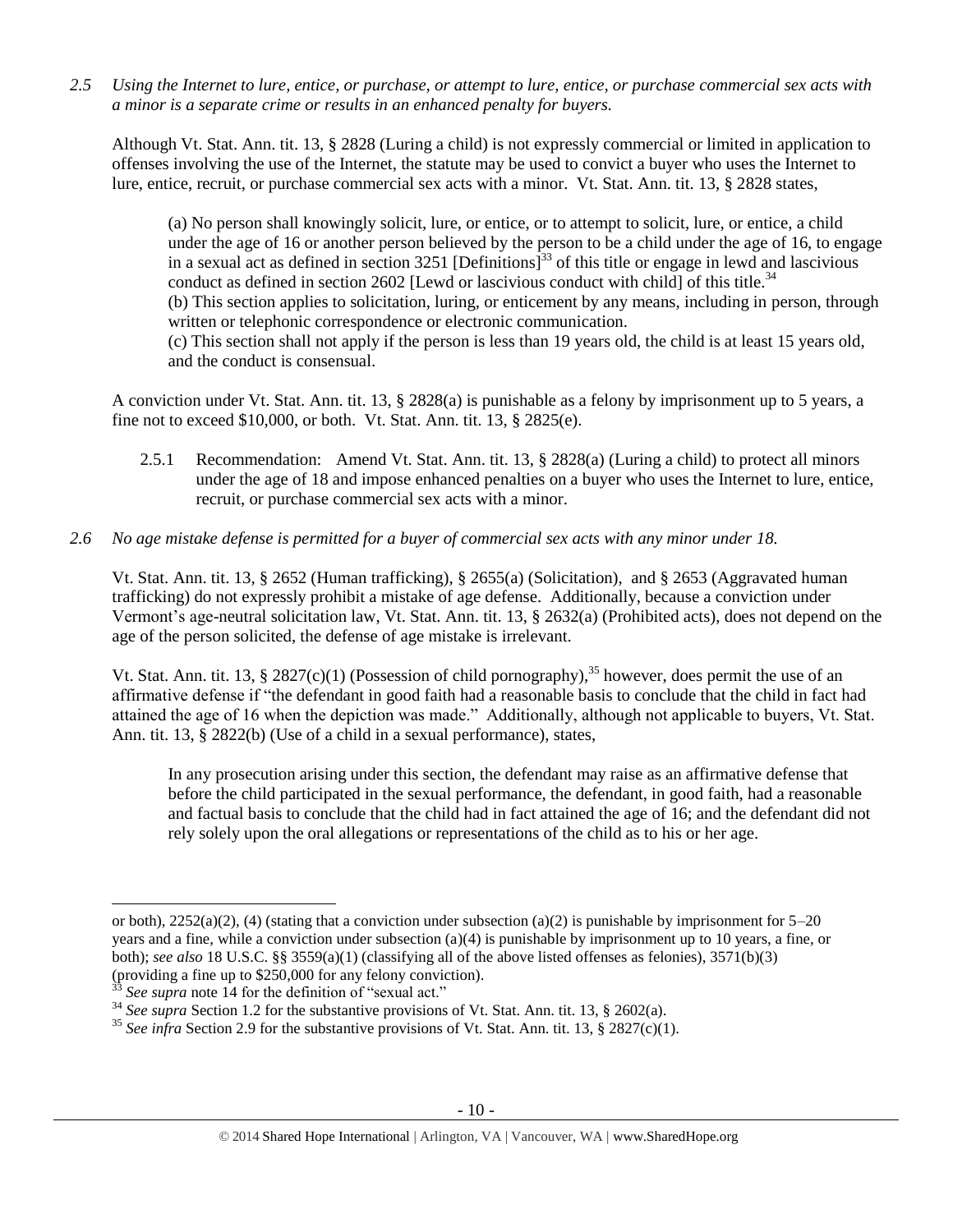Similarly, Vt. Stat. Ann. tit. 13, § 2824(b)(3) (Promoting a recording of sexual conduct)<sup>36</sup> allows the defendant to assert an affirmative defense when "the defendant in good faith had a reasonable basis to conclude that the child in fact had attained the age of 16 when the recording was made."

- 2.6.1 Recommendation: Amend Vt. Stat. Ann. tit. 13, § 2652 (Human trafficking), § 2653 (Aggravated human trafficking), and Vermont's CSEC laws to expressly prohibit the mistake of age defense.
- *2.7 Base penalties for buying sex acts with a minor under 18 are sufficiently high and not reduced for older minors.*

Vt. Stat. Ann. tit. 13, § 2652(b) (Human trafficking) and § 2653(b) (Aggravated human trafficking) do not reduce penalties for older minors. Vt. Stat. Ann. tit. 13, § 2655(a) (Solicitation) applies to buyers of sex with any "victim of trafficking." "Victim of trafficking" is defined in Vt. Stat. Ann. tit. 13, § 2651(13) by referring to § 2652, which differentiates between adults and minors under 18.

*2.8 Financial penalties for buyers of commercial sex acts with minors are sufficiently high to make it difficult for buyers to hide the crime.* 

Buyers of commercial sex with minors face fines, restitution, and civil penalties; however, buyers will not have to forfeit assets used in or acquired through a violation of Vermont's human trafficking or CSEC laws.

Buyers convicted under Vermont's CSEC laws are subject to possible fines not to exceed \$500,000. A buyer convicted under Vt. Stat. Ann. tit. 13, § 2652(a) (Human trafficking) may be required to pay a fine not to exceed \$ 500,000. Vt. Stat. Ann. tit. 13, § 2652(b). Buyers convicted under Vt. Stat. Ann. tit. 13, § 2655(a) (Solicitation) or § 2653(a) (Aggravated human trafficking) are subject to a possible fine not to exceed \$100,000. Vt. Stat. Ann. tit. 13, §§ 2653(b), 2655(b). Lastly, a buyer's conviction under Vt. Stat. Ann. tit. 13, § 2632(a) (Prohibited acts) is subject to a possible fine not to exceed \$100. Vt. Stat. Ann. tit. 13, § 2632(b).

Buyers convicted of violating Vt. Stat. Ann. tit. 13, § 2652(a), § 2653(a), or § 2655(a) shall be ordered to make restitution to their victim under Vt. Stat. Ann. tit. 13, § 2657 (Restitution), which states,

(a) A person convicted of a violation of this subchapter [Criminal acts] shall be ordered to pay restitution to the victim pursuant to section 7043 [Restitution] of this title.

(b) If the victim of human trafficking<sup>37</sup> to whom restitution has been ordered dies before restitution is paid, any restitution ordered shall be paid to the victim's heir or legal representative, provided that the heir or legal representative has not benefited in any way from the trafficking.

(c) The return of the victim of human trafficking to his or her home country or other absence of the victim from the jurisdiction shall not limit the victim's right to receive restitution pursuant to this section.

In a case involving a buyer convicted of any other offense, the court must consider restitution where the victim suffers a material loss. Vt. Stat. Ann. tit. 13, § 7043(a) states,

<span id="page-10-0"></span>(1) Restitution shall be considered in every case in which a victim of a crime, as defined in subdivision  $5301(4)$  of this title,<sup>38</sup> has suffered a material loss.

 $\overline{a}$ <sup>36</sup> *See infra* Section 3.2 for the substantive provisions of Vt. Stat. Ann. tit. 13, § 2824.

<sup>&</sup>lt;sup>37</sup> See supra note [6](#page-1-0) for the definition of "victim of human trafficking."

<sup>&</sup>lt;sup>38</sup> Vt. Stat. Ann. tit. 13, § 5301(4) states, "'Victim' means a person who sustains physical, emotional or financial injury or death as a direct result of the commission or attempted commission of a crime or act of delinquency and shall also include the family members of a minor, incompetent or a homicide victim."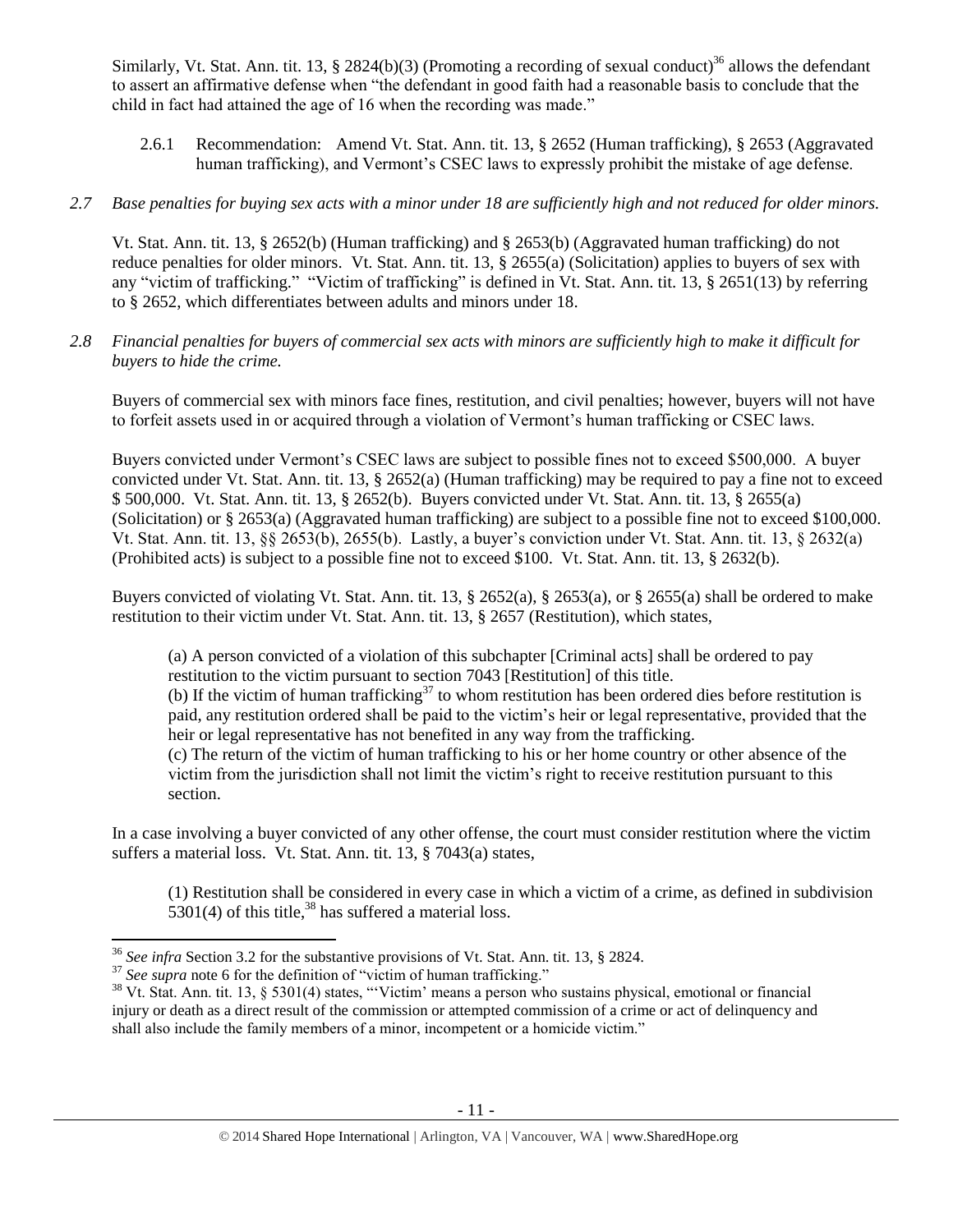(2) For purposes of this section, "material loss" means uninsured property loss, uninsured out-of-pocket monetary loss, uninsured lost wages, and uninsured medical expenses.

(3) In cases where restitution is ordered to the victim as a result of a human trafficking conviction under chapter 60 of this title, "material loss" shall also mean:

(A) attorney's fees and costs; and

(B) the greater of either:

(i) the gross income or value of the labor performed for the offender by the victim; or (ii) the value of the labor performed by the victim as guaranteed by the minimum wage and overtime provisions of 21 V.S.A. Section 385 [Administration].

Additionally, Vt. Stat. Ann. tit. 13, § 7043(h) states that "[r]estitution ordered under this section shall not preclude a person from pursuing an independent civil action for all claims not covered by the restitution order."

- 2.8.1 Recommendation: Enact a law requiring buyers who violate Vt. Stat. Ann. tit. 13, § 2652(a) (Human trafficking), § 2653(a) (Aggravated human trafficking), § 2655(a) (Solicitation), or Vermont's CSEC laws to forfeit property used in or acquired through the commission of the crime.
- *2.9 Buying and possessing child pornography carries penalties as high as similar federal offenses.*

<span id="page-11-0"></span>Vermont's statutes penalize the possession of child pornography only if the depicted child is under the age of 16. Vt. Stat. Ann. tit. 13, § 2827(a) (Possession of child pornography) makes it illegal for a person "with knowledge of the character and content, [to] possess any photograph, film or visual depiction, including any depiction which is stored electronically, of sexual conduct<sup>39</sup> by a child<sup>40</sup> or of a clearly lewd exhibition of a child's genitals or anus." Pursuant to Vt. Stat. Ann. tit. 13, § 2825(c)(2) (Penalties), if the possessed child pornography depicts "sexual conduct by a child" a first conviction under Vt. Stat. Ann. tit. 13, § 2827(a) is punishable as a felony by imprisonment up to 5 years, a fine not to exceed \$10,000, or both, but if the child pornography depicts "a clearly lewd exhibition of a child's genitals or anus, other than a depiction of sexual conduct by a child," a first conviction is punishable as a misdemeanor by imprisonment up to 2 years, a fine not to exceed \$5,000, or both. Vt. Stat. Ann. tit. 13, §§ 1, 2825(c)(2). Subsequent convictions under Vt. Stat. Ann. tit. 13, § 2827(a) are punishable as felonies by imprisonment up to 10 years, a fine not to exceed \$50,000, or both. Vt. Stat. Ann. tit. 13, § 2825(d).

In comparison, a federal conviction for possession of child pornography<sup>41</sup> is generally punishable by imprisonment for 5–20 years and a fine not to exceed  $$250,000.<sup>42</sup>$  Subsequent convictions, however, are punishable by imprisonment up to 40 years and a fine not to exceed  $$250,000.<sup>43</sup>$ 

- (F) sadomasochistic abuse for sexual purposes.
- <sup>40</sup> *See supra* note [11](#page-2-0) for the definition of "child."

 $\overline{\phantom{a}}$  $39$  Vt. Stat. Ann. tit. 13,  $\frac{2821(2)}{D}$  (Definitions) defines "sexual conduct" as,

<sup>(</sup>A) any conduct involving contact between the penis and the vulva, the penis and the penis, the penis and the anus, the mouth and the penis, the mouth and the anus, the vulva and the vulva or the mouth and the vulva; (B) any intrusion, however slight, by any part of a person's body or any object into the genital or anal opening of another with the intent of arousing, appealing to, or gratifying the lust, passions or sexual desire of any person; (C) any intentional touching, not through the clothing, of the genitals, anus or breasts of another with the intent of arousing, appealing to, or gratifying the lust, passions or sexual desire of any person; (D) masturbation;

<sup>(</sup>E) bestiality; or

<sup>&</sup>lt;sup>41</sup> 18 U.S.C. §§ 2252(a)(2), (a)(4) (Certain activities relating to material involving the sexual exploitation of minors),  $2252A(a)(2)$ –(3) (Certain activities relating to material constituting or containing child pornography), 1466A(a), (b) (Obscene visual representations of the sexual abuse of children).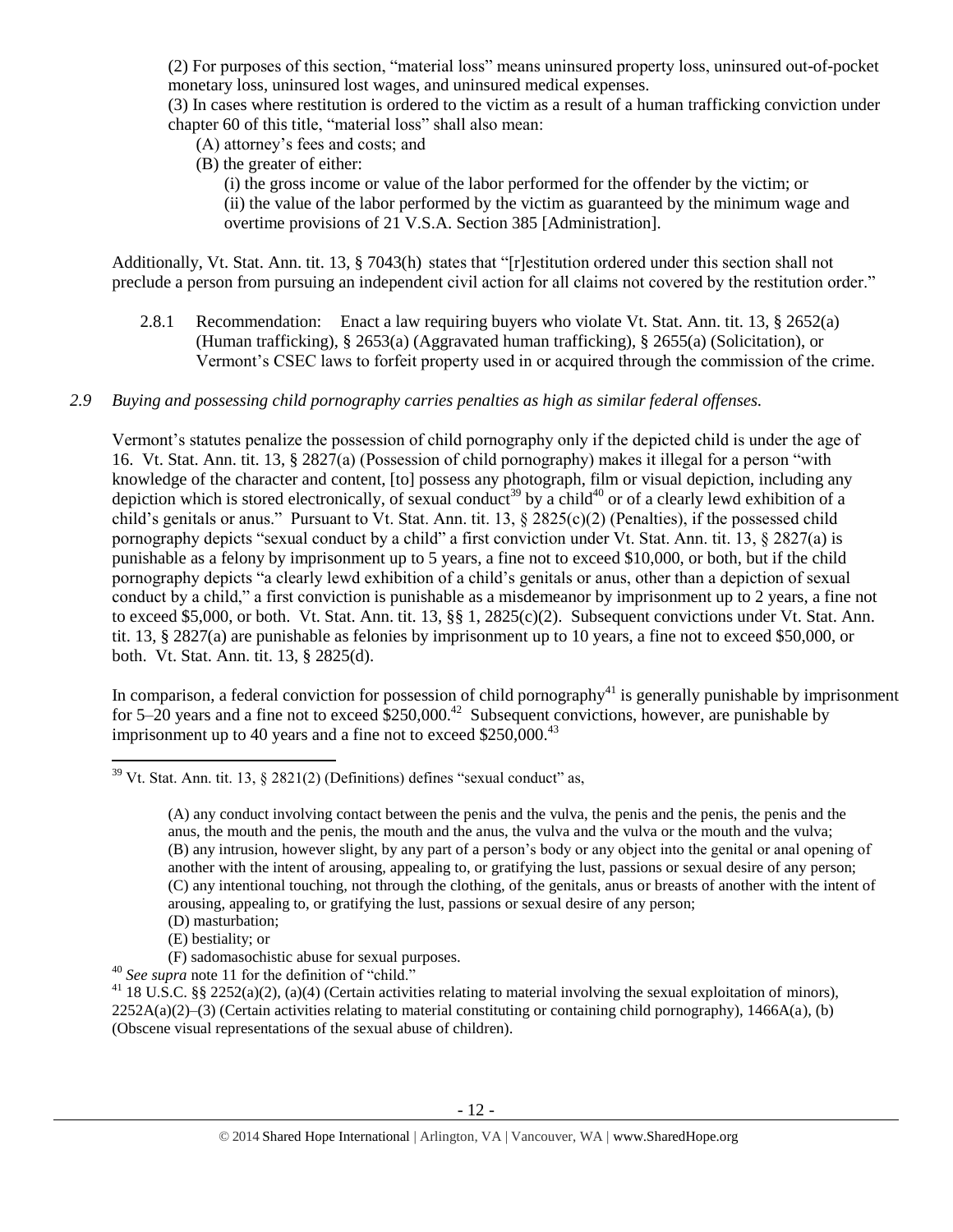- 2.9.1 Recommendation: Amend the definition of "child" in Vt. Stat. Ann. tit. 13, § 2821(1) (Definitions) to include any person under the age of 18 in order to protect all minors from Vt. Stat. Ann. tit. 13, § 2827(a) (Possession of child pornography).
- 2.9.2 Recommendation: Increase the penalties under Vt. Stat. Ann. tit. 13, § 2827 (Possession of child pornography) to be more comparable with federal penalties.

# *2.10 Convicted buyers of commercial sex acts with minors and child pornography are required to register as sex offenders.*

Buyers convicted under Vt. Stat. Ann. tit. 13, § 2652(a)(1)–(4) (Human trafficking), § 2653(a)(4) (Aggravated human trafficking), § 2632(a)(6) (Prohibited acts), when the person solicited is a minor, or § 2827(a) (Possession of child pornography) are required to register as sex offenders, but buyers convicted under Vt. Stat. Ann. tit. 13, § 2655(a) (Solicitation) are not expressly required to register. Vt. Stat. Ann. tit. 13, § 5402(a) (Sex offender registry) states that "[t]he department of public safety shall establish and maintain a sex offender registry, which shall consist of the information required to be filed under this subchapter." Vt. Stat. Ann. tit. 13, § 5407(a) (Sex offender's responsibility to report) states that "a sex offender shall report to the department." Vt. Stat. Ann. tit.  $13, \S$  5401(10)(A), (B) (Definitions) defines "sex offender" as

(A) A person who is convicted in any jurisdiction of the United States, including a state, territory, commonwealth, the District of Columbia, or military, federal, or tribal court of any of the following offenses:

. . . .

(viii) human trafficking in violation of subdivisions  $2652(a)(1)–(4)$  of this title;

 $(ix)$  aggravated human trafficking in violation of subdivision  $2653(a)(4)$  of this title; and

(x) a federal conviction in federal court for any of the following offenses:

(I) Sex trafficking of children as defined in 18 U.S.C. § 1591.

(II) Aggravated sexual abuse as defined in 18 U.S.C. § 2241.

(III) Sexual abuse as defined in 18 U.S.C. § 2242.

(IV) Sexual abuse of a minor or ward as defined in 18 U.S.C. § 2243.

(V) Abusive sexual contact as defined in 18 U.S.C. § 2244.

. . . .

l

(VII) Sexual exploitation of children as defined in 18 U.S.C. § 2251.

(VIII) Selling or buying of children as defined in 18 U.S.C. § 2251A.

(IX) Material involving the sexual exploitation of minors as defined in 18 U.S.C. § 2252.

<sup>&</sup>lt;sup>42</sup> 18 U.S.C. §§ 2252(b) (stating that a conviction under subsection (a)(2) is punishable by imprisonment for 5–20 years and a fine, while a conviction under subsection (a)(4) is punishable by imprisonment up to 10 years, a fine, or both),  $2252A(b)(1)$  (a conviction is punishable by imprisonment for 5–20 years and a fine),  $1466A(a)$ , (b) (stating that a conviction under subsection (a) is "subject to the penalties provided in section  $2252A(b)(1)$ ," imprisonment for 5–20 years and a fine, while a conviction under subsection (b) is "subject to the penalties provided in section 2252A(b)(2)," imprisonment up to 10 years, a fine, or both); *see also* 18 U.S.C. §§ 3559(a)(1) (classifying all of the above listed offenses as felonies), 3571(b)(3) (providing a fine up to \$250,000 for any felony conviction). <sup>43</sup> 18 U.S.C. §§ 2252(b) (stating if a person has a prior conviction under subsection (a)(2), or a list of other statutes, a conviction is punishable by a fine and imprisonment for 15–40 years, but if a person has a prior conviction under subsection (a)(4), or a list of other statutes, a conviction is punishable by a fine and imprisonment for  $10-20$  years),  $2252A(b)(1)$  (stating if a person has a prior conviction under subsection (a)(2), (a)(3), or a list of other statutes, a conviction is punishable by a fine and imprisonment for  $15-40$  years),  $1466A(a)$ , (b) (stating that the penalty scheme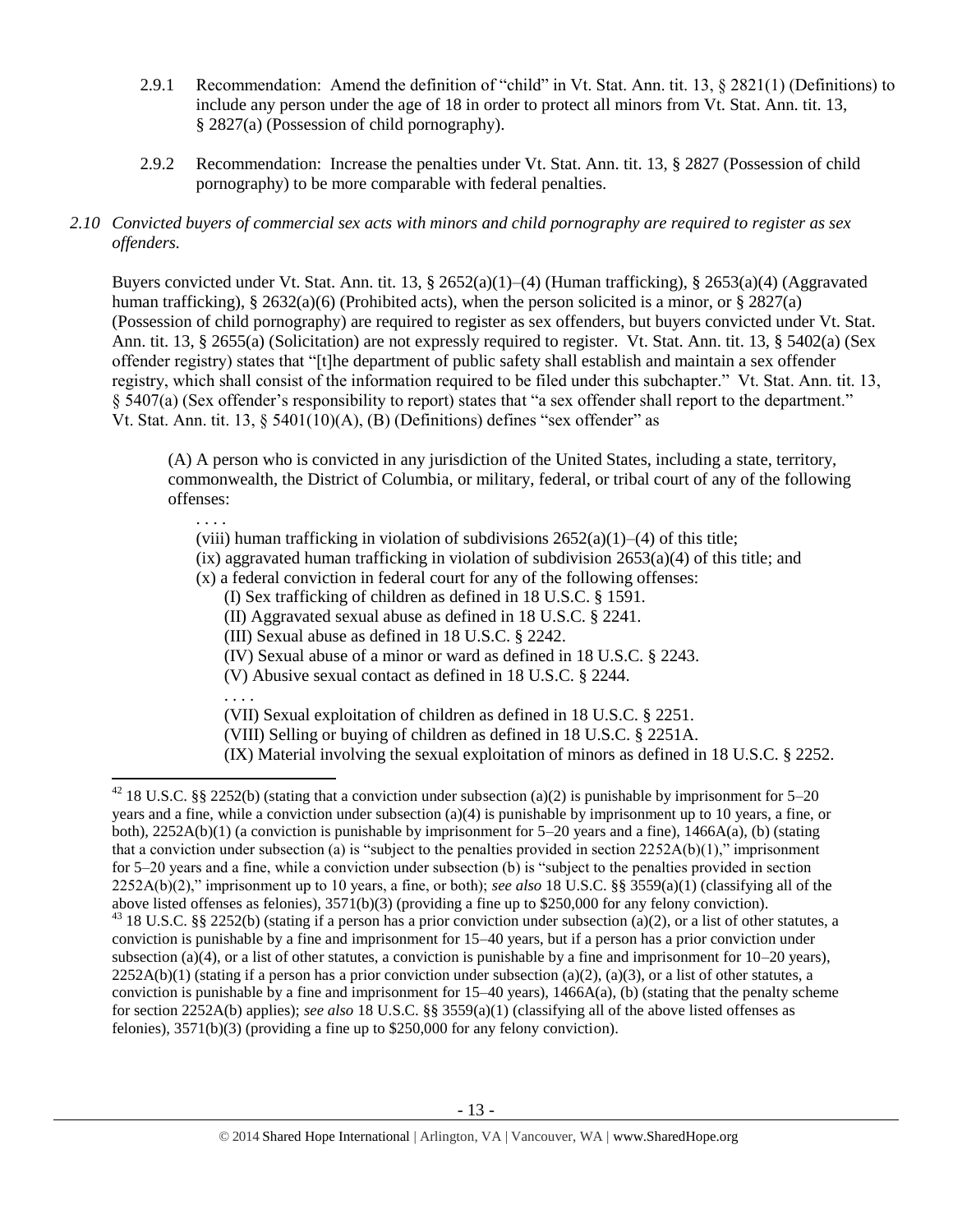(X) Material containing child pornography as defined in 18 U.S.C. § 2252A.

. . . .

(XIII) Coercion and enticement of a minor for illegal sexual activity as defined in 18 U.S.C. § 2422.

. . . .

(XVI) Trafficking in persons as defined in 18 U.S.C. sections 2251–2252(a), 2260, or 2421– 2423 if the violation included sexual abuse, aggravated sexual abuse, or the attempt to commit aggravated sexual abuse.

(xi) an attempt to commit any offense listed in this subdivision (A).

(B) A person who is convicted of any of the following offenses against a victim who is a minor, except that, for purposes of this subdivision, conduct which is criminal only because of the age of the victim shall not be considered an offense for purposes of the registry if the perpetrator is under the age of 18 and the victim is at least 12 years old:

(i) any offense listed in subdivision (A) of this subdivision (10).

. . . . (v) sexual exploitation of children as defined in 13 V.S.A. chapter 64 [which includes Vt. Stat. Ann.

tit. 13, § 2827(a) (Possession of child pornography)].

(vi) procurement or solicitation as defined in 13 V.S.A. § 2632(a)(6) [Prohibited acts].

. . . .

(x) an attempt to commit any offense listed in this subdivision (B).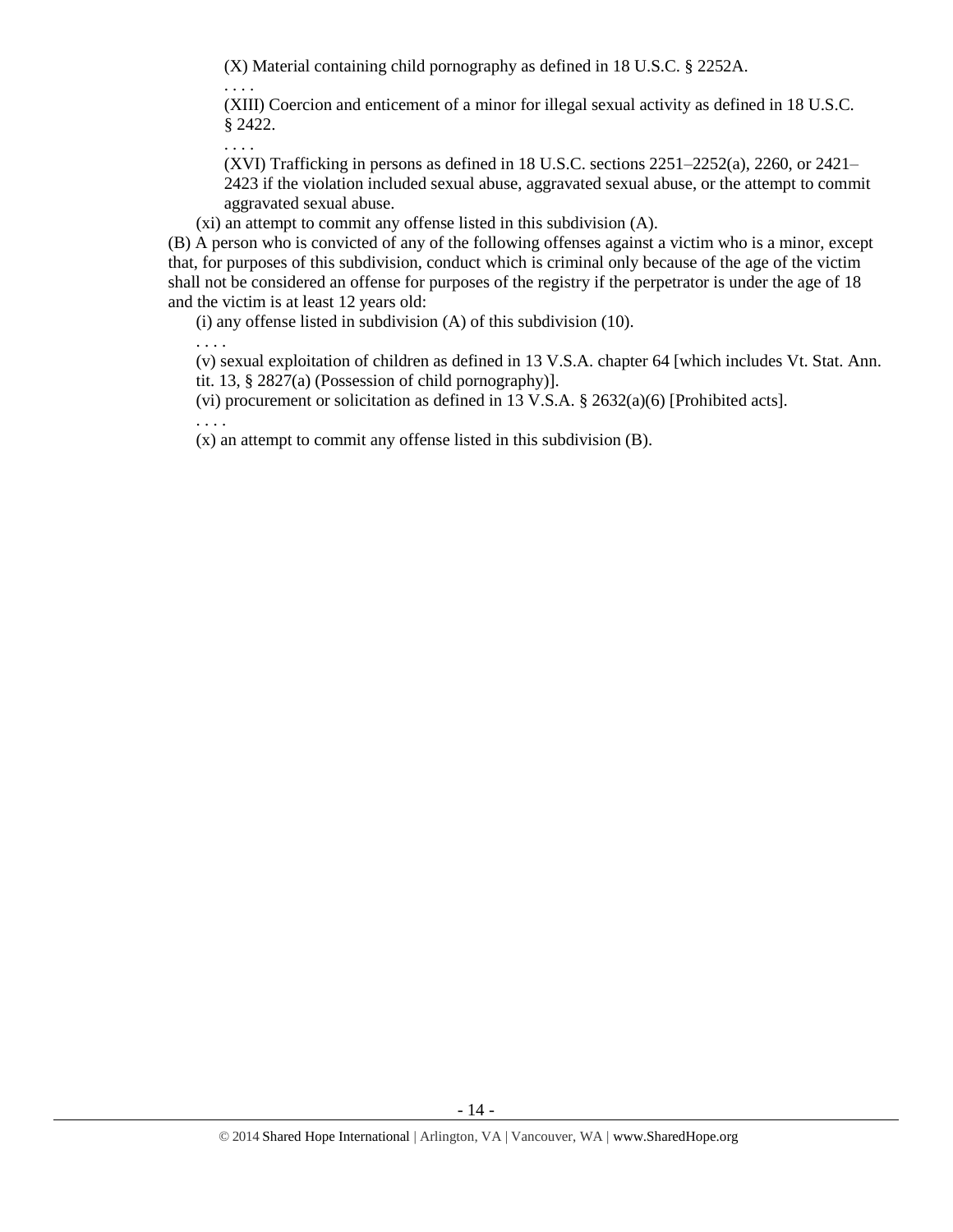# **FRAMEWORK ISSUE 3: CRIMINAL PROVISIONS FOR TRAFFICKERS**

#### *Legal Components:*

- *3.1 Penalties for trafficking a child for sexual exploitation are as high as federal penalties.*
- *3.2 Creating and distributing child pornography carries penalties as high as similar federal offenses.*
- *3.3 Using the Internet to lure, entice, recruit or sell commercial sex acts with a minor is a separate crime or results in an enhanced penalty for traffickers.*
- *3.4 Financial penalties for traffickers, including asset forfeiture, are sufficiently high.*
- *3.5 Convicted traffickers are required to register as sex offenders.*
- *3.6 Laws relating to termination of parental rights for certain offenses include sex trafficking or commercial sexual exploitation of children (CSEC) offenses in order to remove the children of traffickers from their control and potential exploitation.*

*\_\_\_\_\_\_\_\_\_\_\_\_\_\_\_\_\_\_\_\_\_\_\_\_\_\_\_\_\_\_\_\_\_\_\_\_\_\_\_\_\_\_\_\_\_\_\_\_\_\_\_\_\_\_\_\_\_\_\_\_\_\_\_\_\_\_\_\_\_\_\_\_\_\_\_\_\_\_\_\_\_\_\_\_\_\_\_\_\_\_\_\_\_\_*

#### *Legal Analysis:*

*3.1 Penalties for trafficking a child for sexual exploitation are as high as federal penalties.* 

Traffickers may be convicted under Vt. Stat. Ann. tit. 13, § 2652(a) (Human trafficking) or Vt. Stat. Ann. tit. 13, § 2653(a) (Aggravated human trafficking). A conviction under Vt. Stat. Ann. tit. 13, § 2652(a) is punishable as a felony by imprisonment "for a term up to and including life," a fine not to exceed \$500,000, or both, while a conviction under Vt. Stat. Ann. tit. 13, § 2653(a) is a felony punishable by imprisonment for 20 years to life, a fine up to \$100,000, or both. Vt. Stat. Ann. tit. 13, §§ 1, 2652(b), 2653(b). Attempts to commit either human trafficking or aggravated human trafficking are punishable to the same extent as the completed offense. Vt. Stat. Ann. tit 13, § 9(a).

A trafficker may also be convicted under Vt. Stat. Ann. tit. 13, § 2654(a) (Patronizing or facilitating human trafficking),<sup>44</sup> which is punishable as a felony by imprisonment up to 5 years, a fine not to exceed \$100,000, or both. Vt. Stat. Ann. tit. 13, §§, 1 2654(b).

Traffickers may be convicted under Vermont's CSEC laws. A conviction under either Vt. Stat. Ann. tit. 13, § 2822(a) (Use of a child in a sexual performance)<sup>45</sup>or Vt. Stat. Ann. tit. 13, § 2823 (Consenting to a sexual performance)<sup>46</sup> generally is punishable by imprisonment up to 10 years, a fine up to \$20,000, or both; however, if the offender has a prior conviction under Vt. Stat. Ann. tit. 13, § 2822(a), Vt. Stat. Ann. tit. 13, § 2823, or Vt. Stat. Ann. tit. 13, § 2824(a) (Promoting a recording of sexual conduct), a conviction under Vt. Stat. Ann. tit. 13, § 2822(a) or Vt. Stat. Ann. tit. 13, § 2823 is punishable by imprisonment for a term of 1–15 years, a fine up to \$50,000, or both. Vt. Stat. Ann. tit. 13, § 2825(a), (b).

In comparison, if the victim is under the age of 14, a conviction under the Trafficking Victims Protection Act  $(TVPA)^{47}$  for child sex trafficking is punishable by 15 years to life imprisonment and a fine not to exceed \$250,000. 18 U.S.C. §§ 1591(b)(1), 3559(a)(1), 3571(b)(3). If the victim is between the ages of 14–17, a conviction is punishable by 10 years to life imprisonment and a fine not to exceed \$250,000. 18 U.S.C.

<sup>44</sup> *See supra* Section 1.1 for the provisions of Vt. Stat. Ann. tit. 13, § 2654(a).

<sup>45</sup> *See supra* Section 1.2 for the provisions of Vt. Stat. Ann. tit. 13, § 2822(a).

<sup>46</sup> *See supra* Section 1.2 for the provisions of Vt. Stat. Ann. tit. 13, § 2823.

<sup>47</sup> *See supra* note [20.](#page-6-0)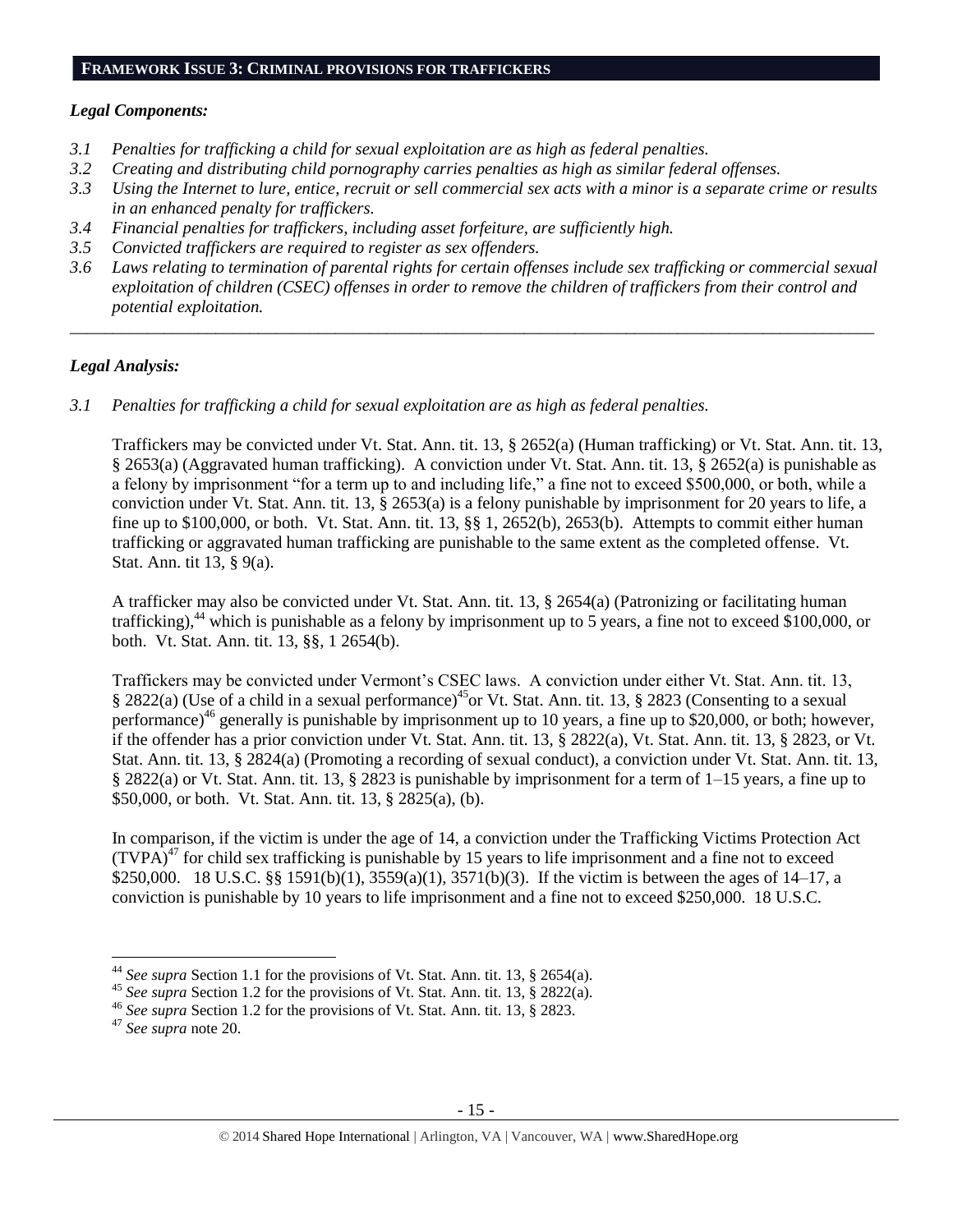§§ 1591(b)(2), 3559(a)(1), 3571(b)(3). A conviction is punishable by mandatory life imprisonment, however, if the trafficker has a prior conviction for a federal sex offense<sup>48</sup> against a minor.

# *3.2 Creating and distributing child pornography carries penalties as high as similar federal offenses.*

Vermont prohibits both the creation and distribution of child pornography. The creation of child pornography is prohibited under Vt. Stat. Ann. tit. 13, § 2822(a) (Use of a child in a sexual performance), which makes it illegal for a person to "promote a sexual performance by a child or a performance which contains a lewd exhibition of the genitals, anus or breasts of a child, or hire, employ, procure, use, cause or induce a child to engage in such a performance." A conviction under Vt. Stat. Ann. tit. 13,  $\S 2822(a)$  is generally punishable as a felony by imprisonment up to 10 years, a fine not to exceed \$20,000, or both, but if the offender has a prior conviction under Vt. Stat. Ann. tit. 13, § 2822(a), § 2823 (Consenting to a sexual performance), or § 2824(a) (Promoting a recording of sexual conduct), a conviction is punishable as a felony by imprisonment for 1–15 years, a fine not to exceed \$50,000, or both. Vt. Stat. Ann. tit. 13, §§ 1, 2825(a), (b).

Vt. Stat. Ann. tit. 13, § 2824(a) prohibits the distribution of child pornography by making it illegal for a person, "with knowledge of the character and content, [to] promote any photograph, film or visual recording of sexual conduct by a child, or of a lewd exhibition of a child's genitals or anus." Vt. Stat. Ann. tit. 13, § 2821(5) (Definitions) defines "promote" as "to procure, issue, manufacture, publish, sell, give, provide, lend, mail, deliver, distribute, disseminate, circulate, present, exhibit, advertise, or offer to do the same, by any means, including electronic transmission." A conviction under Vt. Stat. Ann. tit. 13, § 2824(a) is punishable in the same manner as Vt. Stat. Ann. tit. 13, § 2822 described above. Vt. Stat. Ann. tit. 13, § 2825(a), (b).

Lastly, Vt. Stat. Ann. tit. 13, § 2823 may be used to convict a trafficker who is the parent, legal guardian, or custodian of a child used in child pornography. Specifically, Vt. Stat. Ann. tit. 13, § 2823 makes it illegal for a "parent, legal guardian, or custodian of a child . . . [to], with knowledge of the character and content, consent to the participation of that child in a sexual performance or a performance including a lewd exhibition of the genitals by that child." A conviction under Vt. Stat. Ann. tit. 13, § 2823 is punishable in the same manner as Vt. Stat. Ann. tit. 13, § 2822 described above. Vt. Stat. Ann. tit. 13, § 2825(a), (b).

In comparison, if the victim is under the age of 14, a conviction under the TVPA for child sex trafficking is punishable by 15 years to life imprisonment and a fine not to exceed \$250,000. 18 U.S.C. §§ 1591(b)(1),  $3559(a)(1)$ ,  $3571(b)(3)$ . If the victim is between the ages of  $14-17$ , a conviction is punishable by 10 years to life imprisonment and a fine not to exceed \$250,000. 18 U.S.C. §§ 1591(b)(2), 3559(a)(1), 3571(b)(3). A conviction is punishable by mandatory life imprisonment, however, if the trafficker has a prior conviction for a federal sex offense<sup>49</sup> against a minor. Additionally, a federal conviction for distribution of child pornography<sup>50</sup> is generally punishable by imprisonment for  $5-20$  years and a fine not to exceed \$250,000.<sup>51</sup> Subsequent convictions, however, are punishable by imprisonment up to 40 years and a fine not to exceed \$250,000.<sup>52</sup>

<sup>48</sup> *See supra* note [30.](#page-8-0) 

<sup>49</sup> *See supra* note [30.](#page-8-0)

<sup>&</sup>lt;sup>50</sup> 18 U.S.C. §§ 2252(a)(1), (a)(2), (a)(3) (Certain activities relating to material involving the sexual exploitation of minors),  $2252A(a)(2)$ ,  $(a)(3)$  (Certain activities relating to material constituting or containing child pornography), 1466A(a) (Obscene visual representations of the sexual abuse of children).

<sup>&</sup>lt;sup>51</sup> 18 U.S.C. §§ 2252(b) (stating that a conviction under subsection (a)(1), (a)(2), or (a)(3) is punishable by imprisonment for 5–20 years and a fine), 2252A(b)(1) (a conviction is punishable by imprisonment for 5–20 years and a fine), 1466A(a), (b) (stating that a conviction under subsection (a) is "subject to the penalties provided in section 2252A(b)(1)," imprisonment for 5–20 years and a fine, while a conviction under subsection (b) is "subject to the penalties provided in section 2252A(b)(2)," imprisonment up to 10 years, a fine, or both); *see also* 18 U.S.C.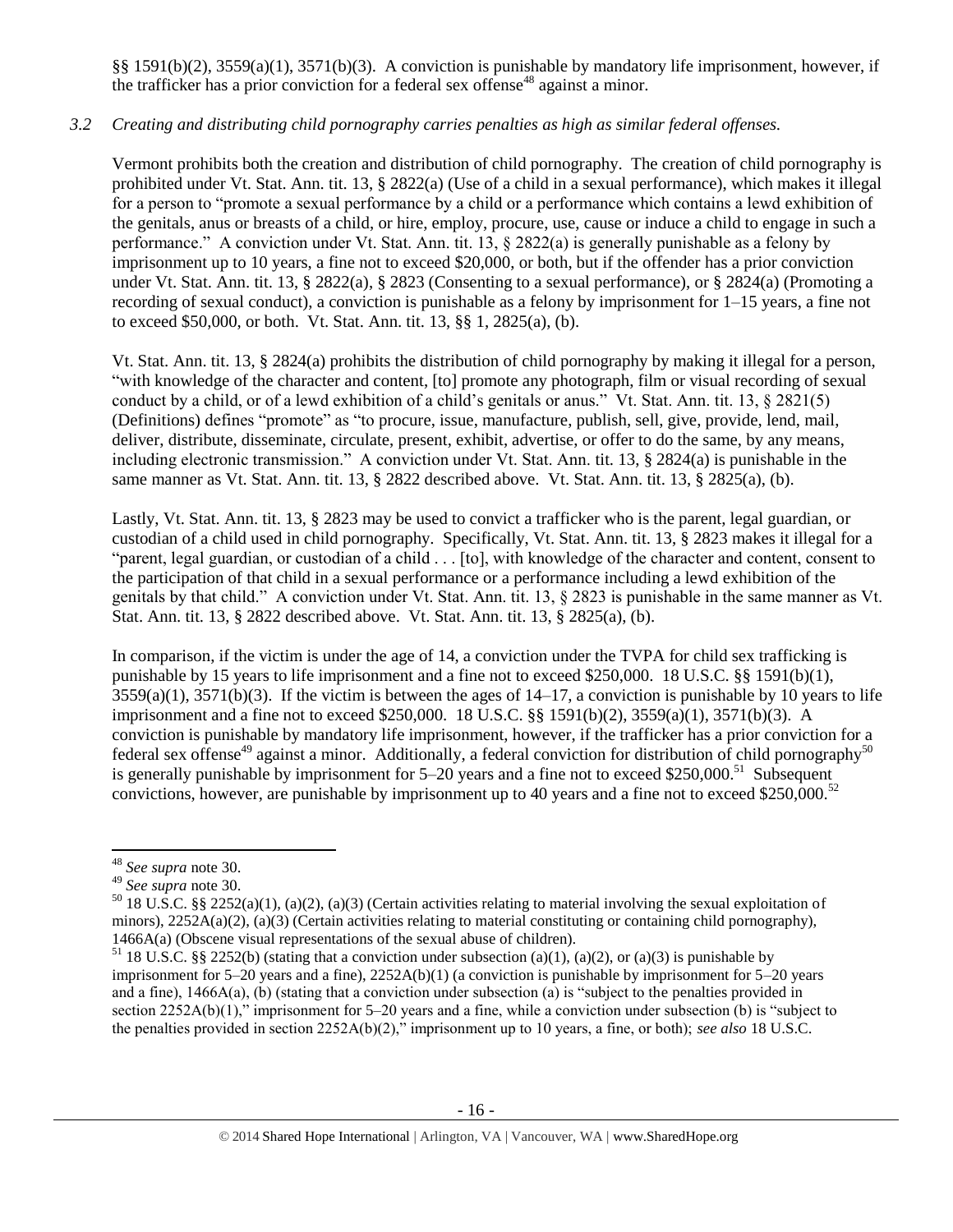*3.3 Using the Internet to lure, entice, recruit or sell commercial sex acts with a minor is a separate crime or results in an enhanced penalty for traffickers.*

Although Vt. Stat. Ann. tit. 13, § 2828 (Luring a child) is not expressly commercial or limited in application to offenses involving the use of the Internet, the statute may be used to convict a trafficker who uses the Internet to lure, entice, recruit, or purchase a minor for commercial sex acts. Vt. Stat. Ann. tit. 13, § 2828 states,

(a) No person shall knowingly solicit, lure, or entice, or to attempt to solicit, lure, or entice, a child under the age of 16 or another person believed by the person to be a child under the age of 16, to engage in a sexual act as defined in section 3251 of this title<sup>53</sup> or engage in lewd and lascivious conduct as defined in section 2602 [Lewd or lascivious conduct with child] of this title. (b) This section applies to solicitation, luring, or enticement by any means, including in person, through written or telephonic correspondence or electronic communication. (c) This section shall not apply if the person is less than 19 years old, the child is at least 15 years old, and the conduct is consensual.

A conviction under Vt. Stat. Ann. tit. 13, § 2828(a) is punishable as a felony by imprisonment up to 5 years, a fine not to exceed \$10,000, or both. Vt. Stat. Ann. tit. 13, §§ 1, 2825(e).

3.3.1 Recommendation: Amend Vt. Stat. Ann. tit. 13, § 2828(a) (Luring a child) to protect all minors under the age of 18 and impose enhanced penalties on a trafficker who uses the Internet to lure, entice, recruit, or purchase a minor for commercial sex acts.

## *3.4 Financial penalties for traffickers, including asset forfeiture, are sufficiently high.*

Traffickers of commercial sex with minors face fines, restitution, and civil penalties; however, assets used in or acquired as a result of the commercial sexual exploitation of a child will not be seized.

Traffickers convicted under Vermont's human trafficking, CSEC, and statutes related to prostitution may be required to pay fines. Traffickers convicted under Vt. Stat. Ann. tit. 13,  $\S$  2652(a)(1) (Human trafficking) are subject to a possible fine not to exceed \$500,000, while those convicted under § 2653(a)(1) (Aggravated human trafficking), if the victim is under the age of 18, or  $\S 2654(a)$  (Patronizing or facilitating human trafficking) are subject to a possible fine not to exceed \$100,000. Vt. Stat. Ann. tit. 13, §§ 2652(b), 2653(b), 2654(b). A trafficker convicted under either Vt. Stat. Ann. tit. 13, § 2822(a) (Use of a child in a sexual performance) or § 2823 (Consenting to a sexual performance) is subject to a possible fine not to exceed \$20,000, but the possible fine range increases to \$50,000 if the offender has a prior conviction under § 2822(a), § 2823, or § 2824(a) (Promoting a recording of sexual conduct). Vt. Stat. Ann. tit. 13, § 2825(a), (b).

Traffickers convicted under Vt. Stat. Ann. tit. 13, § 2652(a), § 2653(a), or § 2654(a) are required to make

<sup>§§ 3559(</sup>a)(1) (classifying all of the above listed offenses as felonies), 3571(b)(3) (providing a fine up to \$250,000 for any felony conviction).

 $52$  18 U.S.C. §§ 2252(b) (stating if a person has a prior conviction under subsection (a)(1), (a)(2), or (a)(3) or a list of other statutes, a conviction is punishable by a fine and imprisonment for 15–40 years), 2252A(b)(1) (stating if a person has a prior conviction under subsection (a)(2), (a)(3), or a list of other statutes, a conviction is punishable by a fine and imprisonment for 15–40 years), 1466A(a), (b) (stating that the penalty scheme for section 2252A(b) applies); *see also* 18 U.S.C. §§ 3559(a)(1) (classifying all of the above listed offenses as felonies), 3571(b)(3) (providing a fine up to \$250,000 for any felony conviction).

See supra note [14](#page-3-0) for the definition of "sexual act."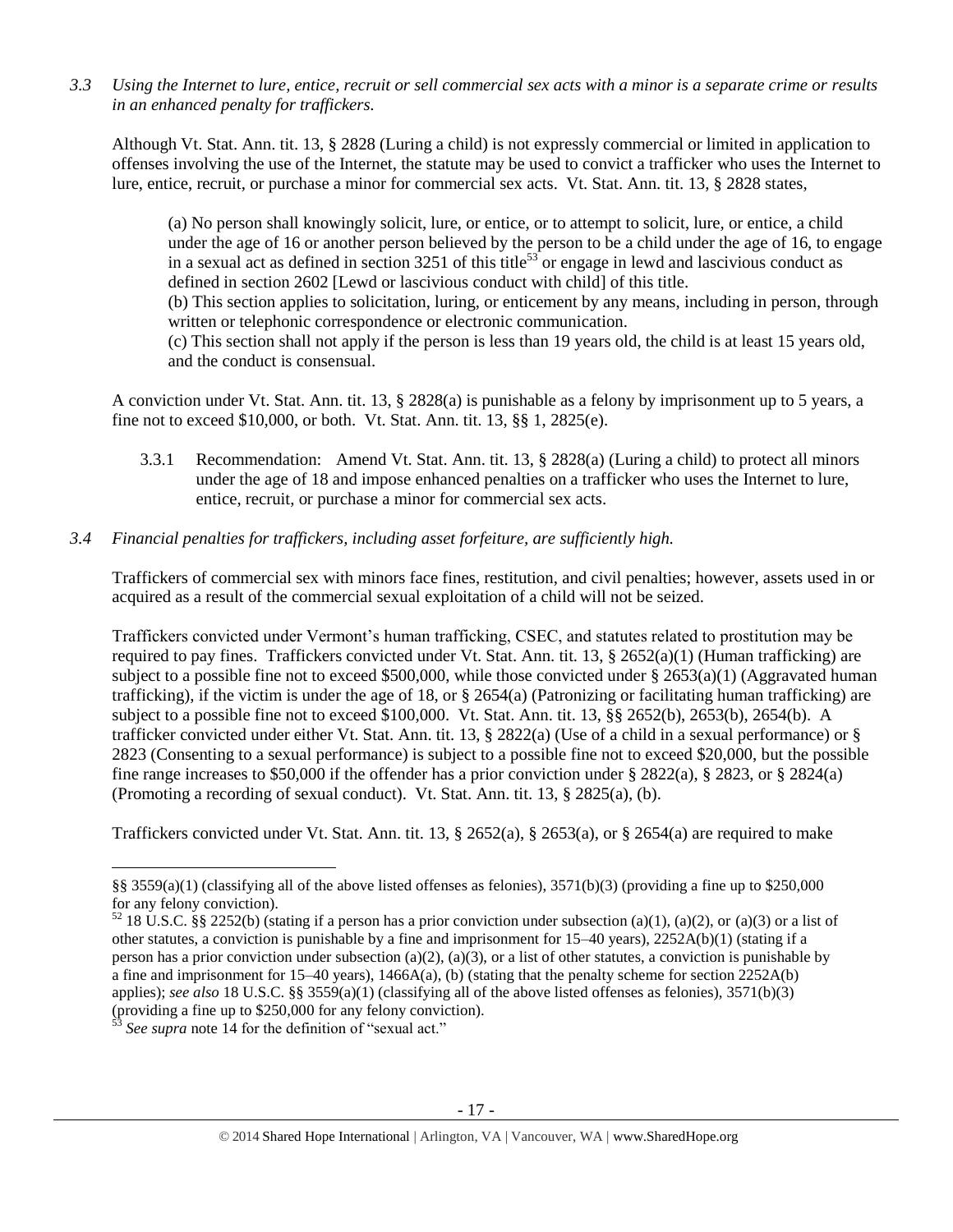restitution to their victim under Vt. Stat. Ann. tit. 13, § 2657 (Restitution), which states,

(a) A person convicted of a violation of this subchapter [Criminal acts] shall be ordered to pay restitution to the victim pursuant to section 7043 [Restitution] of this title.

(b) If the victim of human trafficking<sup>54</sup> to whom restitution has been ordered dies before restitution is paid, any restitution ordered shall be paid to the victim's heir or legal representative, provided that the heir or legal representative has not benefited in any way from the trafficking.

(c) The return of the victim of human trafficking to his or her home country or other absence of the victim from the jurisdiction shall not limit the victim's right to receive restitution pursuant to this section.

In a case involving a trafficker convicted of any other offense, the court must consider restitution where the victim suffers a material loss. Vt. Stat. Ann. tit. 13, § 7043(a) states,

(1) Restitution shall be considered in every case in which a victim of a crime, as defined in subdivision  $5301(4)$  of this title,<sup>55</sup> has suffered a material loss.

(2) For purposes of this section, "material loss" means uninsured property loss, uninsured out-of-pocket monetary loss, uninsured lost wages, and uninsured medical expenses.

(3) In cases where restitution is ordered to the victim as a result of a human trafficking conviction under chapter 60 of this title, "material loss" shall also mean:

- (A) attorney's fees and costs; and
- (B) the greater of either:

(i) the gross income or value of the labor performed for the offender by the victim; or (ii) the value of the labor performed by the victim as guaranteed by the minimum wage and overtime provisions of 21 V.S.A. Section 385 [Administration].

Additionally, Vt. Stat. Ann. tit. 13, § 7043(h) provides that "[r]estitution ordered under this section shall not preclude a person from pursuing an independent civil action for all claims not covered by the restitution order."

- 3.4.1 Recommendation: Enact a law requiring traffickers who violate Vt. Stat. Ann. tit. 13, § 2652(a) (Human trafficking), § 2653(a) (Aggravated human trafficking), § 2654(a) (Patronizing or facilitating human trafficking), or Vermont's CSEC laws to forfeit property used in or acquired through the commission of the crime.
- *3.5 Convicted traffickers are required to register as sex offenders.*

Vt. Stat. Ann. tit. 13, § 5402(a) (Sex offender registry) states, "The department of public safety shall establish and maintain a sex offender registry, which shall consist of the information required to be filed under this subchapter." Vt. Stat. Ann. tit. 13, § 5407(a) (Sex offender's responsibility to report) mandates that "a sex offender [as defined in Vt. Stat. Ann. tit. 13, § 5401(10)(A), (B) (Definitions)<sup>56</sup>] shall report to the department" and register as a sex offender. Therefore, traffickers convicted under Vt. Stat. Ann. tit. 13,  $\S 2652(a)(1)–(4)$ (Human trafficking), § 2653(a)(4) (Aggravated human trafficking), § 2822(a) (Use of a child in a sexual performance), § 2823 (Consenting to a sexual performance), § 2824(a) (Promoting a recording of sexual conduct), or  $\S 2632(a)(6)$  (Prohibited acts), if victim is a minor, are required to register as sex offenders. Vt. Stat. Ann. tit. 13, § 5401(10)(A), (B).

 $\overline{\phantom{a}}$ <sup>54</sup> *See supra* note [6](#page-1-0) for the definition of "victim of human trafficking."

<sup>&</sup>lt;sup>55</sup> See supra note [38](#page-10-0) for the definition of "victim" under Vt. Stat. Ann. tit. 13, § 5301(4).

<sup>56</sup> *See supra* Section 2.10 for the provisions of Vt. Stat. Ann. tit. 13, § 5401(1)(A), (B).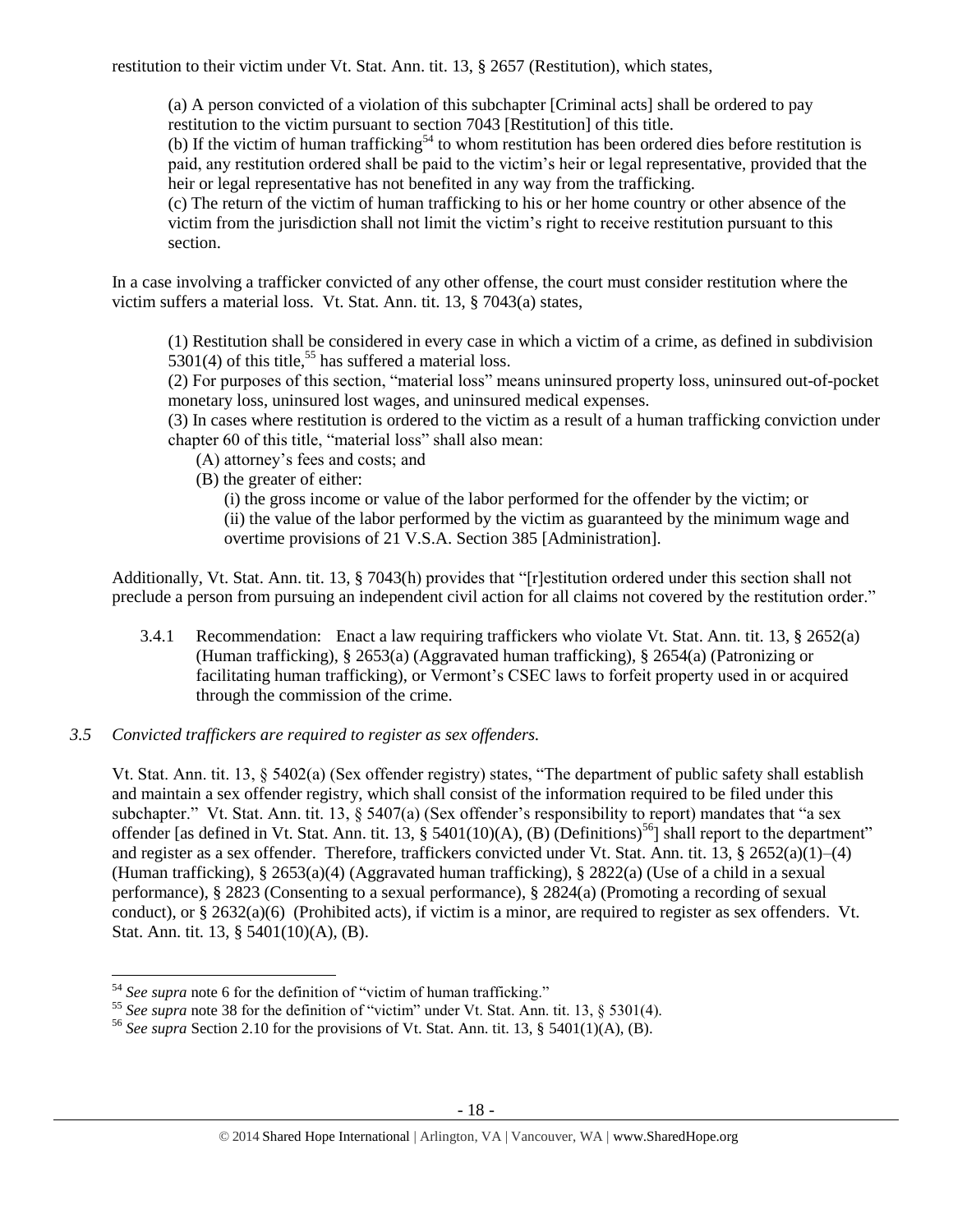*3.6 Laws relating to termination of parental rights for certain offenses include sex trafficking or commercial sexual exploitation of children (CSEC) offenses in order to remove the children of traffickers from their control and potential exploitation.* 

Vermont does not specifically include a violation of Vt. Stat. Ann. tit. 13, § 2652(a) (Human trafficking), § 2653(a) (Aggravated human trafficking), or any of Vermont's other human trafficking or CSEC laws as grounds for terminating parental rights. Vt. Stat. Ann., tit. 15A, § 3-504(a)(3) (Grounds for terminating relationship of parent and child) states that parental rights shall be terminated if it is in the best interest of the child and, among other things, the parent has been convicted of a violent crime. Vt. Stat. Ann. tit. 15A, § 3-  $504(a)(3)$  states,

(a) . . . . If the court finds, upon clear and convincing evidence, that any one of the following grounds exists and that termination is in the best interest of the minor,<sup>57</sup> the court shall order the termination of any parental relationship of the respondent to the minor:

. . . . (3) The respondent has been convicted of a crime of violence<sup>58</sup> or has been found by a court of competent jurisdiction to have committed an act of violence which violated a restraining or protective order, and the facts of the crime or violation indicate that the respondent is unfit to maintain a relationship of parent and child with the minor.

3.6.1 Recommendation: Amend Vt. Stat. Ann. tit. 15A, § 3-504(a)(3) (Grounds for terminating relationship of parent and child) to specify that convictions under Vt. Stat. Ann. tit. 13,

 $57$  Pursuant to Vt. Stat. Ann. tit. 33, § 5114(a),

 $\overline{\phantom{a}}$ 

. . .

(a) At the time of a permanency review under section 5321 of this title, a modification hearing under section 5113 of this title, or at any time a petition or request to terminate all residual parental rights of a parent without limitation as to adoption is filed by the commissioner or the attorney for the child, the court shall consider the best interests of the child in accordance with the following:

(1) The interaction and interrelationship of the child with his or her parents, siblings, foster parents, if any, and any other person who may significantly affect the child's best interests.

(2) The child's adjustment to his or her home, school, and community.

(3) The likelihood that the parent will be able to resume or assume parental duties within a reasonable period of time.

(4) Whether the parent has played and continues to play a constructive role, including personal contact and demonstrated emotional support and affection, in the child's welfare.

<sup>58</sup> Vt. Stat. Ann. tit. 13, § 11a(d) (Violent career criminals) defines "felony crime of violence" as,

(7) kidnapping as defined in section 2405 of this title or its predecessor as it was defined in section 2401 of this title;

(8) maiming as defined in section 2701 of this title;

(9) sexual assault as defined in subdivision  $3252(a)(1)$  or (2) of this title or its predecessor as it was defined in section 3201 of this title;

(10) aggravated sexual assault as defined in section 3253 of this title;

(11) first degree unlawful restraint as defined in section 2407 of this title;

(12) first degree aggravated domestic assault as defined in section 1043 of this title where the defendant causes serious bodily injury to another person;

(13) lewd or lascivious conduct with a child as defined in section 2602 of this title where the child is under the age of 13 years and the defendant is 18 years of age or older.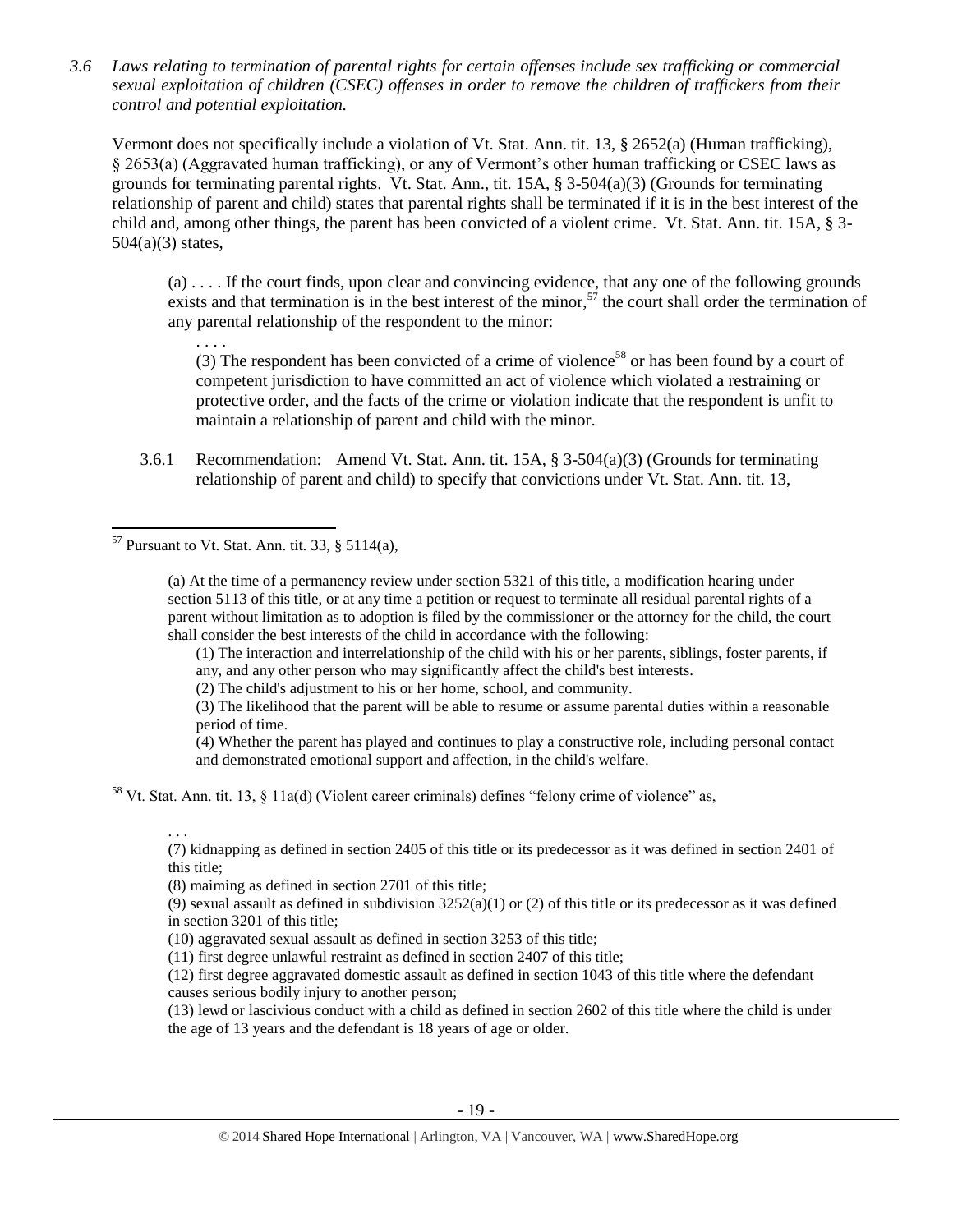§ 2652(a)(1)–(4), (b) (Human trafficking), § 2653 (Aggravated human trafficking), or Vermont's other human trafficking and CSEC laws are grounds for terminating parental rights.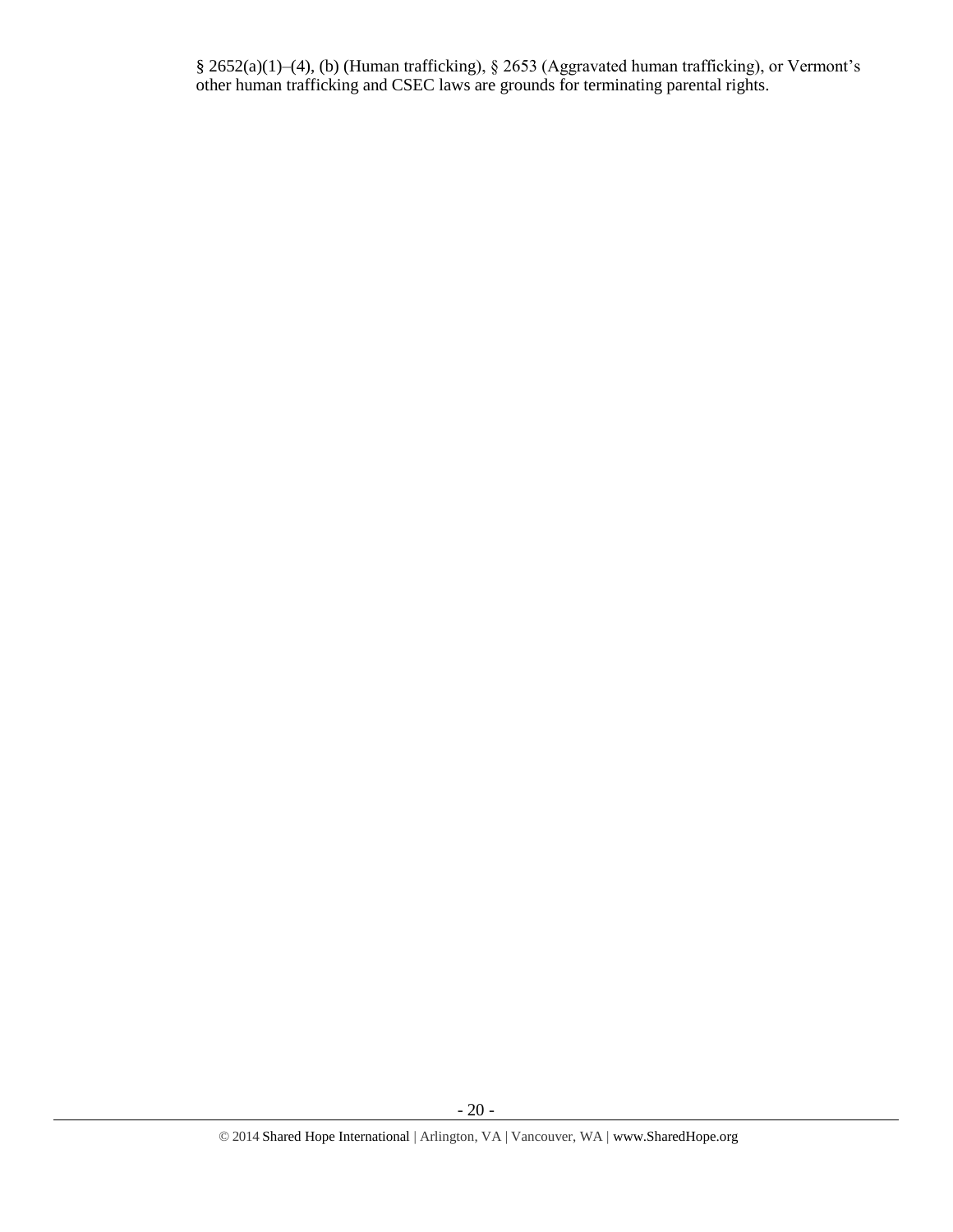#### **FRAMEWORK ISSUE 4: CRIMINAL PROVISIONS FOR FACILITATORS**

#### *Legal Components:*

- *4.1 The acts of assisting, enabling, or financially benefitting from child sex trafficking are included as criminal offenses in the state sex trafficking statute.*
- *4.2 Financial penalties, including asset forfeiture laws, are in place for those who benefit financially from or aid and assist in committing domestic minor sex trafficking.*

*\_\_\_\_\_\_\_\_\_\_\_\_\_\_\_\_\_\_\_\_\_\_\_\_\_\_\_\_\_\_\_\_\_\_\_\_\_\_\_\_\_\_\_\_\_\_\_\_\_\_\_\_\_\_\_\_\_\_\_\_\_\_\_\_\_\_\_\_\_\_\_\_\_\_\_\_\_\_\_\_\_\_\_\_\_\_\_\_\_\_\_\_\_\_*

- *4.3 Promoting and selling child sex tourism is illegal.*
- *4.4 Promoting and selling child pornography is illegal.*

## *Legal Analysis:*

*4.1 The acts of assisting, enabling, or financially benefitting from child sex trafficking are included as criminal offenses in the state sex trafficking statute.*

Vermont's human trafficking laws make it a separate crime for a person to financially benefit from sex trafficking. Vt. Stat. Ann. tit. 13, § 2652(a)(4) makes it illegal for a person to "benefit financially or by receiving anything of value from participation in a venture, knowing that force, fraud, or coercion was or will be used to compel any person to engage in a commercial sex act as part of the venture." Additionally, Vt. Stat. Ann. tit. 13, § 2652(a)(1) (Human trafficking) may apply to some facilitators, including those who knowingly "harbor, [or] transport . . . a person under the age of 18 for the purpose of having the person engage in a commercial sex act." To the extent a facilitator violates Vt. Stat. Ann. tit. 13, § 2652(a)(1) or (4) when the victim of human trafficking is a minor or the circumstances of the trafficking also constitute sexual assault, the facilitator may be convicted under Vt. Stat. Ann. tit. 13, § 2653(a) (Aggravated human trafficking), which is punishable as a felony by imprisonment for 20 years to life, a fine not to exceed \$100,000, or both. Vt. Stat. Ann. tit. 13, §§ 1, 2653(b). A facilitator may also be convicted under Vt. Stat. Ann. tit. 13, § 2654(a) (Patronizing or facilitating human trafficking),<sup>59</sup> which is punishable as a felony by imprisonment up to 5 years, a fine not to exceed \$100,000, or both. Vt. Stat. Ann. tit. 13, §§ 1, 2654(b).

Pursuant to Vt. Stat. Ann. tit. 13, § 2656 (Human trafficking by a business entity; dissolution), additional penalties may also apply if the facilitator is a business entity. Vt. Stat. Ann. tit. 13, § 2656 states,

If a business entity, including a corporation, partnership, association, or any other legal entity, is convicted of violating this chapter, the attorney general may commence a proceeding in the civil division of the superior court to dissolve the entity pursuant to 11A V.S.A. § 14.30–14.33.

*4.2 Financial penalties, including asset forfeiture laws, are in place for those who benefit financially from or aid and assist in committing domestic minor sex trafficking.*

Facilitators of commercial sex with minors face fines, restitution, and civil penalties; however, assets used in or acquired as a result of the commercial sexual exploitation of a child will not be seized.

Facilitators convicted under Vermont's human trafficking, CSEC, and statutes related to prostitution may be required to pay fines. Facilitators convicted under Vt. Stat. Ann. tit. 13, § 2652(a)(1) (Human trafficking) are subject to a possible fine not to exceed \$500,000, while those convicted under Vt. Stat. Ann. tit. 13, §

 $\overline{a}$ <sup>59</sup> *See supra* Section 1.1 for the relevant provisions of Vt. Stat. Ann. tit. 13, § 2654(a).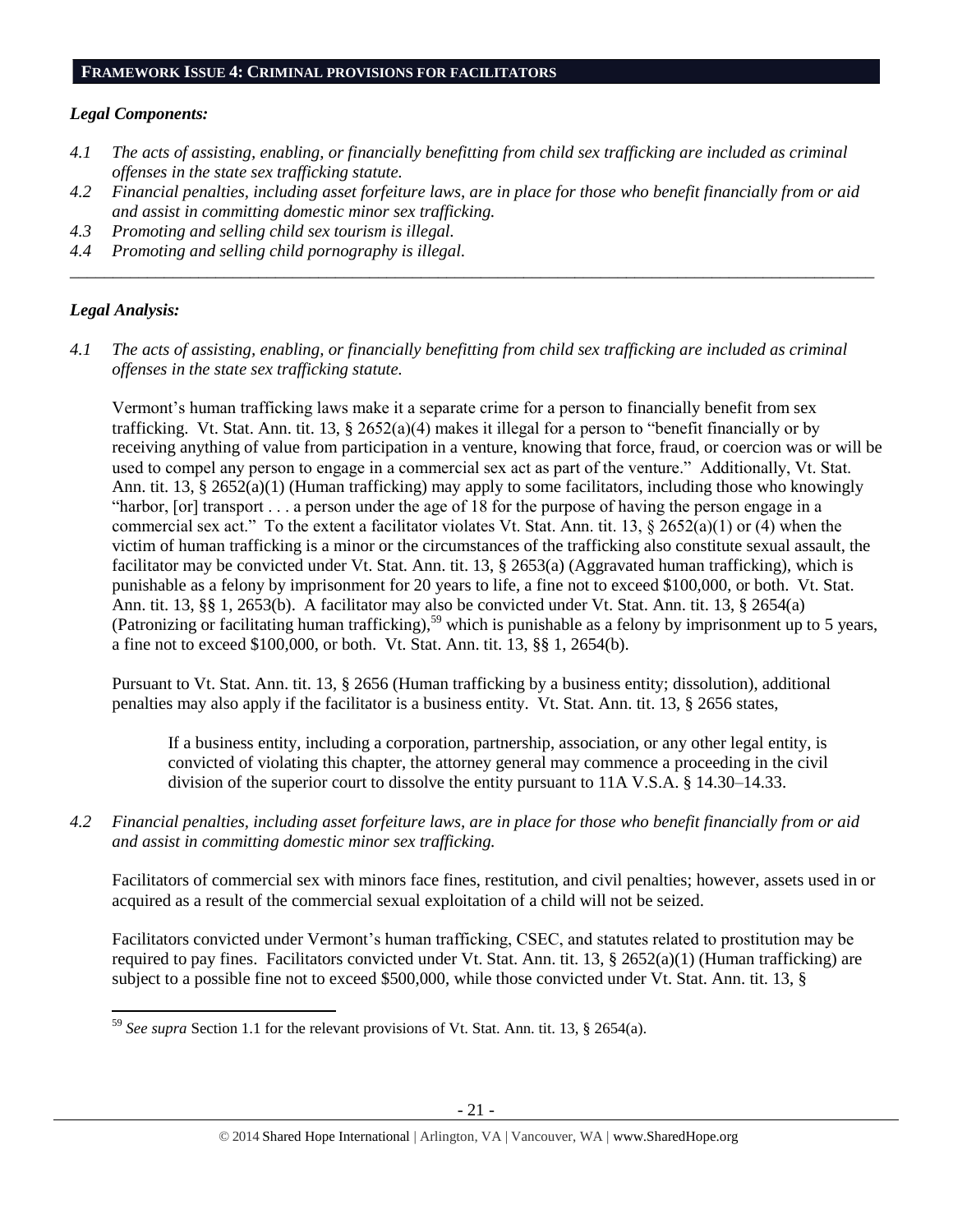$2653(a)(1)$  (Aggravated human trafficking) or § 2654(a) (Patronizing or facilitating human trafficking) are subject to a possible fine not to exceed \$100,000. Vt. Stat. Ann. tit. 13, §§ 2652(b), 2653(b), 2654(b). A facilitator convicted under Vt. Stat. Ann. tit. 13, § 2822(a) (Use of a child in a sexual performance)<sup>60</sup> is subject to a possible fine not to exceed \$20,000, but the possible fine range increases to \$50,000 if the offender has a prior conviction under Vt. Stat. Ann. tit. 13, § 2822(a), Vt. Stat. Ann. tit. 13, § 2823 (Consenting to a sexual performance), or Vt. Stat. Ann. tit. 13, § 2824(a) (Promoting a recording of sexual conduct). Vt. Stat. Ann. tit. 13, § 2825(a), (b).

Facilitators convicted under Vt. Stat. Ann. tit. 13, § 2652(a), § 2653(a), or § 2654(a) are required to make restitution to their victim under Vt. Stat. Ann. tit. 13, § 2657 (Restitution), which states,

(a) A person convicted of a violation of this subchapter [Criminal acts] shall be ordered to pay restitution to the victim pursuant to section 7043 [Restitution] of this title.

(b) If the victim of human trafficking<sup>61</sup> to whom restitution has been ordered dies before restitution is paid, any restitution ordered shall be paid to the victim's heir or legal representative, provided that the heir or legal representative has not benefited in any way from the trafficking.

(c) The return of the victim of human trafficking to his or her home country or other absence of the victim from the jurisdiction shall not limit the victim's right to receive restitution pursuant to this section.

In a case involving a facilitator convicted of any other offense, the court must consider restitution where the victim suffers a material loss. Vt. Stat. Ann. tit. 13, § 7043(a) states,

(1) Restitution shall be considered in every case in which a victim of a crime, as defined in subdivision 5301(4) of this title,<sup>62</sup> has suffered a material loss.

(2) For purposes of this section, "material loss" means uninsured property loss, uninsured out-of-pocket monetary loss, uninsured lost wages, and uninsured medical expenses.

(3) In cases where restitution is ordered to the victim as a result of a human trafficking conviction under chapter 60 of this title, "material loss" shall also mean:

- (A) attorney's fees and costs; and
- (B) the greater of either:

(i) the gross income or value of the labor performed for the offender by the victim; or (ii) the value of the labor performed by the victim as guaranteed by the minimum wage and overtime provisions of 21 V.S.A. Section 385 [Administration].

Facilitators convicted under Vt. Stat. Ann. tit. 13, § 2652(a), § 2653(a), or § 2654(a) may also face civil liability. Vt. Stat. Ann. tit. 13,  $\S$  2662 (Private cause of action)<sup>63</sup> expressly authorizes victims of human trafficking to bring a civil claim against their offenders.

4.2.1 Recommendation: Enact a law requiring facilitators who violate Vt. Stat. Ann. tit. 13, § 2652(a) (Human trafficking), § 2653(a) (Aggravated human trafficking), § 2654(a) (Patronizing or facilitating human trafficking), or Vermont's CSEC laws to forfeit property used in or acquired through the commission of the crime.

<sup>60</sup> *See supra* Section 1.2 for the provisions of Vt. Stat. Ann. tit. 13, § 2822(a).

<sup>&</sup>lt;sup>61</sup> See supra note [6](#page-1-0) for the definition of "victim of human trafficking."

 $62$  *See supra* note [38](#page-10-0) for the definition of "victim" under Vt. Stat. Ann. tit. 13, § 5301(4).

<sup>&</sup>lt;sup>63</sup> See supra Section 2.8 for the provisions of Vt. Stat. Ann. tit. 13, § 2662.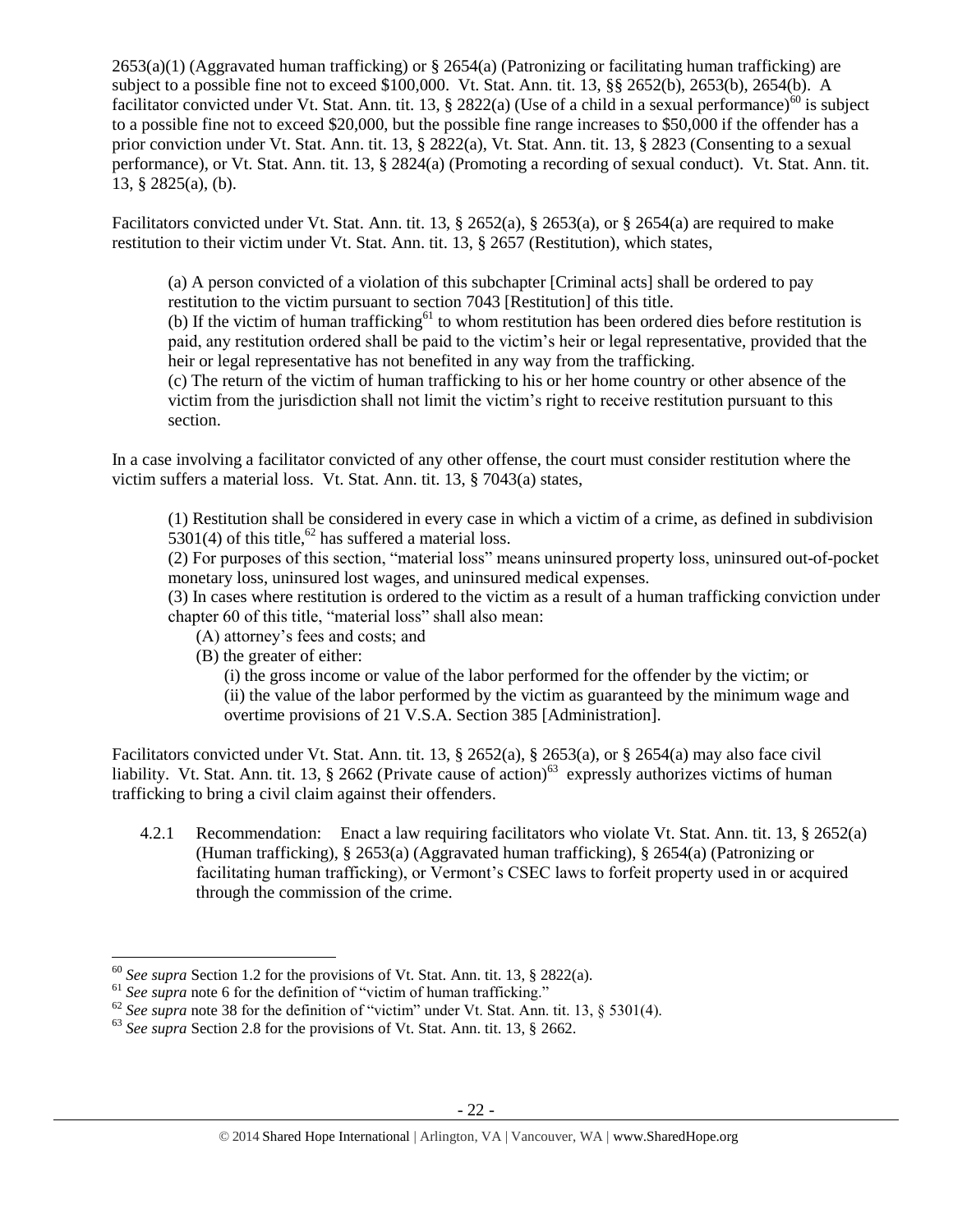## *4.3 Promoting and selling child sex tourism is illegal.*

Vermont has no statute specifically related to sex tourism.

4.3.1 Recommendation: Enact a law that prohibits selling or offering to sell travel services that include or facilitate travel in or outside of Vermont for the purpose of engaging in commercial sexual exploitation of a minor under the age of 18.

# *4.4 Promoting and selling child pornography is illegal.*

Vermont prohibits both the promotion and selling of child pornography. Vt. Stat. Ann. tit. 13, § 2821(5) (Definitions) defines "promote" as "to procure, issue, manufacture, publish, sell, give, provide, lend, mail, deliver, distribute, disseminate, circulate, present, exhibit, advertise, or offer to do the same, by any means, including electronic transmission." Vt. Stat. Ann. tit. 13, § 2822(a) makes it illegal for a person, "with knowledge of the character and content, [to] promote a sexual performance<sup>64</sup> by a child<sup>65</sup> or a performance which contains a lewd exhibition of the genitals, anus or breasts of a child . . . ." Additionally, Vt. Stat. Ann. tit. 13, § 2824(a) makes it unlawful for a person, "with knowledge of the character and content, [to] promote any photograph, film or visual recording of sexual conduct by a child, or of a lewd exhibition of a child's genitals or anus." A first conviction under either Vt. Stat. Ann. tit. 13,  $\S 2822(a)$  or  $\S 2824(a)$  is punishable as a felony by imprisonment up to 10 years, a fine not to exceed \$20,000, or both. Vt. Stat. Ann. tit. 13, §§ 1, 2825(a). If the offender has a prior conviction under Vt. Stat. Ann. tit. 13, § 2822(a), § 2823 (Consenting to a sexual performance), or § 2824(a) (Promoting a recording of sexual conduct), however, a conviction is punishable as a felony by imprisonment for 1–15 years, a fine not to exceed \$50,000, or both. Vt. Stat. Ann. tit. 13, §§ 1, 2825(b).

l <sup>64</sup> *See supra* note [10.](#page-2-1) 

<sup>65</sup> *See supra* note [11.](#page-2-0)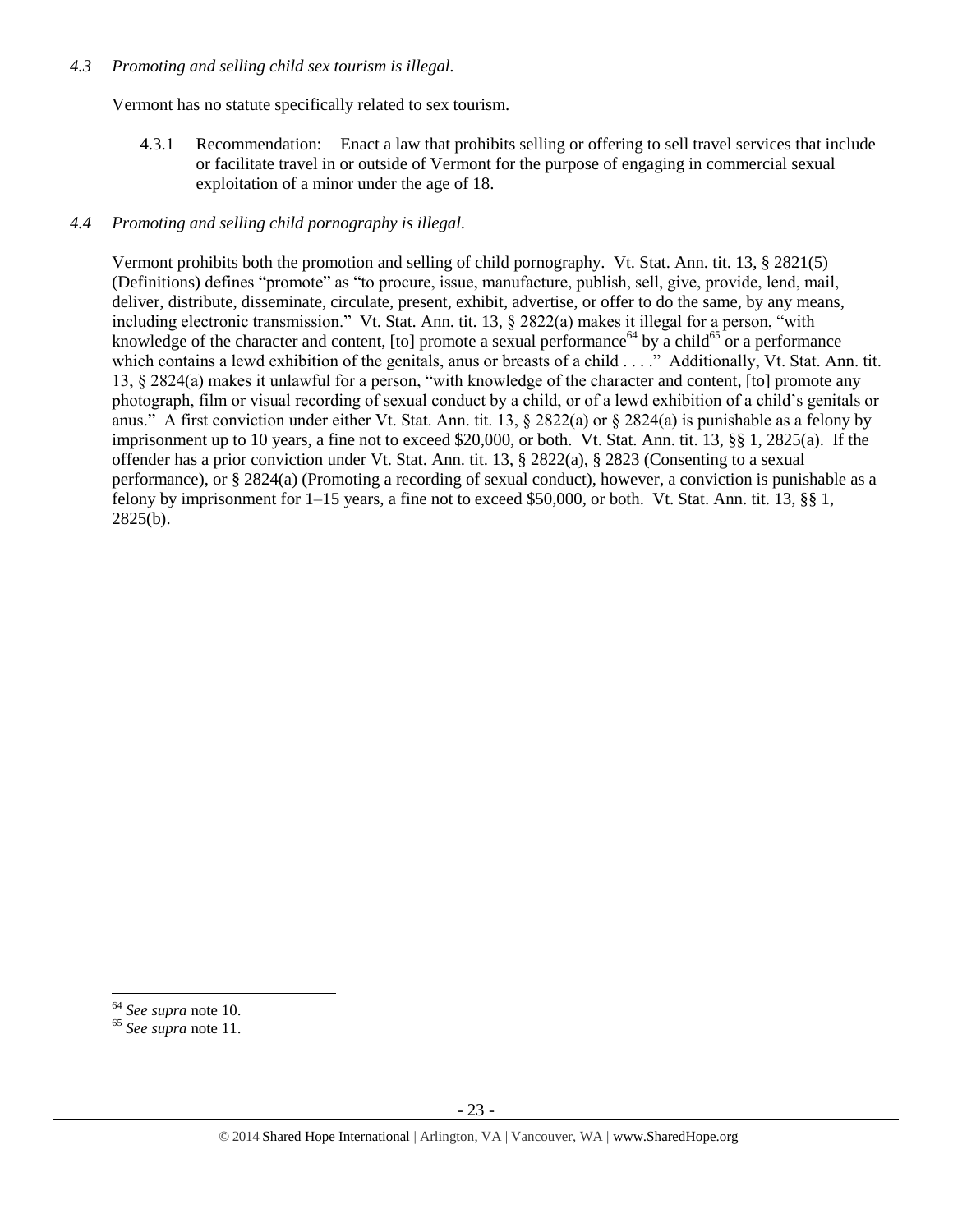#### **FRAMEWORK ISSUE 5: PROTECTIVE PROVISIONS FOR THE CHILD VICTIMS**

#### *Legal Components:*

- *5.1 A victim of domestic minor sex trafficking or CSEC is defined as a victim for purposes of qualifying for crime victims' compensation and other victim benefits.*
- *5.2 The state sex trafficking statute expressly prohibits a defendant from raising consent of the minor to the commercial sex acts as a defense.*
- *5.3 Prostitution laws apply only to adults, making minors under 18 specifically immune from this offense.*
- *5.4 Child victims of sex trafficking or commercial sexual exploitation are provided with a child protection response, including specialized shelter and services, and are not detained in juvenile detention facilities.*
- *5.5 Commercial sexual exploitation is identified as a type of abuse and neglect within child protection statutes.*
- *5.6 The definition of "caregiver" (or similar term) in the child welfare statutes is broad enough to include a trafficker who has custody or control of a child in order to bring a trafficked child into protection of child protective services.*
- *5.7 Crime victims' compensation is specifically available to a child victim of sex trafficking or commercial sexual exploitation of children (CSEC) without regard to ineligibility factors.*
- *5.8 Victim-friendly procedures and protections are provided in the trial process for minors under 18.*
- *5.9 Expungement or sealing of juvenile delinquency records resulting from arrests or adjudications for prostitution-related offenses committed as a result of, or in the course of, the commercial sexual exploitation of a minor is available within a reasonable time after turning 18.*
- *5.10 Victim restitution and civil remedies for victims of domestic minor sex trafficking or commercial sexual exploitation of children (CSEC) are authorized by law.*
- *5.11 Statutes of limitations for civil and criminal actions for child sex trafficking or commercial sexual exploitation of children (CSEC) offenses are eliminated or lengthened sufficiently to allow prosecutors and victims a realistic opportunity to pursue criminal action and legal remedies.*

*\_\_\_\_\_\_\_\_\_\_\_\_\_\_\_\_\_\_\_\_\_\_\_\_\_\_\_\_\_\_\_\_\_\_\_\_\_\_\_\_\_\_\_\_\_\_\_\_\_\_\_\_\_\_\_\_\_\_\_\_\_\_\_\_\_\_\_\_\_\_\_\_\_\_\_\_\_\_\_\_\_\_\_\_\_\_\_\_\_\_\_\_\_*

## *Legal Analysis:*

*5.1 Statutorily-mandated victim services define "victim" to specifically include victims of domestic minor sex trafficking or commercial sexual exploitation of children (CSEC) to ensure prompt identification and access to victims' rights and services.* 

<span id="page-23-0"></span>Under Vt. Stat. Ann. tit. 15, § 1151 (Definitions),<sup>66</sup> "[h]uman trafficking' means conduct prohibited by 13 V.S.A. § 2652 [Human trafficking] or § 2653 [Aggravated human trafficking], and includes a threat of such, regardless of whether the conduct or threat of conduct have been reported to law enforcement officers." Additionally, Vt. Stat. Ann. tit. 13, § 5301(4) (Definitions) defines "victim" as "a person who sustains physical, emotional or financial injury or death as a direct result of the commission or attempted commission of a crime or act of delinquency and shall also include the family members of a minor, incompetent or a homicide victim."

For purposes of Vermont's crime victims' compensation statutes, Vt. Stat. Ann. tit. 13, § 5351(7) (Definitions) defines "victim" as

(A) a person who sustains injury<sup>67</sup> or death as a direct result of the commission or attempted commission of a crime;<sup>68</sup> or

<sup>66</sup> *See supra* note 72.

 $67$  Under Vt. Stat. Ann. tit. 13, § 5351(4), "injury" is defined as "actual bodily harm or pregnancy, or emotional harm resulting from the crime."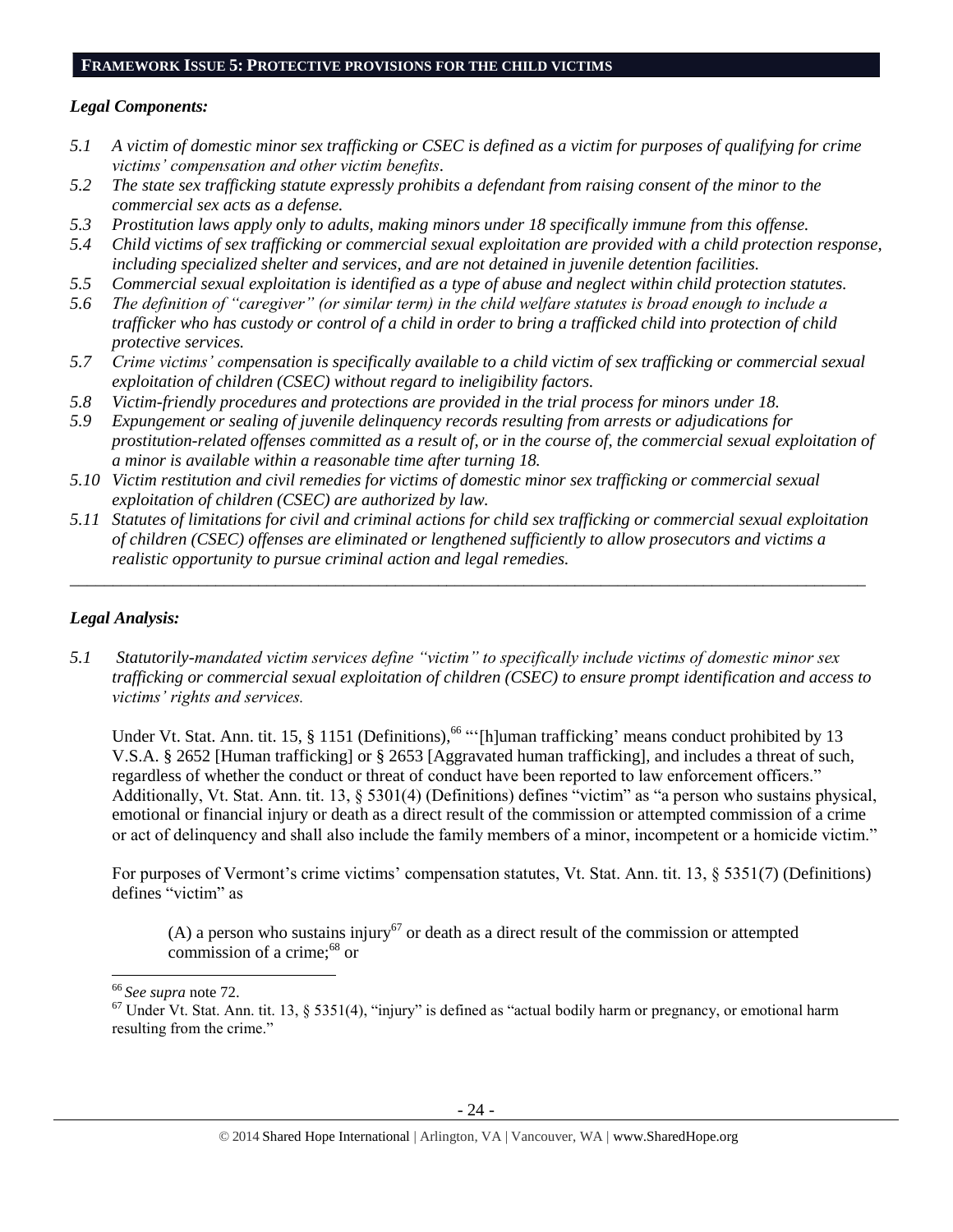(B) an intervenor who is injured or killed in an attempt to assist the person described in subdivision (A) of this subdivision (7) or the police; or

(C) a surviving immediate family member of a homicide victim, including a spouse, domestic partner, parent, sibling, child, grandparent, or other survivor who may suffer severe emotional harm as a result of the victim's death as determined on a case-by-case basis in the discretion of the board; or (D) a resident of this state who is injured or killed as the result of a crime committed outside the United States.

*5.2 The state sex trafficking statute expressly prohibits a defendant from raising consent of the minor to the commercial sex acts as a defense.*

A victim's consent is immaterial to a violation of Vt. Stat. Ann. tit. 13, § 2652(a) (Human trafficking) or § 2653(a)(1) (Aggravated human trafficking). Vt. Stat. Ann. tit. 13, § 2652(d) states, "In a prosecution for a violation of this section, the victim's alleged consent to the human trafficking is immaterial and shall not be admitted." Vt. Stat. Ann. tit. 13, § 2654(a) (Patronizing or facilitating human trafficking), § 2655(a) (Solicitation), § 2822(a) (Use of a child in a sexual performance), and § 2823 (Consenting to a sexual performance), however, are silent regarding whether a minor's consent to a commercial sex act may be used as a defense to the crime.

*5.3 Prostitution laws apply only to adults, making minors under 18 specifically immune from this offense.*

Vt. Stat. Ann. tit. 13, § 2652(c)(1) (Human trafficking) protects victims of domestic minor sex trafficking from prosecution for crimes "committed as a victim of sex trafficking." Specifically, Vt. Stat. Ann. tit. 13, § 2652(c) states,

 $(1)$ (A) A person who is a victim of sex trafficking in violation of subdivisions  $2652(a)(1)–(4)$  of this title shall not be found in violation of or be the subject of a delinquency petition based on chapter 59 (lewdness and prostitution) or 63 (obscenity) of this title for any conduct committed as a victim of sex trafficking.

(B) Notwithstanding any other provision of law, a person under the age of 18 shall be immune from prosecution in the criminal division of the superior court for a violation of section 2632 of this title (prohibited acts; prostitution), but may be treated as a juvenile under chapter 52 of Title 33 [Delinquency provisions] or referred to the department for children and families for treatment under chapter 53 of Title 33 [Children in need of care or supervision].

(2) If a person who is a victim of sex trafficking in violation of subdivisions  $2652(a)(1)–(4)$  of this title is prosecuted for any offense or is the subject of any delinquency petition other than a violation of chapter 59 (lewdness and prostitution) or 63 (obscenity) of this title which arises out of the sex trafficking or benefits the sex trafficker, the person may raise as an affirmative defense that he or she committed the offense as a result of force, fraud, or coercion by a sex trafficker.

*5.4 Child victims of sex trafficking or commercial sexual exploitation are provided with a child protection response, including specialized shelter and services, and are not detained in juvenile detention facilities.*

# **Child Identified as in Need of Care or Supervision (Abused/Abandoned)**

 $^{68}$  Pursuant to Vt. Stat. Ann. tit. 13, § 5351(3) "crime" is defined to include "delinquent acts and an act of terrorism, as defined in section 2331 of Title 18, United States Code, committed outside the United States against a resident of this state."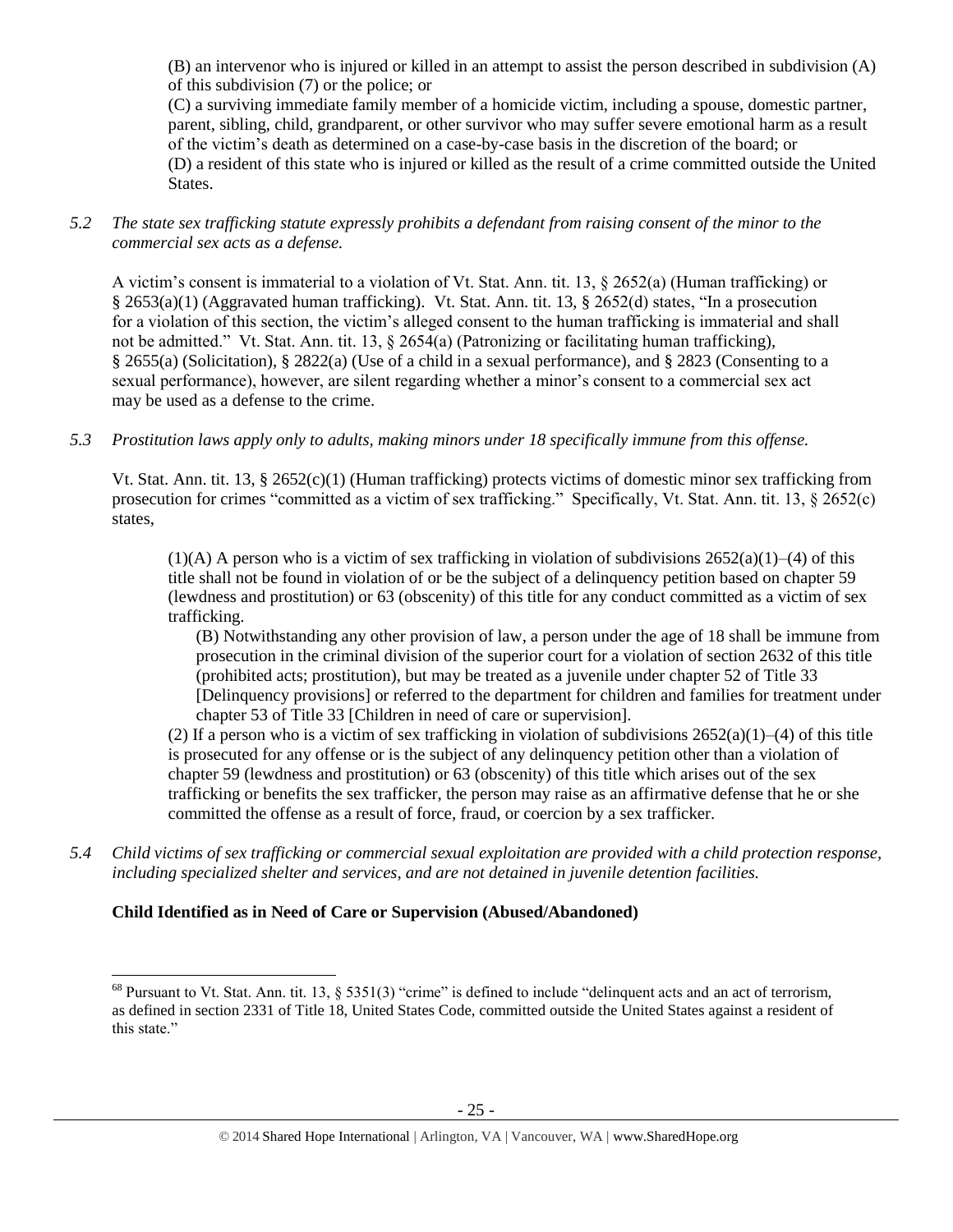Pursuant to Vt. Stat. Ann. tit. 33, § 4912(2),  $(8)^{69}$ , a sexually exploited child is likely to be identified as abused or abandoned. If a child is identified as abused or abandoned, the definition of "care provider" under § Vt. Stat. Ann. tit. 33, § 5102(1)<sup>70</sup> is sufficiently broad to involve Child Protective Services in investigations where the child is in the custody or control of a non-family trafficker.

Vt. Stat. Ann. tit. 13, § 2652(e) (Human trafficking) states, "If a person who is a victim of human trafficking is under 18 years of age at the time of the offense, the state may treat the person as the subject of a child in need of care or supervision proceeding."

Vt. Stat. Ann. tit. 33, § 5102(3) (Definitions and provisions of general application) defines a "child in need of care or supervision (CHINS)" as one who

(A) has been abandoned or abused by the child's parent, guardian, or custodian. A person is considered to have abandoned a child<sup>71</sup> if the person is: unwilling to have physical custody of the child; unable, unwilling, or has failed to make appropriate arrangements for the child's care; unable to have physical custody of the child and has not arranged or cannot arrange for the safe and appropriate care of the child; or has left the child with a care provider and the care provider is unwilling or unable to provide care or support for the child, the whereabouts of the person are unknown, and reasonable efforts to locate the person have been unsuccessful.

(B) is without proper parental care or subsistence, education, medical, or other care necessary for his or her well-being;

(C) is without or beyond the control of his or her parent, guardian, or custodian; or

(D) is habitually and without justification truant from compulsory school attendance.

- *I. Initial Custody:* 
	- a. Authority for initial custody

Vt. Stat. Ann. tit. 33, § 5301 (Taking into custody) governs when law enforcement may take a CHINS into custody. Vt. Stat. Ann. tit. 33, § 5301 states,

A child may be taken into custody:

(1) Pursuant to an order of the family division of the superior court under the provisions of this chapter.

(2) By an officer when the officer has reasonable grounds to believe that the child is in immediate danger from his or her surroundings and that removal from the child's current home is necessary for the child's protection.

b. Placement:

l <sup>69</sup> See *infra* section 5.5 for a full analysis of the definition of "abuse" as it relates to identification of sexually exploited children.

 $70$  See *infra* section 5.6 for a full analysis of the definition of "caregiver."

<sup>&</sup>lt;sup>71</sup> Notably, Vt. Stat. Ann. tit. 33, § 5102(2)(B)(ii) defines a "child" to include,

<sup>[</sup>A]n individual who is between the ages of 16 to 17.5, is a child in need of care or supervision as defined in subdivision (3)(C) of this section (beyond parental control), and who is at high risk of serious harm to himself or herself or others due to problems such as substance abuse, prostitution, or homelessness.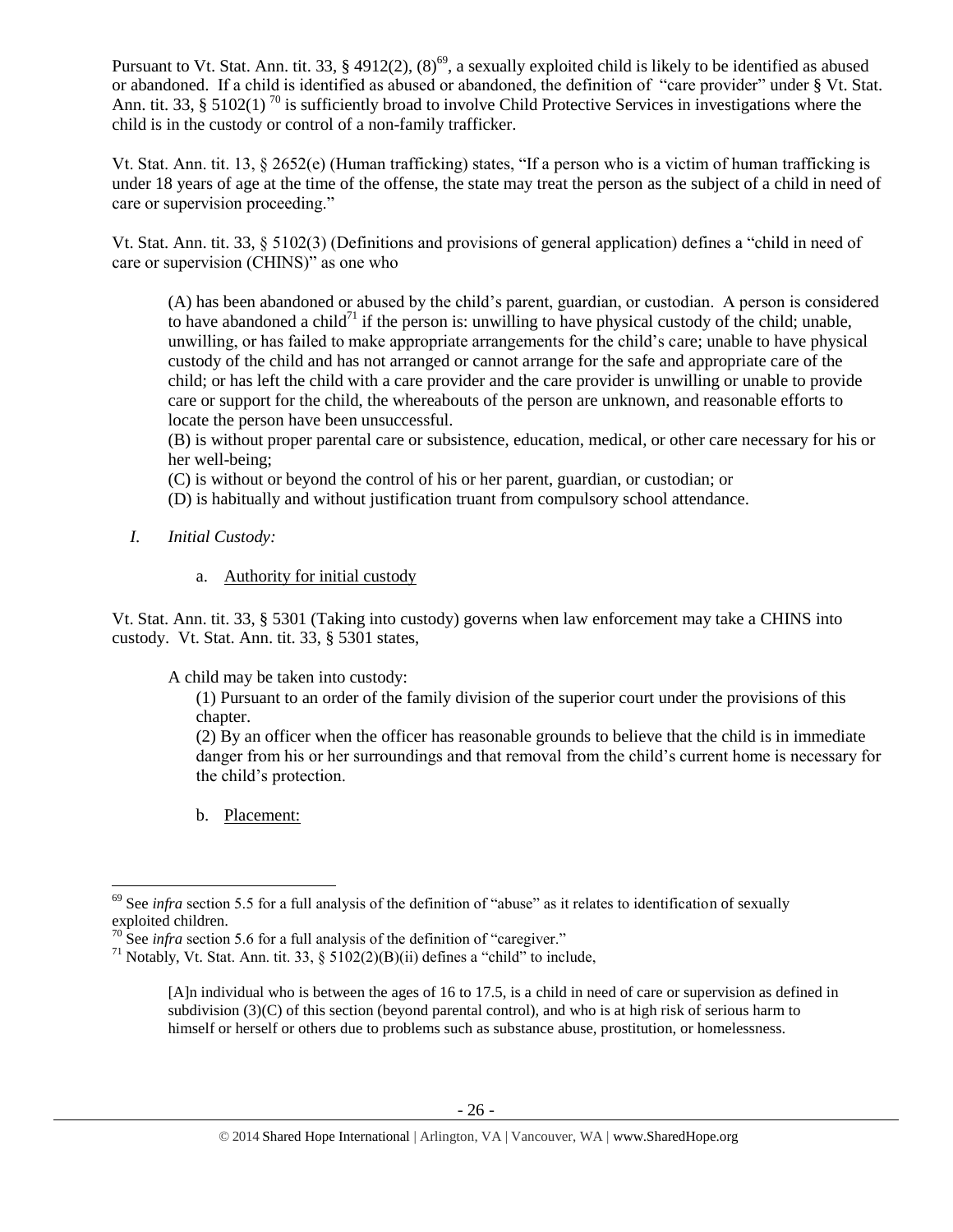Pursuant to Vt. Stat. Ann. tit. 33, § 5302(a) (Request for emergency care order), after an officer takes a child into custody under 5301(1) or (2), "the officer shall immediately notify the child's custodial parent, guardian, or custodian and release the child to the care of the child's custodial parent, guardian, or custodian unless the officer determines that the child's immediate welfare requires the child's continued absence from the home." If the officer determines that the removal of the child from the child's home is necessary, Vt. Stat. Ann. tit. 33, § 5302(b) (Request for emergency care order) states that the officer shall

(1) Remove the child from the child's surroundings, contact the [Department for Children and Families], and deliver the child to a location designated by the department. The department shall have the authority to make reasonable decisions concerning the child's immediate placement, safety and welfare pending the issuance of an emergency care order.

(2) Prepare an affidavit in support of a request for an emergency care order and provide the affidavit to the state's attorney. . .

. . . .

. . . .

# *II. Process following initial custody:*

After the officer has provided an affidavit to the state's attorney, the state's attorney must then request for an emergency care order. Vt. Stat. Ann. tit. 33, §5302(c). If the request is denied, the child must be returned to the child's home. Vt. Stat. Ann. tit. 33, §5302(d). Pursuant to Vt. Stat. Ann. tit. 33, § 5305(a), however, "If the court determines that the child's continued residence in the home is contrary to the child's welfare, the court may issue an emergency care order transferring temporary custody of the child to the department pending a temporary care hearing."

# *III. Placement process pending adjudication/ investigation:*

If the court issues an emergency care order, Vt. Stat. Ann. tit. 33, § 5307 (Temporary care hearing) states that the court shall hold a temporary care hearing "within 72 hours of the issuance of an emergency care order."

At the temporary care hearing, the court must determine whether to return the child to the child's home or retain custody over the child. Vt. Stat. Ann. tit. 33, § 5308(a) (Temporary care order) states,

(a) The court shall order that legal custody be returned to the child's custodial parent, guardian, or custodian unless the court finds by a preponderance of the evidence that a return home would be contrary to the child's welfare because any one of the following exists:

(1) A return of legal custody could result in substantial danger to the physical health, mental health, welfare, or safety of the child.

(2) The child or another child residing in the same household has been physically or sexually abused by a custodial parent, guardian, or custodian, or by a member of the child's household, or another person known to the custodial parent, guardian, or custodian.

(3) The child or another child residing in the same household is at substantial risk of physical or sexual abuse by a custodial parent, guardian, or custodian, or by a member of the child's household, or another person known to the custodial parent, guardian, or custodian. It shall constitute prima facie evidence that a child is at substantial risk of being physically or sexually abused if:

(A) a custodial parent, guardian, or custodian receives actual notice that a person has committed or is alleged to have committed physical or sexual abuse against a child; and

(B) a custodial parent, guardian, or custodian knowingly or recklessly allows the child to be in the physical presence of the alleged abuser after receiving such notice.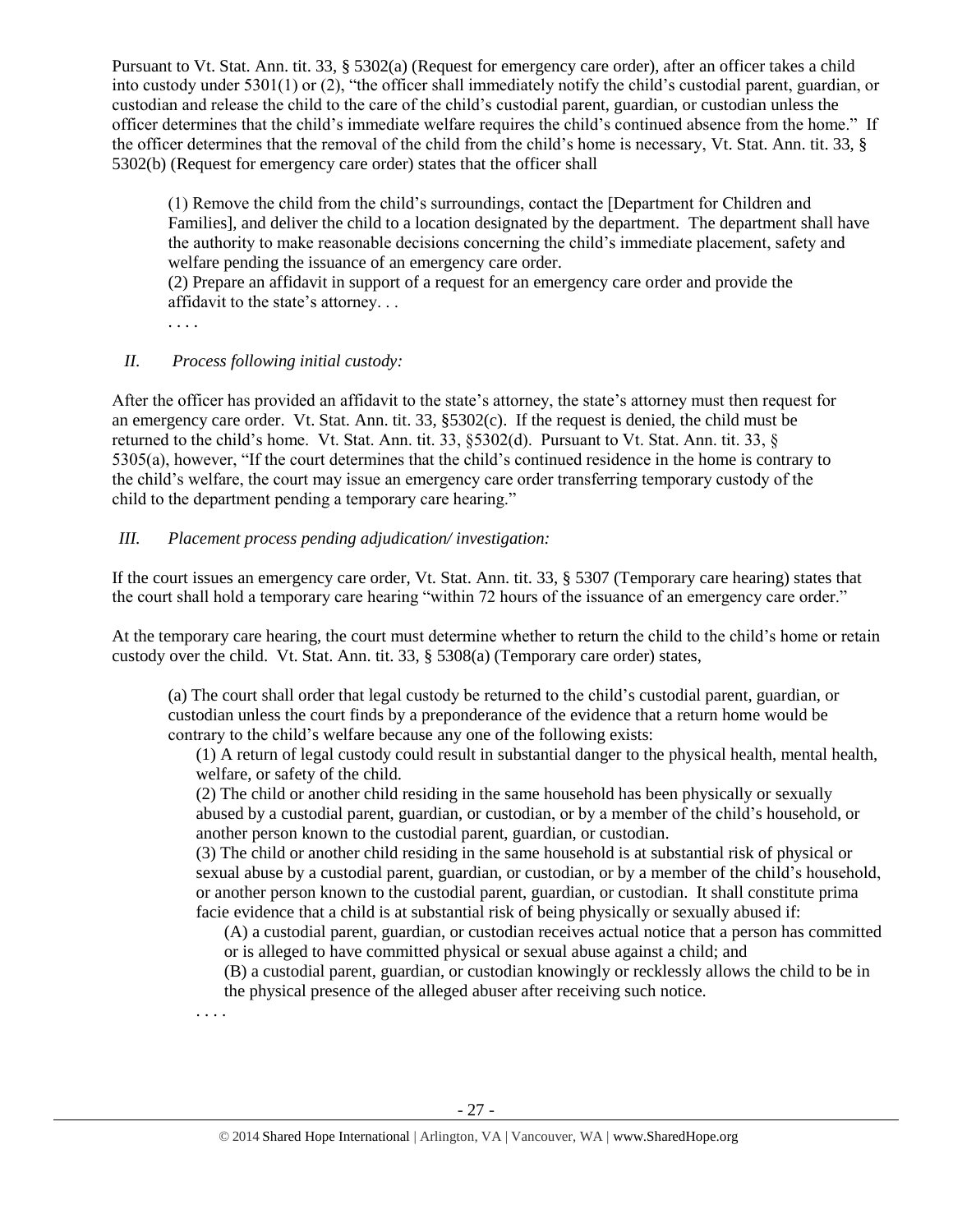Pursuant to Vt. Stat. Ann. tit. 33, § 5308(b), if the court finds that any of the conditions listed in Vt. Stat. Ann. tit. 33, § 5308(a) exist, "the court may issue such temporary orders related to the legal custody of the child as it deems necessary and sufficient to protect the welfare and safety of the child," which includes ordering any of the following, in order of preference: return legal custody to the parent or custodian, transfer temporary custody to a non-custodial parent, transfer temporary custody to a relative, transfer temporary custody to a person with a significant relationship with the child, or transfer custody to the Commissioner of the Department for Children and Families.

# *IV. Adjudication*

The court will hold a hearing on the merits of the petition pursuant to Vt. Stat. Ann. tit. 33, § 5315 (Merits adjudication). If the court finds by clear and convincing evidence "that the allegations made in the petition have been established," the court "shall order the [Department for Children and Families] to prepare a disposition case plan within 28 days of the merits hearing and shall set the matter for a disposition hearing." Vt. Stat. Ann. tit. 33, § 5315(g).

# *V. Outcomes*

Pursuant to Vt. Stat. Ann. tit. 33, § 5318(a) (Disposition order), the outcomes of a dispositional hearing may include the following:

(1) An order continuing or returning legal custody to the custodial parent, guardian, or custodian. . . . (2) When the goal is reunification with a custodial parent, guardian, or custodian an order transferring temporary custody to a noncustodial parent, a relative, or a person with a significant relationship with the child. The order may provide for parent-child contact. . . .

(3) An order transferring legal custody to a noncustodial parent and closing the juvenile proceeding.  $\dots$ (4) An order transferring legal custody to the [Commissioner of the Department for Children and Families].

(5) An order terminating all rights and responsibilities of a parent by transferring legal custody and all residual parental rights to the commissioner without limitation as to adoption.

(6) An order of permanent guardianship pursuant to 14 V.S.A. § 2664.

(7) An order transferring legal custody to a relative or another person with a significant relationship with the child. . . .

Vt. Stat. Ann. tit. 33, § 5318(c) further provides that if a 16–17.5 year old child "is transferred to the department pursuant to a petition filed under subsection 5309(d) [Filing of a petition] of this title services to the child and to his or her family shall be provided through a coordinated effort by the agency of human services, the department of education, and community-based interagency teams."

Vt. Stat. Ann. tit. 33, § 5322 (Placement of a child in a facility used for treatment of delinquent children) states, "A child found by the court to be a [CHINS] shall not be placed in or transferred to an institution used solely for the treatment or rehabilitation of delinquent children unless the child has been charged with or adjudicated as having committed a delinquent act."

# **Child Identified as in Need of Care or Supervision (Runaways)**

A sexually exploited child may be identified as a runaway under Vermont law. If a child is identified as a runaway, they will be directed through the CHINS process.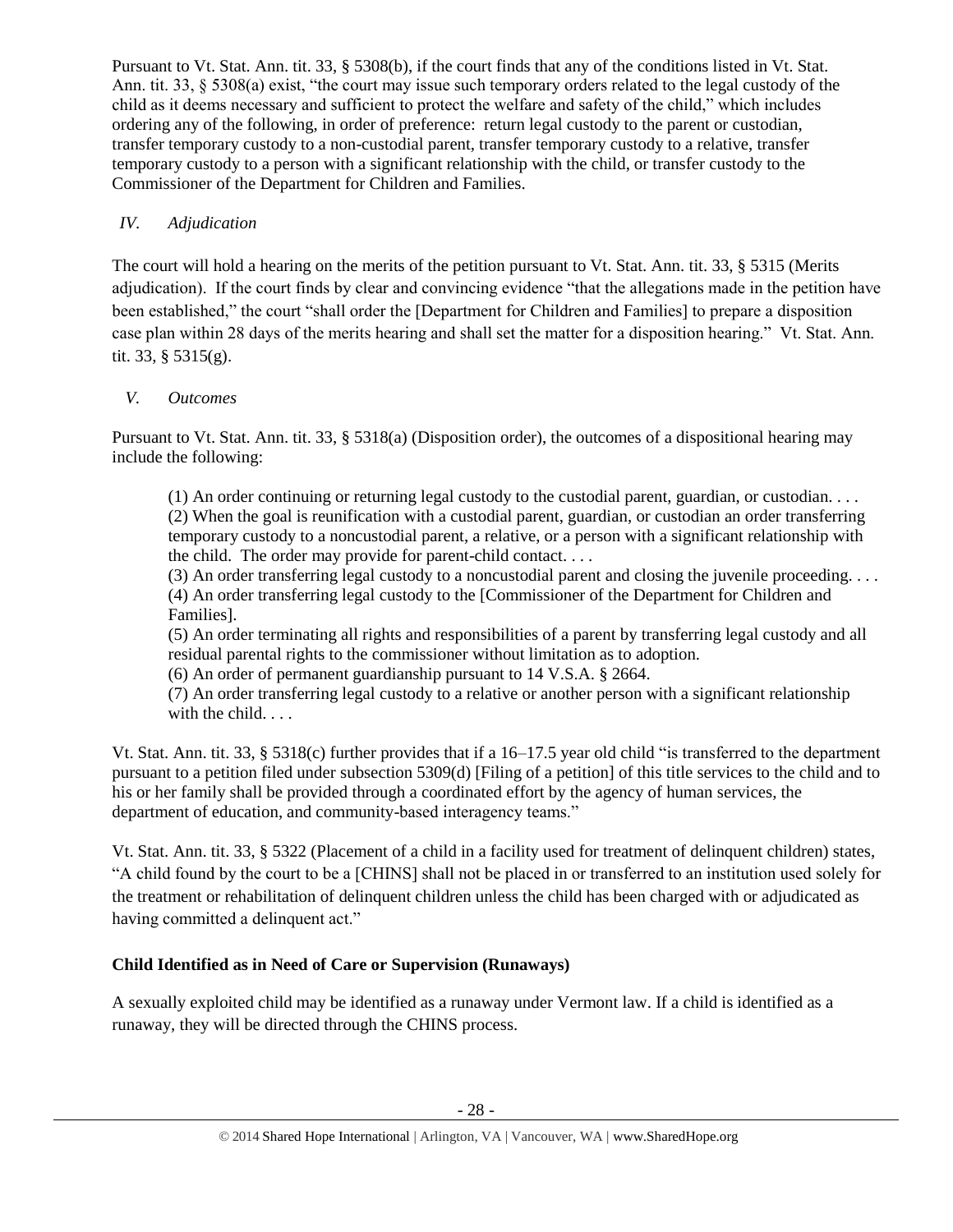# *I. Initial Custody:*

# a. Authority for initial custody

Vt. Stat. Ann. tit. 33, § 5301 states,

A child may be taken into custody:

… (3) By an officer when the officer has reasonable grounds to believe that the child has run away from a custodial parent, a foster parent, a guardian, a custodian, a noncustodial parent lawfully exercising parent-child contact, or care provider.

*b.* Placement:

Pursuant to Vt. Stat. Ann. tit. 33, § 5301(a) (Procedure for runaway children),

If an officer takes a child into custody pursuant to subdivision 5301(3) of this title, the officer shall deliver the child to:

(1) the child's custodial parent, foster parent, guardian, custodian, or noncustodial parent lawfully exercising parent-child contact; or

(2) a shelter designated by the department pursuant to section 5304 of this title as qualified to assist children who have run away for the purpose of reuniting them with their parents, guardian, or legal custodian.

# *II. Process following initial custody:*

Once a child has been placed in a shelter designated for runaway children, the parents of the child must be notified, and reasonable efforts to mediate must be attempted.<sup>72</sup>

After a child has been placed, Vt. Stat. Ann. tit. 33, § 5301(c) provides that a child may only remain at a designated shelter for seven days. Vt. Stat. Ann. tit. 33, § 5301(d) states,

Upon expiration of the seven-day period or sooner at the request of the child or the custodial parent: (1) the child shall be released to his or her custodial parent, foster parent, guardian, custodian, or noncustodial parent lawfully exercising parent-child contact; or (2) an officer shall seek an emergency care order pursuant to section 5302 of this title.

The state's attorney must request an emergency care order. Vt. Stat. Ann. tit. 33, §5302(c). If the request is denied, the child must be returned to the child's home. Vt. Stat. Ann. tit. 33, §5302(d). Pursuant to Vt. Stat. Ann. tit. 33, § 5305(a), however, "If the court determines that the child's continued residence in the home is contrary to the child's welfare, the court may issue an emergency care order transferring temporary custody of the child to the department pending a temporary care hearing."

# *III. Placement process pending adjudication:*

If the court issues an emergency care order, Vt. Stat. Ann. tit. 33, § 5307 (Temporary care hearing) states that the court shall hold a temporary care hearing "within 72 hours of the issuance of an emergency care order."

 $\overline{a}$  $72$  See Vt. Stat. Ann. tit. 33, § 5301(b).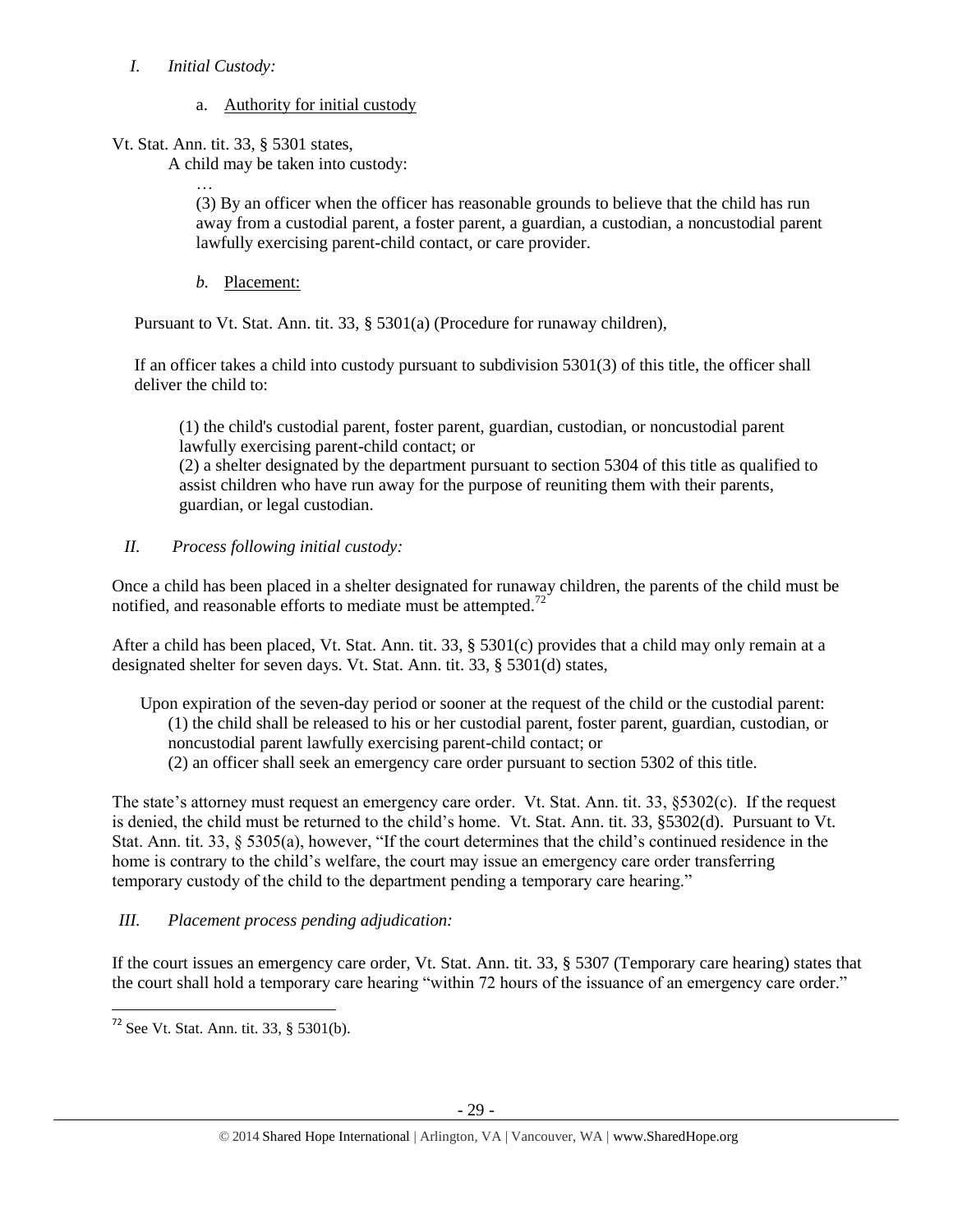At the temporary care hearing, the court must determine whether to return the child to the child's home or retain custody over the child. Vt. Stat. Ann. tit. 33, § 5308(a) (Temporary care order) states,

(a) The court shall order that legal custody be returned to the child's custodial parent, guardian, or custodian unless the court finds by a preponderance of the evidence that a return home would be contrary to the child's welfare because any one of the following exists:

(1) A return of legal custody could result in substantial danger to the physical health, mental health, welfare, or safety of the child.

(2) The child or another child residing in the same household has been physically or sexually abused by a custodial parent, guardian, or custodian, or by a member of the child's household, or another person known to the custodial parent, guardian, or custodian.

(3) The child or another child residing in the same household is at substantial risk of physical or sexual abuse by a custodial parent, guardian, or custodian, or by a member of the child's household, or another person known to the custodial parent, guardian, or custodian. It shall constitute prima facie evidence that a child is at substantial risk of being physically or sexually abused if:

(A) a custodial parent, guardian, or custodian receives actual notice that a person has committed or is alleged to have committed physical or sexual abuse against a child; and

(B) a custodial parent, guardian, or custodian knowingly or recklessly allows the child to be in the physical presence of the alleged abuser after receiving such notice.

. . . .

Pursuant to Vt. Stat. Ann. tit. 33, § 5308(b), if the court finds that any of the conditions listed in Vt. Stat. Ann. tit. 33, § 5308(a) exist, "the court may issue such temporary orders related to the legal custody of the child as it deems necessary and sufficient to protect the welfare and safety of the child," which includes ordering any of the following, in order of preference: return legal custody to the parent or custodian, transfer temporary custody to a non-custodial parent, transfer temporary custody to a relative, transfer temporary custody to a person with a significant relationship with the child, or transfer custody to the Commissioner of the Department for Children and Families.

# *IV. Adjudication*

The court will hold a hearing on the merits of the petition pursuant to Vt. Stat. Ann. tit. 33, § 5315 (Merits adjudication). If the court finds by clear and convincing evidence "that the allegations made in the petition have been established," the court "shall order the [Department for Children and Families] to prepare a disposition case plan within 28 days of the merits hearing and shall set the matter for a disposition hearing." Vt. Stat. Ann. tit. 33, § 5315(g).

# *V. Outcomes (Final permanent placement)*

Pursuant to Vt. Stat. Ann. tit. 33, § 5318(a) (Disposition order), the outcomes of a dispositional hearing may include the following:

(1) An order continuing or returning legal custody to the custodial parent, guardian, or custodian. . . . (2) When the goal is reunification with a custodial parent, guardian, or custodian an order transferring temporary custody to a noncustodial parent, a relative, or a person with a significant relationship with the child. The order may provide for parent-child contact. . . .

(3) An order transferring legal custody to a noncustodial parent and closing the juvenile proceeding. . . .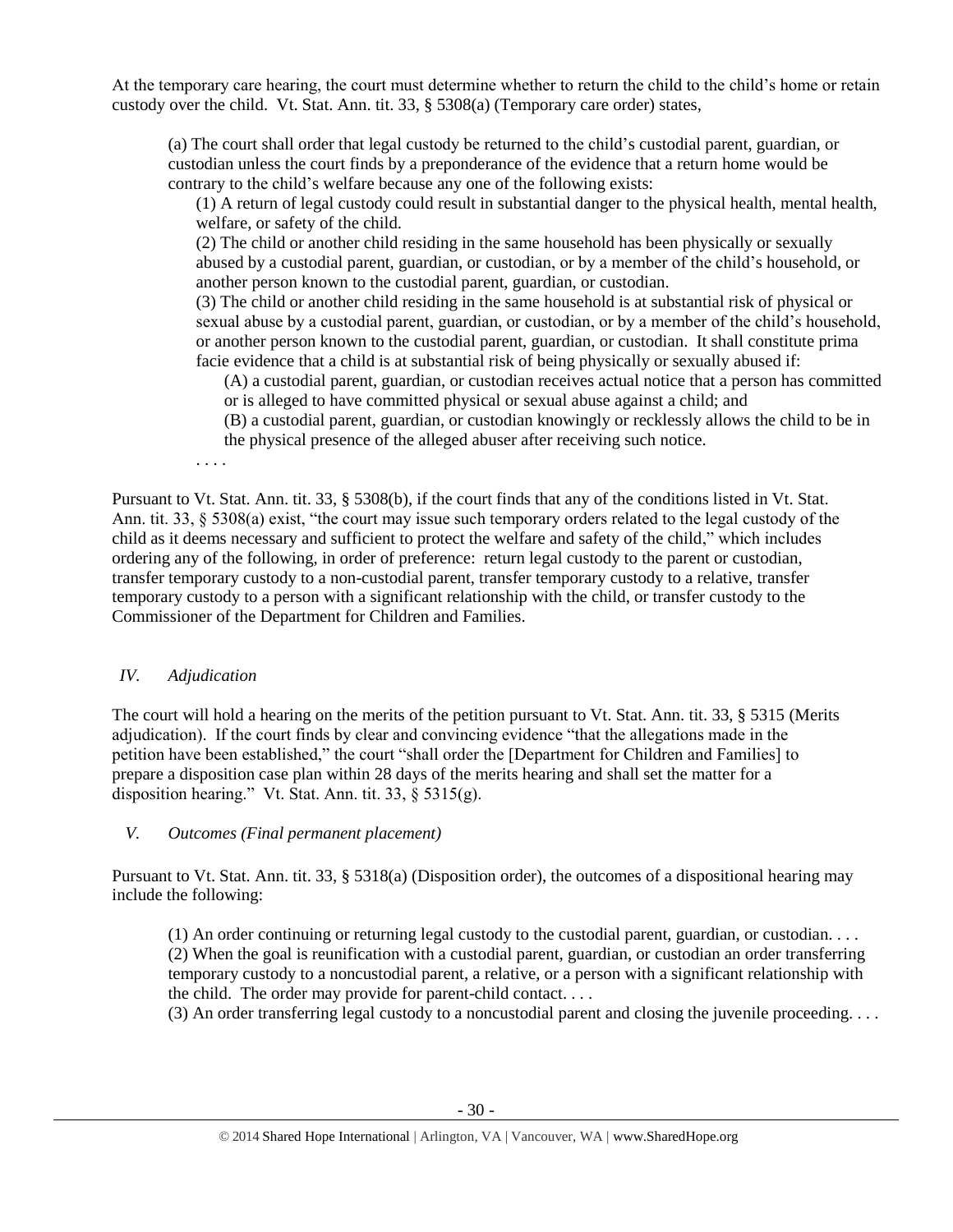(4) An order transferring legal custody to the [Commissioner of the Department for Children and Families].

(5) An order terminating all rights and responsibilities of a parent by transferring legal custody and all residual parental rights to the commissioner without limitation as to adoption.

(6) An order of permanent guardianship pursuant to 14 V.S.A. § 2664.

(7) An order transferring legal custody to a relative or another person with a significant relationship with the child. . . .

Vt. Stat. Ann. tit. 33, § 5318(c) further provides that if a 16–17.5 year old child "is transferred to the department pursuant to a petition filed under subsection 5309(d) [Filing of a petition] of this title services to the child and to his or her family shall be provided through a coordinated effort by the agency of human services, the department of education, and community-based interagency teams."

Vt. Stat. Ann. tit. 33, § 5322 (Placement of a child in a facility used for treatment of delinquent children) states, "A child found by the court to be a [CHINS] shall not be placed in or transferred to an institution used solely for the treatment or rehabilitation of delinquent children unless the child has been charged with or adjudicated as having committed a delinquent act."

# **Child Identified as in Need of Guardianship**

# *I. Initial Custody.*

# a. Authority for initial custody

Vt. Stat. Ann. tit. 14,  $\S 2622(2)^{73}$  defines "a child in need of guardianship" as:

(B) A child who is:

(i) abandoned or abused by the child's parent;

(ii) without proper parental care, subsistence, education, medical, or other care necessary for the child's well-being; or

(iii) without or beyond the control of the child's parent.

Vt. Stat. Ann. tit. 14,  $\frac{8}{2623(a)^{74}}$  allows that a person "interested in the welfare of a minor may file a petition with the Probate Division of the Superior Court for the appointment of a guardian for a child."

Vt. Stat. Ann. tit. 14, § 2625(f) (1)- (2)<sup>75</sup> provides that "[t]he Court may grant an emergency guardianship petition filed ex parte by the proposed guardian if the Court finds that:

(1) (A) both parents are deceased or medically incapacitated; and

 $\overline{\phantom{a}}$  $73$  Here and elsewhere in this report that Vt. Stat. Ann. tit. 14,  $\S$  2622 is quoted or cited, it has been updated to reflect the amendments added by the passage of House Bill 581. H. 581, 2014 Gen. Assemb., Leg. Sess. (Vt. 2014) (effective September 1, 2014).

<sup>&</sup>lt;sup>74</sup> Here and elsewhere in this report that Vt. Stat. Ann. tit. 14, § 2623 is quoted or cited, it has been updated to reflect the amendments added by the passage of House Bill 581. H. 581, 2014 Gen. Assemb., Leg. Sess. (Vt. 2014) (effective September 1, 2014).

<sup>&</sup>lt;sup>75</sup> Here and elsewhere in this report that Vt. Stat. Ann. tit.  $14, \frac{8}{9}$  2625 is quoted or cited, it has been updated to reflect the amendments added by the passage of House Bill 581. H. 581, 2014 Gen. Assemb., Leg. Sess. (Vt. 2014) (effective September 1, 2014).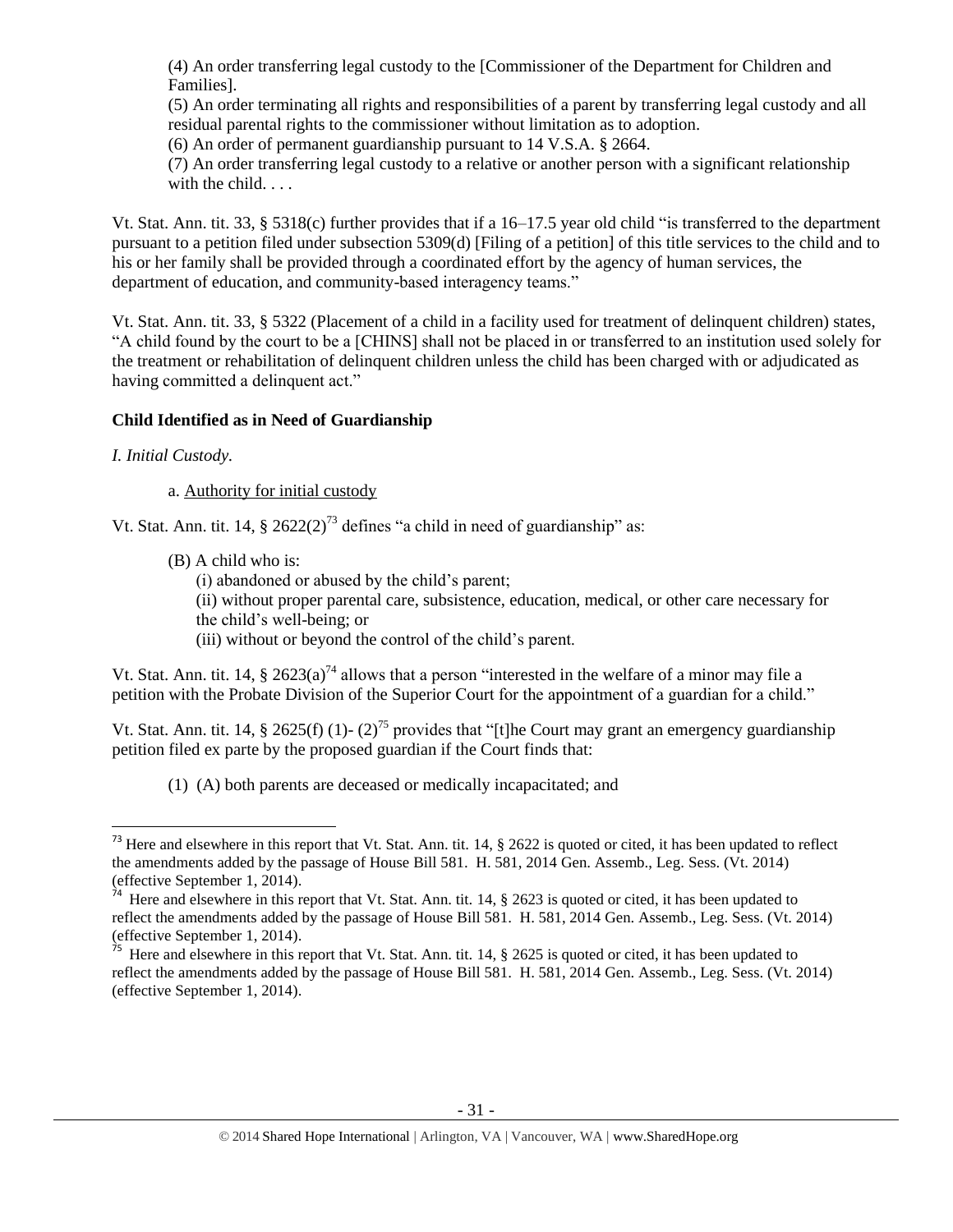(B) the best interests of the child require that a guardian be appointed without delay and before a hearing is held.

(2) If the Court grants an emergency guardianship petition pursuant to subdivision (1) of this subsection (e), it shall schedule a hearing on the petition as soon as practicable and in no event more than 72 hours after the petition is filed.

## b. Placement

If court grants emergency guardianship, then powers and duties section applies, establishing authority for the proposed guardian to take custody and provide a residence for the minor. Vt. Stat. Ann. tit. 14, § 2629 provides that such powers and duties can include, but are not limited to: making decisions related to the child's education and physical and mental health, making decisions relating to the child's contact with others, and filing an annual status report detailing the progress and status of the child.

# *II. Process following initial custody*

Vt. Stat. Ann. tit. 14, § 2625(a)-(d) states,

(a) The Probate Division shall schedule a hearing upon the filing of the petition and shall provide notice of the hearing to all parties and interested persons who were provided notice under subdivision  $2623(c)(1)$  of this title.

(b) The child shall attend the hearing if he or she is 14 years of age or older unless the child's presence is excused by the Court for good cause. The child may attend the hearing if he or she is less than 14 years of age.

(c) The Court shall appoint counsel for the child if the child will be called as a witness. In all other cases, the Court may appoint counsel for the child.

 $(d)(1)$  The child may be called as a witness only if the Court finds after hearing that:

(A) the child's testimony is necessary to assist the Court in determining the issue before it; (B) the probative value of the child's testimony outweighs the potential detriment to the child; and

(C) the evidence sought is not reasonably available by any other means. . . .

Vt. Stat. Ann. tit. 14, § 2624(b)(1)(A)<sup>76</sup> provides that a custodial minor guardianship proceeding brought in the Probate Division under may be transferred to the Family Division "if there is an open proceeding in the Family Division involving custody of the same child who is the subject of the guardianship proceeding in the Probate ." Vt. Stat. Ann. tit. 14, § 2624(b) (2)(A) states, "When a minor guardianship proceeding is transferred from the Probate Division to the Family Division pursuant to subdivision (1) of this subsection (b), the Probate judge and a Superior judge assigned to the Family Division shall confer regarding jurisdiction over the proceeding." Vt. Stat. Ann. tit. 14, § 2624(b)(2) (C) allows the Superior judge to determine whether the guardianship should be transferred back to the Probate Division for further proceedings after the pending matter has been adjudicated in the Family Division.

# *III. Placement process pending adjudication*

 $\overline{\phantom{a}}$ 

Vt. Stat. Ann. tit. 14, § 2625(f)(2)-(e) provides that (2) If the Court grants an emergency guardianship petition pursuant to subdivision (1) of this subsection (e), it shall schedule a hearing on the petition as

<sup>&</sup>lt;sup>76</sup> Here and elsewhere in this report that Vt. Stat. Ann. tit. 14,  $\S$  2624 is quoted or cited, it has been updated to reflect the amendments added by the passage of House Bill 581. H. 581, 2014 Gen. Assemb., Leg. Sess. (Vt. 2014) (effective September 1, 2014).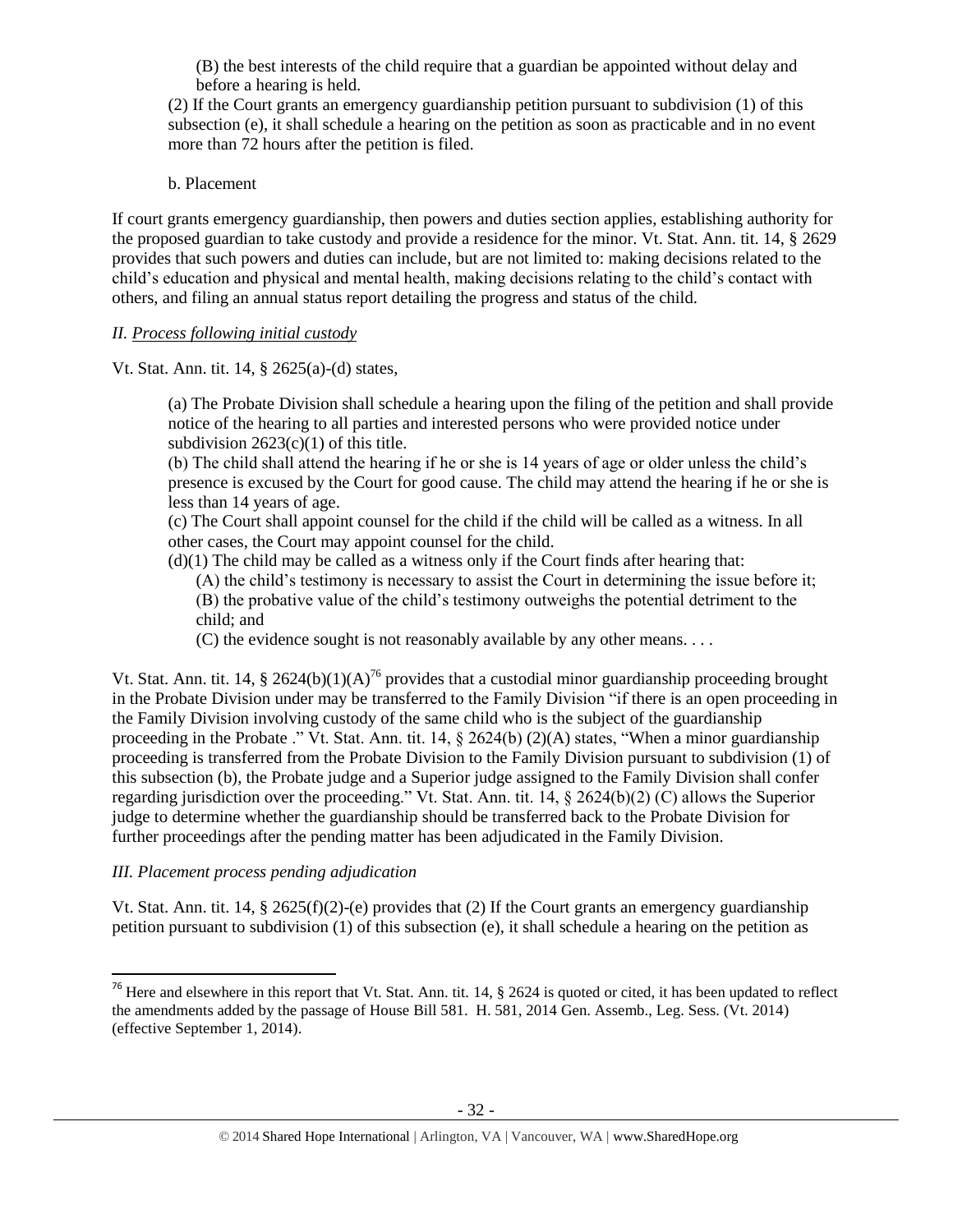soon as practicable and in no event more than 72 hours after the petition is filed.

# *IV. Adjudication*

Vt. Stat. Ann. tit. 14, § 2626(a)(d)<sup>77</sup> provides that parents or custodial parents of a child may consent to the guardianship in which case "the petition shall include a consent signed by the custodial parent or parents verifying that the parent or parents understand the nature of the guardianship and knowingly and voluntarily consent to the guardianship. (d) The Court shall grant the petition if it finds after the hearing by clear and convincing evidence that: (1) the child is a child in need of guardianship as defined in subdivision  $2622(2)(A)$  of this title; (2) the child's parents had notice of the proceeding and knowingly and voluntarily consented to the guardianship; (3) the agreement is voluntary; (4) the proposed guardian is suitable; and (5) the guardianship is in the best interests of the child

However, Vt. Stat. Ann. tit. 14, § 2623 (2)(A) also allows that if the identity or location of the parent is unknown and cannot be determined with reasonable effort, the Probate Division may waive the notice requirements of (subdivision 1 of subsection C).

Additionally, a nonconsensual guardianship may be established under Vt. Stat. Ann. tit. 14, § 2627(a)-  $(d)<sup>78</sup>$  which states,

(a) If the petition requests a nonconsensual guardianship, the burden shall be on the proposed guardian to establish by clear and convincing evidence that the child is a child in need of guardianship as defined in subdivision  $2622(2)(B) \ldots$ ."

(b) The Vermont Rules of Evidence shall apply to a hearing under this section.

(c) The Court shall grant the petition if it finds after the hearing by clear and convincing evidence that the proposed guardian is suitable and that the child is a child in need of guardianship as defined in subdivision 2622(2)(B) of this title.

(d) If the Court grants the petition, it shall issue an order establishing a guardianship under section 2628 of this title.

# *V.. Outcomes*

 $\overline{\phantom{a}}$ 

Vt. Stat. Ann. tit. 14, § 2628(a)<sup>79</sup> states, "If the Court grants a petition for guardianship of a child under subsection 2626(d) or 2627(d) of this title, the Court shall enter an order establishing a guardianship and naming the proposed guardian as the child's guardian." Vt. Stat. Ann. tit. 14, § 2628 (b) (1)-(3) requires the guardianship order to provide:

- (1) the powers and duties of the guardian consistent with section 2629 of this title;
- (2) the expected duration of the guardianship, if known;

<sup>&</sup>lt;sup>77</sup> Here and elsewhere in this report that Vt. Stat. Ann. tit. 14,  $\S$  2626 is quoted or cited, it has been updated to reflect the amendments added by the passage of House Bill 581. H. 581, 2014 Gen. Assemb., Leg. Sess. (Vt. 2014) (effective September 1, 2014).

<sup>&</sup>lt;sup>78</sup> Here and elsewhere in this report that Vt. Stat. Ann. tit. 14,  $\S$  2627 is quoted or cited, it has been updated to reflect the amendments added by the passage of House Bill 581. H. 581, 2014 Gen. Assemb., Leg. Sess. (Vt. 2014) (effective September 1, 2014).

<sup>&</sup>lt;sup>79</sup>Here and elsewhere in this report that Vt. Stat. Ann. tit. 14,  $\S$  2628 is quoted or cited, it has been updated to reflect the amendments added by the passage of House Bill 581. H. 581, 2014 Gen. Assemb., Leg. Sess. (Vt. 2014) (effective September 1, 2014).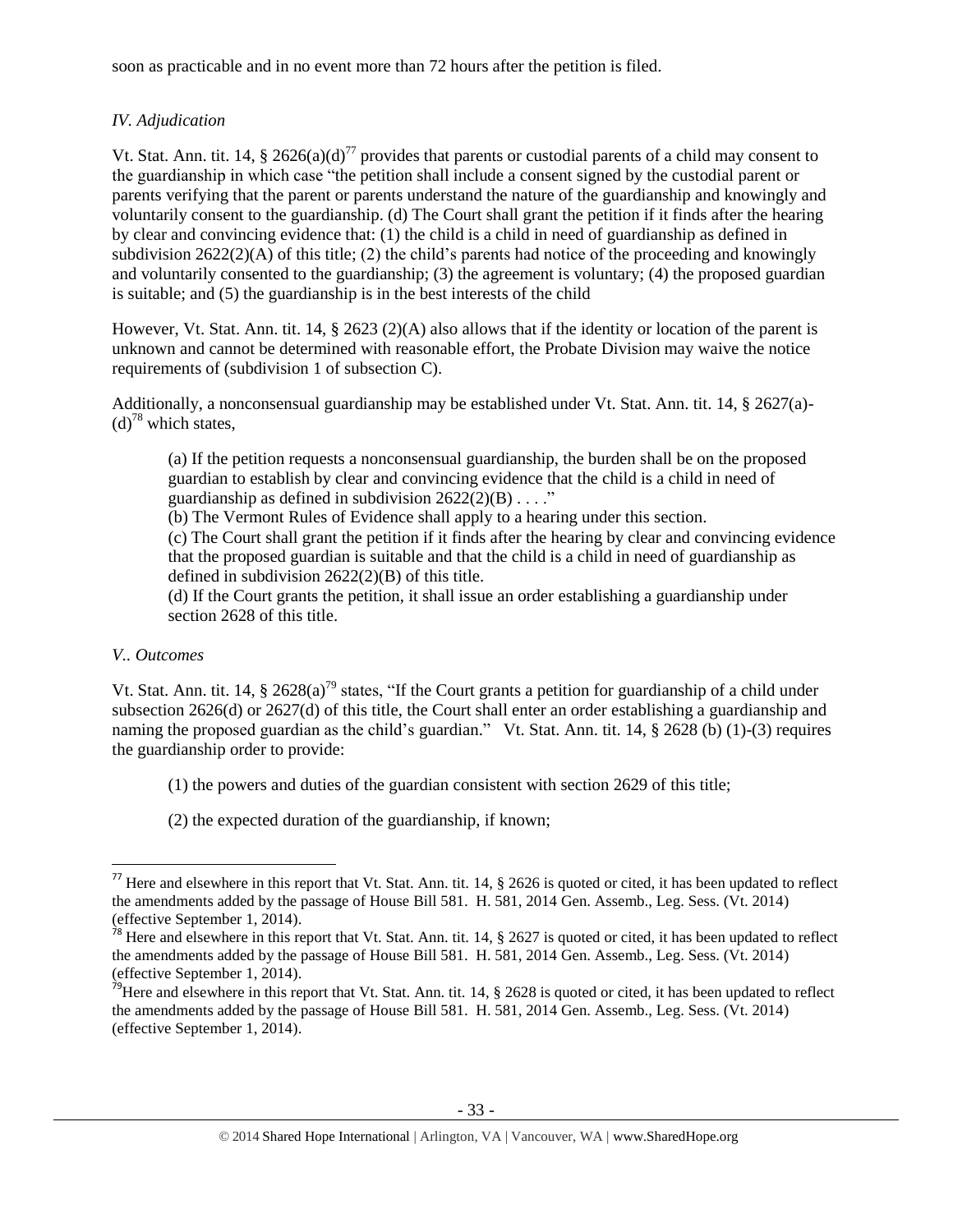(3) a family plan on a form approved by the Court Administrator that: (A) in a consensual case is consistent with the parties' agreement; or (B) in a nonconsensual case includes, at a minimum, provisions that address parent-child contact consistent with section 2630 of this title; and (4) the process for reviewing the order consistent with section 2631 of this title.<sup>80</sup>

Vt. Stat. Ann. tit. 14, § 2629<sup>81</sup> provides that such powers and duties can include but are not limited to: making decisions related to the child's education and physical and mental health, making decisions relating to the child's contact with others, and filing an annual status report detailing the progress and status of the child.

# **Child Identified as Delinquent**

*I. Initial Custody:* 

 $\overline{\phantom{a}}$ 

a. Authority for initial custody

For the purposes of delinquency proceedings, Vt. Stat. Ann. tit. 33, § 5251(3) (Taking into custody) authorizes a law enforcement officer to take a child into custody "when the officer has reasonable grounds to believe that the child has committed a delinquent  $\arctan^{82}$  and that the child's immediate welfare or the protection of the community, or both, require the child's removal from the child's current home."

However, Vt. Stat. Ann. tit. 14, § 2631(c) states,

(1) If the motion to terminate the guardianship is made with respect to a nonconsensual guardianship established under section 2627 or subdivision 2632(b)(3) of this title, the Court shall dismiss the motion unless the parent establishes that a change in circumstances has occurred since the previous guardianship order was issued.

(2) If the Court finds that a change in circumstances has occurred since the previous guardianship order was issued, the Court shall grant the motion to terminate the guardianship unless the guardian establishes by clear and convincing evidence that the minor is a child in need of guardianship under subdivision 2622(2)(B) of this title.

Additionally, Vt. Stat. Ann. tit. 14, § 2634(1) provides that The Family Services Division shall maintain a policy ensuring that when a child must be removed from his or her home to ensure the child's safety, the Division will pursue a CHINS procedure promptly if there are sufficient grounds under 33 V.S.A. § 5102.

 $81$  Here and elsewhere in this report that Vt. Stat. Ann. tit. 14, § 2629 is quoted or cited, it has been updated to reflect the amendments added by the passage of House Bill 581. H. 581, 2014 Gen. Assemb., Leg. Sess. (Vt. 2014) (effective September 1, 2014).

 $82$  Vt. Stat. Ann. tit. 13, § 5102(9) (Definitions and provisions of general application) defines a "delinquent act" as "an act designated a crime under the laws of this state, or of another state if the act occurred in another state, or under federal law."

 $80$  Vt. Stat. Ann. tit. 14, § 2631 (a) requires the guardian to file an annual status report to the Probate Division pursuant to subdivisions  $2629(b)(4)$  and  $2629(c)(5)$  of this title, and copies to the parents. Vt. Stat. Ann. tit. 14, § 2632(a) allows a parent to "file a motion to terminate a guardianship at any time. The motion shall be filed with the Probate Division that issued the guardianship order and served on all parties and interested persons."  $\S 2632$  (b)(1) requires that "if the motion to terminate is made with respect to a consensual guardianship established under section 2626 of this title, the Court shall grant the motion and terminate the guardianship unless the guardian files a motion to continue the guardianship within 30 days after the motion to terminate is served." § 2632 (2)-(3) allows the guardian to file a motion to continue the guardianship in which case the matter shall be then treated as a nonconsensual guardianship. The guardian must then show by clear and convincing evidence that the minor is a child in need of guardianship under Vt. Stat. Ann. tit. 14, § 2622(b). If the Court grants the motion to continue, it shall issue an order establishing a guardianship under Vt. Stat. Ann. tit. 14, §2628.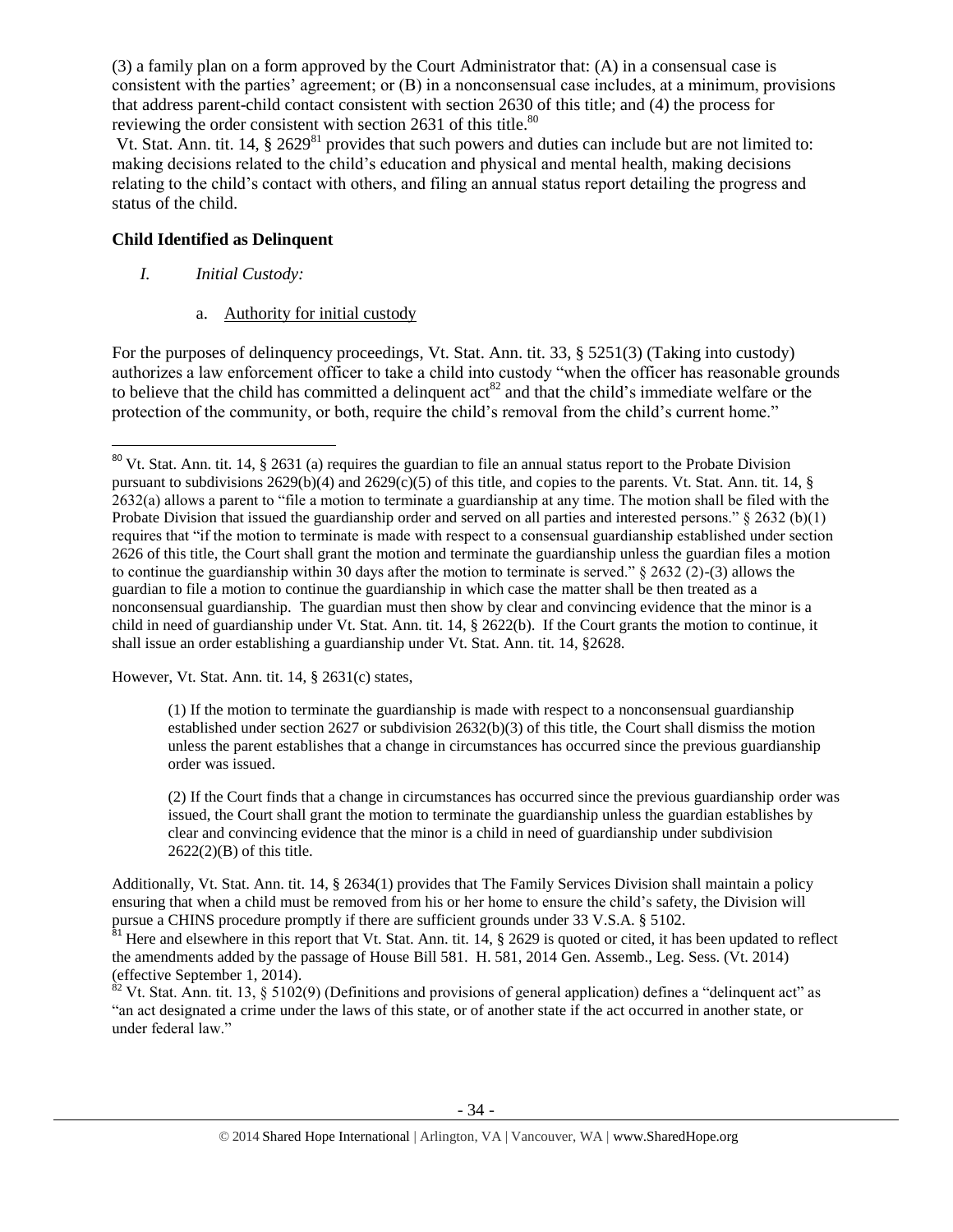Alternatively, pursuant to Vt. Stat. Ann. tit. 33, § 5221 (Citation and notice to appear at preliminary hearing),

If an officer has probable cause to believe that a child has committed or is committing a delinquent act<sup>83</sup> and the circumstances do not warrant taking the child into custody pursuant to subchapter 3 of this chapter, the officer may issue a citation to appear before a judicial officer in lieu of arrest.

# *b.* Placement:

After taking the child into custody, the officer must "immediately notify the child's custodial parent, guardian, or custodian and release the child to the care of child's custodial parent, guardian, or custodian unless the officer determines that the child's immediate welfare or the protection of the community, or both, require the child's continued removal from the home." Vt. Stat. Ann. tit. 33, § 5252(a).

Vt. Stat. Ann. tit. 33, § 5293 (Disposition of minors adjudicated as adult offenders; separation of persons under 18 years from adults) imposes additional limitations on where minors may be detained. Vt. Stat. Ann. tit. 33, § 5293(a)(1) prohibits the state of Vermont from placing minors who are detained while awaiting trial "in a facility for adult offenders unless a felony charge has been filed in the criminal division" and Vt. Stat. Ann. tit. 33 § 5293(a)(2)(A) further specifies that minors arrested for misdemeanors must "be released to his or her custodial parent, guardian, or custodian; or . . . be delivered to the criminal division of the superior court." Vt. Stat. Ann. tit. 33, § 5293(a)(2)(B)(i) explains that a minor in supervision of the criminal division may not be held in a facility for adult offenders.

# *II. Process following initial custody:*

Under Vt. Stat. Ann. tit. 33, § 5252(b) (Request for emergency care order), if the officer determines that the child must be removed from his or her home, the officer is required to take the child into custody while awaiting "the issuance of an emergency care order or direction from the state's attorney to release the child," "[p]repare an affidavit in support of a request for an emergency care order," and "provide the affidavit to the state's attorney." Vt. Stat. Ann. tit. 33, § 5252(b). The state's attorney will then request that the court issue an emergency care order. Vt. Stat. Ann. tit. 33, § 5252(c). If denied, the child must be released and returned to his or her custodial parent, guardian, or custodian. Vt. Stat. Ann. tit. 33, § 5252(d).

Vt. Stat. Ann. tit. 33, § 5253(a)(1) (Emergency care order; conditional custody order) states that the court may grant an emergency care order if it determines that

- (A) there is probable cause that the child has committed a delinquent act; and
- (B) continued residence in the home is contrary to the child's welfare because:
	- (i) the child cannot be controlled at home and is at risk of harm to self or others; or

(ii) continued residence in the home will not safeguard the well-being of the child and the safety of the community because of the serious and dangerous nature of the act the juvenile is alleged to have committed.

 $\overline{a}$ <sup>83</sup> *See supra* note 80.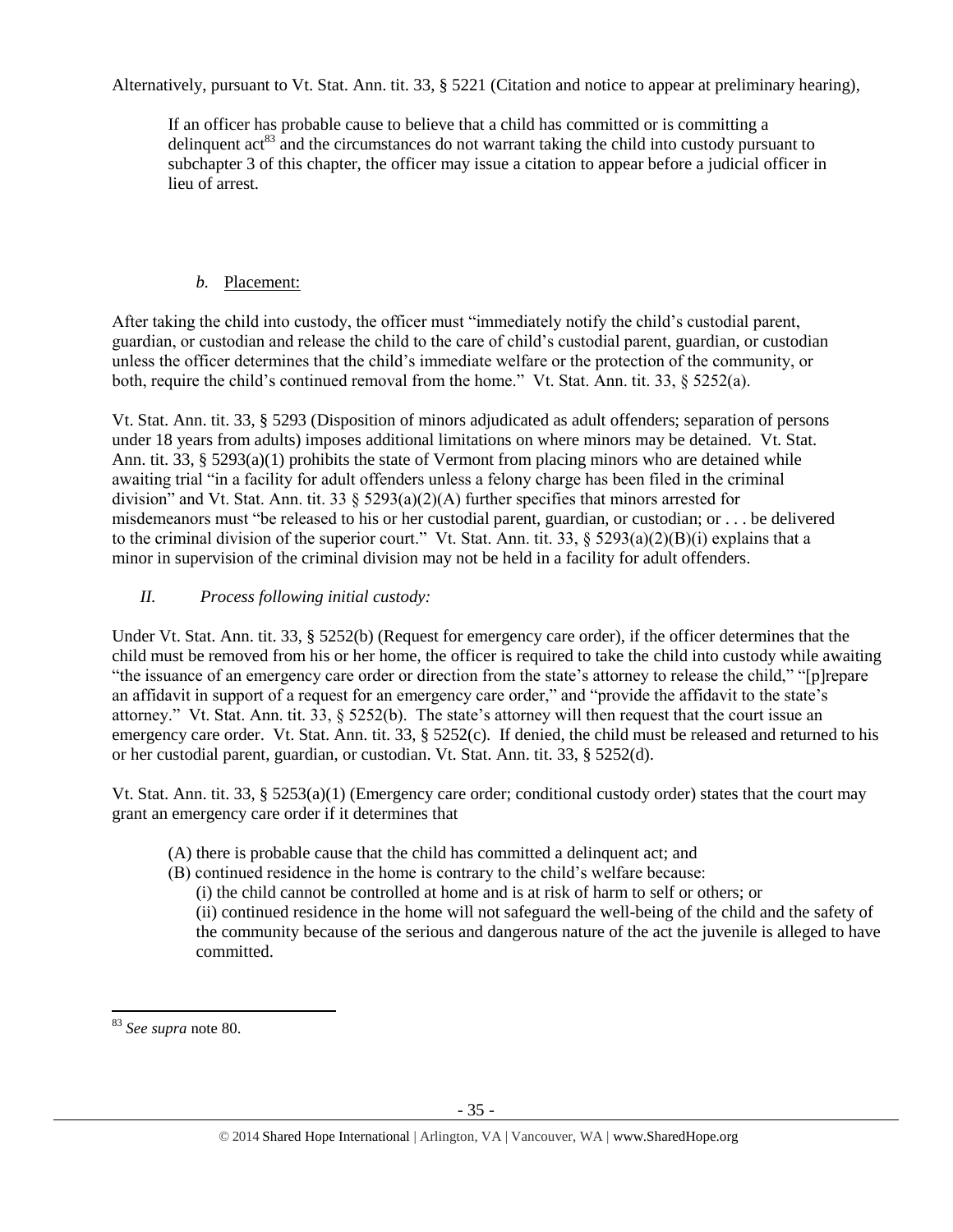If an officer has issued a citation without taking the child into custody, the state's attorney must file a petition alleging the child's delinquency within 10 days of the preliminary hearing specified in the citation. Vt. Stat. Ann. tit. 33,  $\S 5223(a)$ . "Prior to the preliminary hearing, the child shall be afforded an opportunity to undergo a risk and needs screening, which shall be conducted by the department or by a community provider that has contracted with the department to provide risk and need screenings for children alleged to have committed delinquent acts. If the child participates in such a screening, the department or the community provider shall report the risk level result of the screening to the state's attorney. If a charge is brought in the family division, the risk level result shall be provided to the child's attorney. Except on agreement of the parties, the results shall not be provided to the court until after a merits finding has been made." Vt. Stat. Ann. tit. 33, § 5225(b).

# *III. Placement process pending adjudication:*

A temporary care hearing must be held within 72 hours of the court's issuance of an emergency care order. Vt. Stat. Ann. tit. 33, § 5255(a). At the preliminary hearing the child may either deny or admit<sup>84</sup> the allegations and the court "may order the child to abide by conditions of release pending a merits or disposition hearing." Vt. Stat. Ann. tit. 33, § 5225(e), (f).

Pursuant to Vt. Stat. Ann. tit. 33, § 5256(a), (b) (Temporary care order) at the hearing, the court may proceed as follows:

(a) The court shall order that custody be returned to the child's custodial parent, guardian, or custodian unless the court finds by a preponderance of the evidence that return to the home would be contrary to the welfare of the child because of any of the following:

(1) The child cannot be controlled at home and is at risk of harm to self or others.

(2) Continued residence in the home will not protect the community because of the serious and dangerous nature of the act the child is alleged to have committed.

(3) The child's welfare is otherwise endangered.

(b) Upon a finding that any of the conditions set forth in subsection (a) of this section exists, the court may issue such temporary orders related to the custody of the child as it deems necessary and sufficient to protect the welfare and safety of the child, and the safety of the community, including:

(1) A conditional custody order returning custody of the child to the custodial parent, guardian, or custodian, subject to such conditions and limitation as the court may deem necessary and sufficient to protect the child and the community.

(2) An order transferring temporary custody of the child to a noncustodial parent or a relative.

(3) A temporary care order transferring temporary custody of the child to the commissioner.

# *IV. Adjudication or referral to alternate process:*

a. Adjudication:

At a merits hearing, conducted in accordance with Vt. Stat. Ann. tit. 33, § 5229 (Merits adjudication), the court will determine whether the allegations against the child have been "established beyond a reasonable doubt." If the court determines "beyond a reasonable doubt that the child has committed a delinquent act, the court shall order the department to prepare a disposition case plan within 28 days of the merits adjudication and shall set the matter for a disposition hearing" within 35 days of finding the child to be delinquent. Vt. Stat. Ann. tit. 33, § 5229(g).

 $\overline{\phantom{a}}$ <sup>84</sup> Under Vt. Stat. Ann. tit. 33, § 5225(e), "If the juvenile enters an admission, the disposition case plan required by section 5230 of this title may be waived and the court may proceed directly to disposition, provided that the juvenile, the custodial parent, the state's attorney, the guardian ad litem, and the department agree." *See supra* note 81.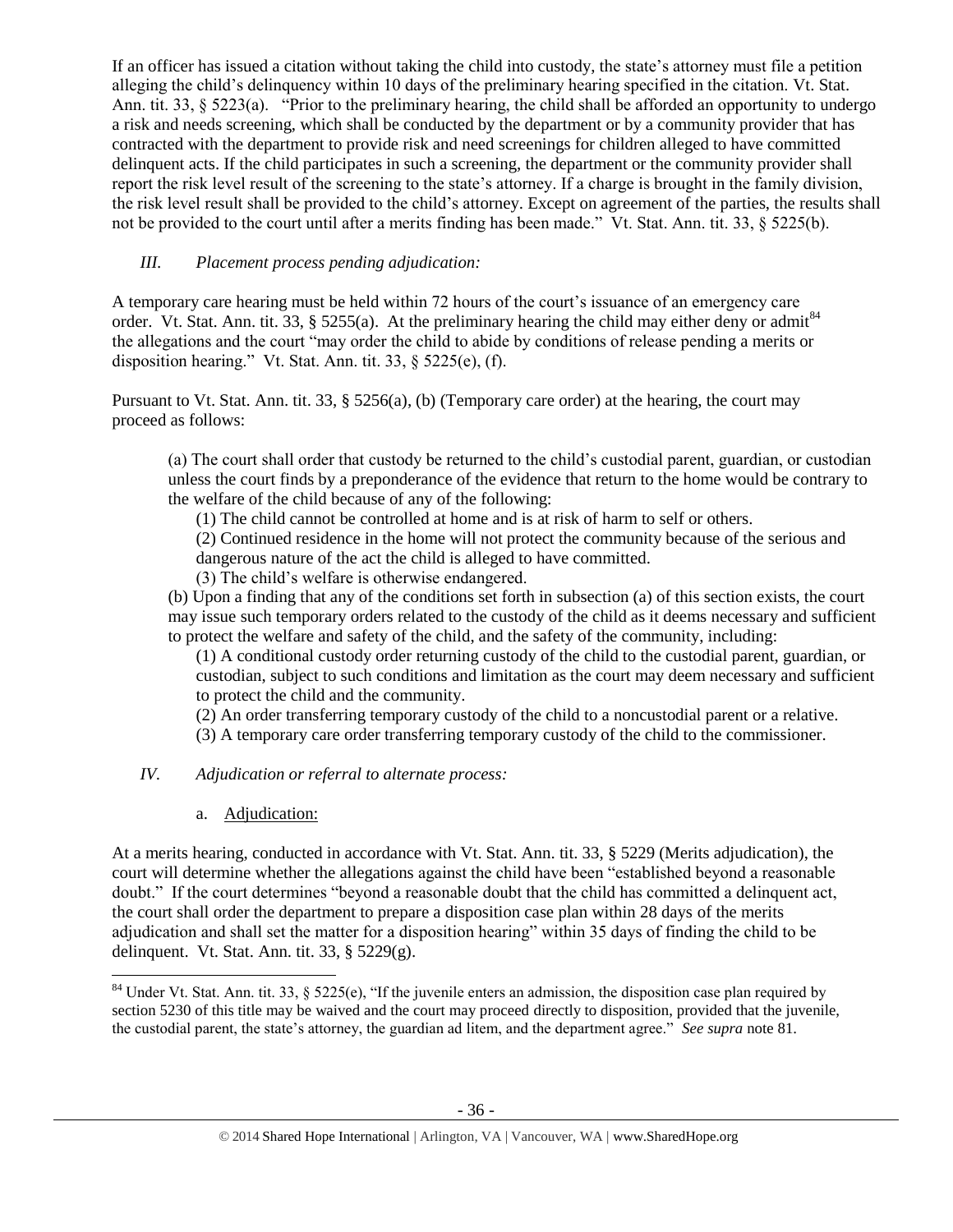To the extent that a domestic minor sex trafficking victim commits an offense other than one under Vt. Stat. Ann. tit. 13, ch. 59 (Lewdness and prostitution)<sup>85</sup> or ch. 63 (Obscenity), when a delinquency petition is filed for an act that "arises out of the sex trafficking or benefits the sex trafficker," Vt. Stat. Ann. tit. 13, § 2652(c)(2) (Human trafficking) allows a sex trafficking victim to "raise as an affirmative defense that he or she committed the offense as a result of force, fraud, or coercion by a sex trafficker."

# b. Diversion:

As an alternative, a juvenile diversion program may be available through Vt. Stat. Ann. tit. 3, § 163(a), (b) (Juvenile court diversion project) and is encouraged to be available at the local level. Vt. Stat. Ann. tit. 3, §  $163(a)$ , (b) states,

(a) The attorney general shall develop and administer a juvenile court diversion project for the purpose of assisting juveniles charged with delinquent acts. . . .

(b) The diversion project administered by the attorney general shall encourage the development of diversion projects in local communities through grants of financial assistance to municipalities, private groups or other local organizations. . . .

# *V. Outcomes (Final permanent placement)*

At the disposition hearing, Vt. Stat. Ann. tit. 33, § 5232(b) (Disposition order) authorizes the court to order any of the following dispositions for an adjudicated delinquent child:

(1) Place the child on probation subject to the supervision of the [Commissioner of the Department for Children and Families], upon such conditions as the court may prescribe. . . .

(2) Order custody of the child be given to the custodial parent, guardian, or custodian. . . .

(3) Transfer custody of the child to a noncustodial parent, relative, or person with a significant connection to the child.

(4) Transfer custody of the child to the commissioner.

(5) Terminate parental rights and transfer custody and guardianship to the department without limitation as to adoption.

(6) Issue an order of permanent guardianship pursuant to 14 V.S.A. § 2664 [Creation of permanent guardianship].

(7) Refer a child directly to a youth-appropriate community-based provider that has been approved by the department, which may include a community justice center or a balanced and restorative justice program. Referral to a community-based provider pursuant to this subdivision shall not require the court to place the child on probation. If the community-based provider does not accept the case or if the child fails to complete the program in a manner deemed satisfactory and timely by the provider, the child shall return to the court for disposition.

Vt. Stat. Ann. tit. 33, § 5292(a), (b) (Detention in adult facilities of minors charged or adjudicated as delinquents) states that minors adjudicated delinquent are not ordinarily to be detained with adults.<sup>86</sup>

 $\overline{\phantom{a}}$  $85$  Chapter 59 includes Vt. Stat. Ann. tit. 13,  $\S$  2632(a) (Prohibited acts).

<sup>86</sup> Vt. Stat. Ann. tit. 33, § 5292(a), (b) states,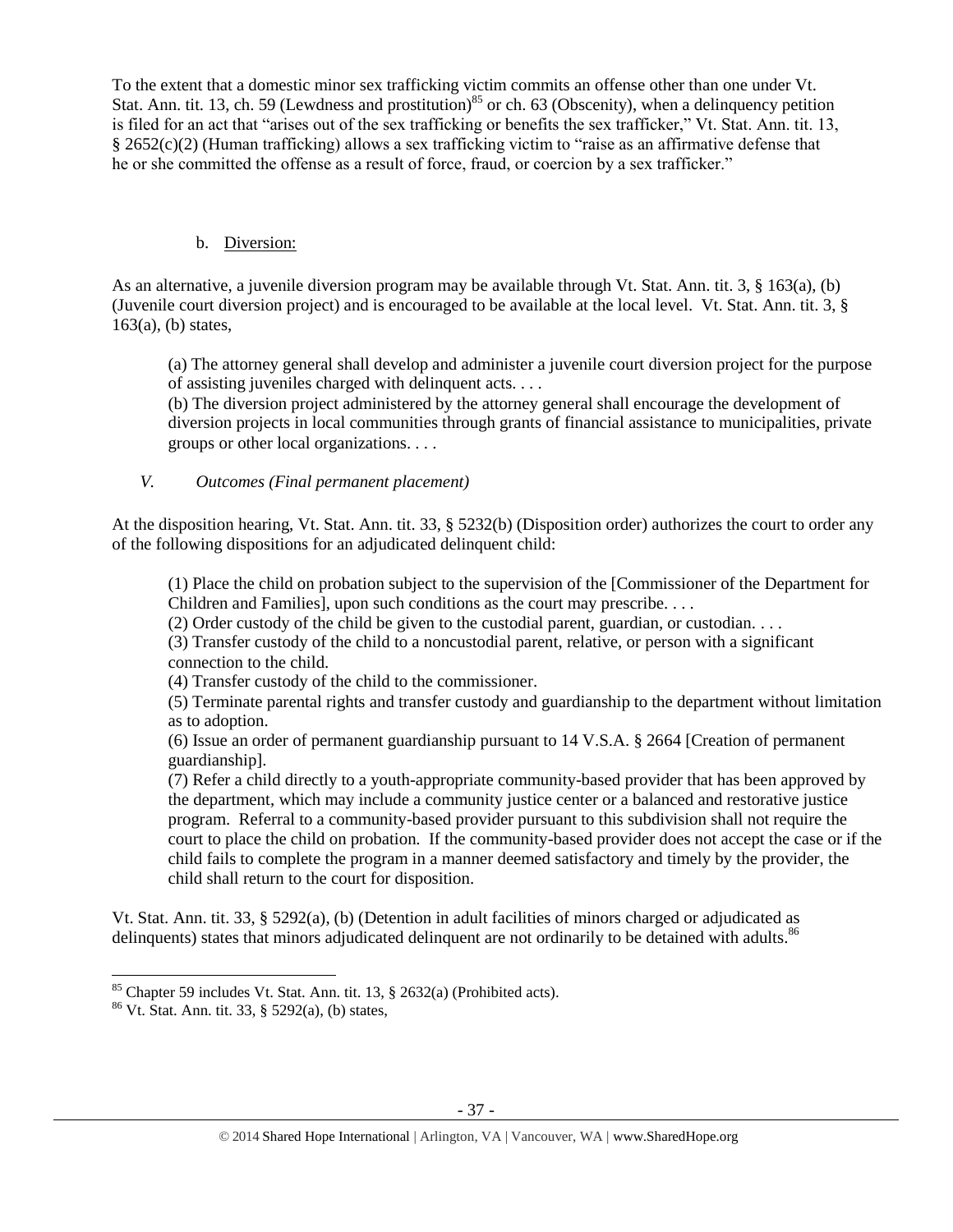Vt. Stat. Ann. tit. 33, §  $5293(c)$ –(f), however, distinguishes the treatment of minors adjudicated delinquent based on the delinquent act and the age of the child. Vt. Stat. Ann. tit. 33,  $\S 5293(c)$ –(f) states,

(c) Placement of minors under 16.—The commissioner of corrections shall not place a minor under the age of 16 who has been sentenced to a term of imprisonment in a correctional facility used to house adult offenders.

(d) Placement of minors over 16 convicted of felony.—The commissioner of corrections may place in a facility for adult offenders a minor who has attained the age of 16 but is under the age of 18 who has been convicted of a felony and who has been sentenced to a term of imprisonment.

(e) Placement of a minor over 16 convicted of a misdemeanor.—The commissioner of corrections shall not place in a facility for adult offenders a minor who has attained the age of 16 but is under the age of 18 who has been convicted of a misdemeanor.

(f) Transfer of minor at 18th birthday.—At the 18th birthday of a minor convicted of a misdemeanor, the commissioner may transfer the minor to a facility for adult offenders.

Lastly, 2011 Vt. Acts & Resolves 55, § 3 (Services for victims of human trafficking)<sup>87</sup> authorizes the Vermont center for crime victim services to establish a task force responsible for developing a statewide protocol to provide services for victims of human trafficking.

Pursuant to 2011 Vt. Acts & Resolves 55, § 3(b), the Vermont center for crime victims services may enter into contracts with individuals and government organizations in order to develop a statewide protocol and to coordinate services to victims of human trafficking . . . . [which] may include

- (1) Case management;
- (2) Emergency temporary housing;
- (3) Health care;

 $\overline{\phantom{a}}$ 

- (4) Mental health counseling;
- (5) Drug addiction screening and treatment;
- (6) Language interpretation and translation services;
- (7) English language instruction;
- (8) Job training and placement assistance;
- (9) Post-employment services for job retention; and

(10) Services to assist the victim of human trafficking and any of his or her family members to establish a permanent residence in Vermont or the United States.

## *5.5 Commercial sexual exploitation is identified as a type of abuse and neglect within child protection statutes.*

Vermont expressly identifies commercial sexual exploitation as a type of child abuse. For the purposes of Vermont's child abuse reporting statutes, Vt. Stat. Ann. tit. 33, § 4912(2), (8) (Definitions) contains the following definitions related to the abuse of a child:

<sup>(</sup>a) A minor charged with a delinquent act shall not be detained under this chapter in a jail or other facility intended or used for the detention of adults unless the child is alleged to have committed a crime punishable by life imprisonment and it appears to the satisfaction of the court that public safety and protection reasonably require such detention.

<sup>(</sup>b) A minor who has been adjudicated as a delinquent child shall not by virtue of such adjudication be committed or transferred to an institution or other facility used primarily for the execution of sentences of persons convicted of a crime.

<sup>87</sup> 2011 Vt. Acts & Resolves 55 became effective on July 1, 2011, but Section 3 is not codified. *See* http://www.leg.state.vt.us/DOCS/2012/ACTS/ACT055.PDF (last checked October 26, 2014).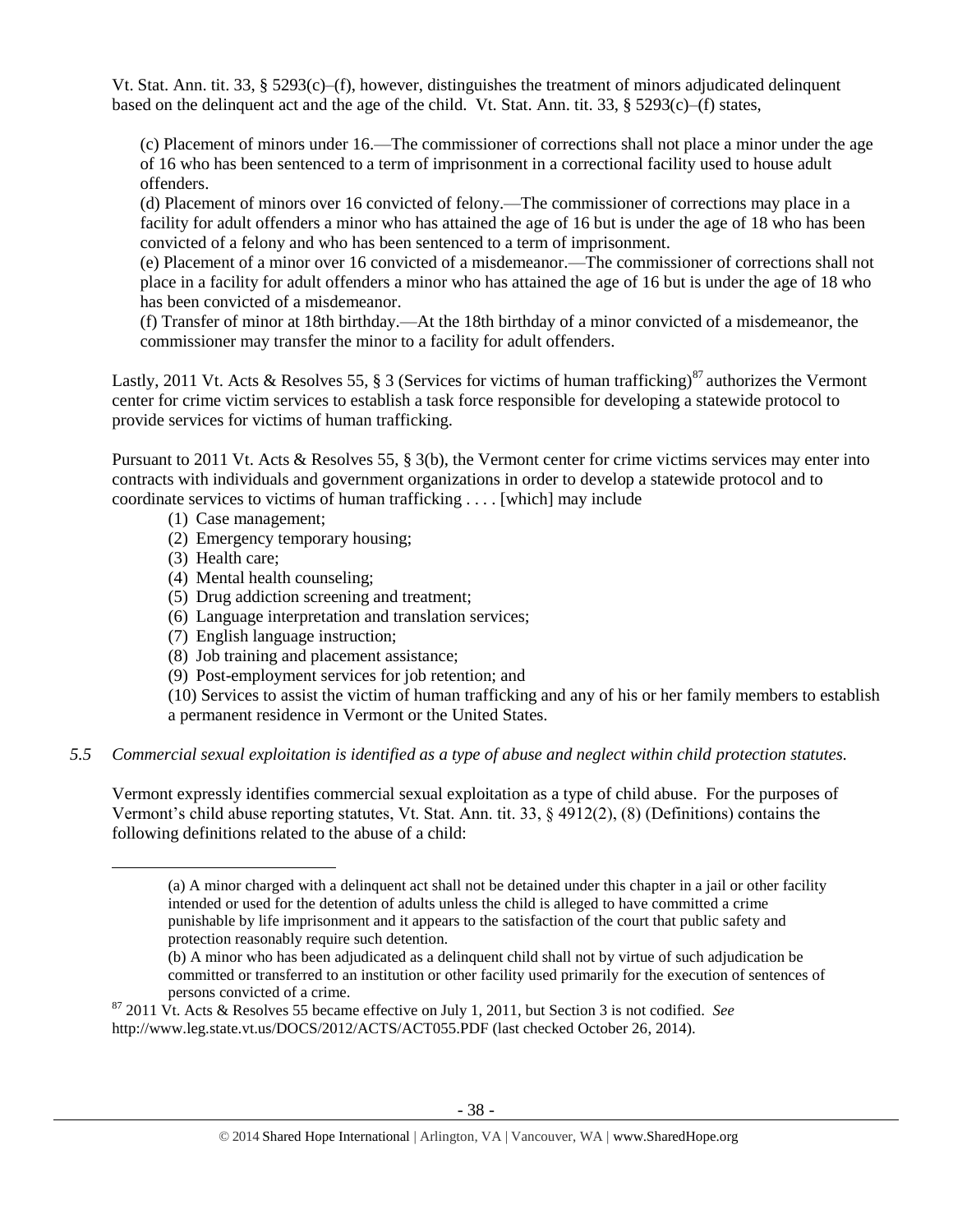(2) An "abused or neglected child" means a child whose physical health, psychological growth and development or welfare is harmed or is at substantial risk of harm by the acts or omissions of his or her parent or other person responsible for the child's welfare. An "abused or neglected child" also means a child who is sexually abused or at substantial risk of sexual abuse by any person.

. . . .

(8) "Sexual abuse" consists of any act or acts by any person involving sexual molestation or exploitation of a child including but not limited to incest, prostitution, rape, sodomy, or any lewd and lascivious conduct involving a child. Sexual abuse also includes the aiding, abetting, counseling, hiring, or procuring of a child to perform or participate in any photograph, motion picture, exhibition, show, representation, or other presentation which, in whole or in part, depicts a sexual conduct, sexual excitement or sadomasochistic abuse involving a child.

- 5.5.1 Recommendation: Amend Vt. Stat. Ann. tit. 33, § 4912(8) (Definitions) to enumerate sex trafficking as an act constituting "sexual abuse."
- *5.6 The definition of "caregiver" (or similar term) in the child welfare statutes is broad enough to include a trafficker who has custody or control of a child in order to bring a trafficked child into protection of child protective services.*

For purposes of Vermont's laws regarding juvenile proceedings, which includes laws related to children in need of care or supervision, Vt. Stat. Ann. tit. 33, § 5102(1) (Definitions and provisions of general application) defines "care provider" as "a person other than a parent, guardian, or custodian who is providing the child with routine daily care but to whom custody rights have not been transferred by a court."

Additionally, for the purposes of Vermont's laws regarding child abuse reporting, Vt. Stat. Ann. tit. 33, § 4912(5) (Definitions) defines "a person responsible for a child's welfare" as including

the child's parent; guardian; foster parent; any other adult residing in the child's home who serves in a parental role; an employee of a public or private residential home, institution or agency; or other person responsible for the child's welfare while in a residential, educational, or child care setting, including any staff person.

*5.7 Crime victims' compensation is specifically available to a child victim of sex trafficking or commercial sexual exploitation of children (CSEC) without regard to ineligibility factors.*

Commercially sexually exploited children may be eligible to receive crime victims' compensation although they are not specifically mentioned in Vermont's crime victim compensation statutes.

Vt. Stat. Ann. tit. 13, § 5353(a) (Application for compensation) establishes certain eligibility requirements for a victim to receive compensation. Vt. Stat. Ann. tit. 13, § 5353(a) states,

(a) A victim or a dependent of a victim<sup>88</sup> shall, upon application, be eligible for compensation if: (1) a law enforcement official has filed a report concluding that a crime was committed which resulted in the injury or death of the victim; and

(2) the crime was committed in this state; or

(3) the victim is a Vermont resident, the state in which the crime occurred does not have an eligible

 $\overline{a}$ <sup>88</sup> *See supra* Section 5.1 for the definition of victim under Vt. Stat. Ann. tit. 13, § 5351(7) (Definitions).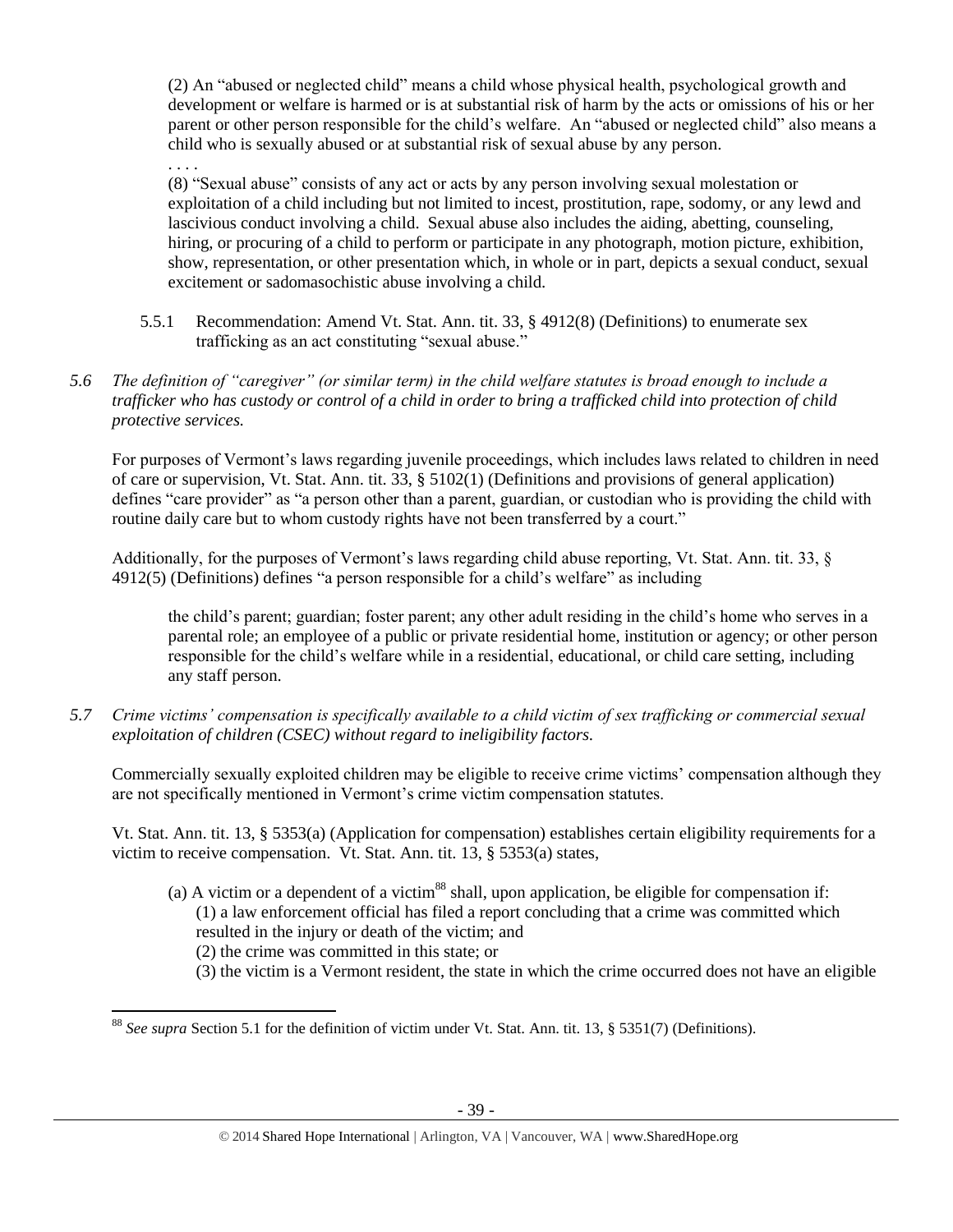crime victim's compensation program and the applicant would have been eligible for compensation under this chapter if the crime had been committed in this state; or (4) the victim is a Vermont resident who is injured or killed by an act of terrorism outside the United States, to the extent that compensation is not otherwise available under federal law.

If "a preponderance of the evidence shows that as a direct result of the crime an injury occurred which resulted in a pecuniary loss<sup>89</sup> to the victim," the victims compensation board shall award compensation to an applicant. Vt. Stat. Ann. tit. 13, § 5355(a).

Even if a commercially sexually exploited child meets the basic eligibility requirements, certain additional requirements may make a commercially sexually exploited child ineligible to receive compensation. Vt. Stat. Ann. tit. 13, § 5355(b) (Approval or rejection of application) states,

(b) An application for assistance shall be denied if any of the following apply: (1) The application was not made within the period of time permitted for commencing prosecution of the crime. The board may extend the time for filing for good cause shown. (2) The victim violated a criminal law of this state which caused or contributed to the victim's injuries or death.

Vt. Stat. Ann. tit. 13, § 5355(b) may, however, have limited applicability to victims of human trafficking, given that Vt. Stat. Ann. tit. 13, § 2652(c)(1)(A) (Human trafficking) protects victims of human trafficking from being "found in violation of" crimes outlined in Vt. Stat. Ann. tit. 13, Ch. 59 (Lewdness and prostitution) or Ch. 63 (Obscenity).

- 5.7.1 Recommendation: Amend Vt. Stat. Ann. tit. 13, § 5355(b) (Approval or rejection of application) to specify an exception for minor victims of sex trafficking and commercial sexual exploitation of children to ensure that listed ineligibility criteria do not prevent access to crime victim compensation.
- *5.8 Victim-friendly procedures and protections are provided in the trial process for minors under 18.*

Vermont affords some specific criminal justice protections to domestic minor sex trafficking victims. Vt. Stat. Ann. tit. 13, § 3255(a) (Evidence) provides evidentiary protection to victims as follows:

(a) In a prosecution for a crime defined in this chapter and in sections 2601 [Lewd and lascivious conduct] and 2602 [Lewd or lascivious conduct with child] of this title, for human trafficking or aggravated human trafficking under chapter 60 of this title . . .

(1) Neither opinion evidence of, nor evidence of the reputation of the complaining witness' sexual conduct shall be admitted.

 $\overline{\phantom{a}}$ <sup>89</sup> Vt. Stat. Ann. tit. 13, § 5351(5) states,

<sup>&</sup>quot;Pecuniary loss" means, in the case of a victim, the amount of medical or medically-related expenses, loss of wages, and any other expenses which the board feels became necessary as a direct result of the crime. Medical or medically-related expenses may include, but are not limited to, the costs of individual or family psychological, psychiatric or mental health counseling and the costs of replacing or repairing eyeglasses, hearing aids, dentures or any prosthetic devices which were taken, lost or destroyed during the commission of the crime. In the case of a dependent, "pecuniary loss" means the cost of psychological, psychiatric or mental health counseling, funeral expenses for the victim and upon demonstration of financial hardship, temporary living expenses.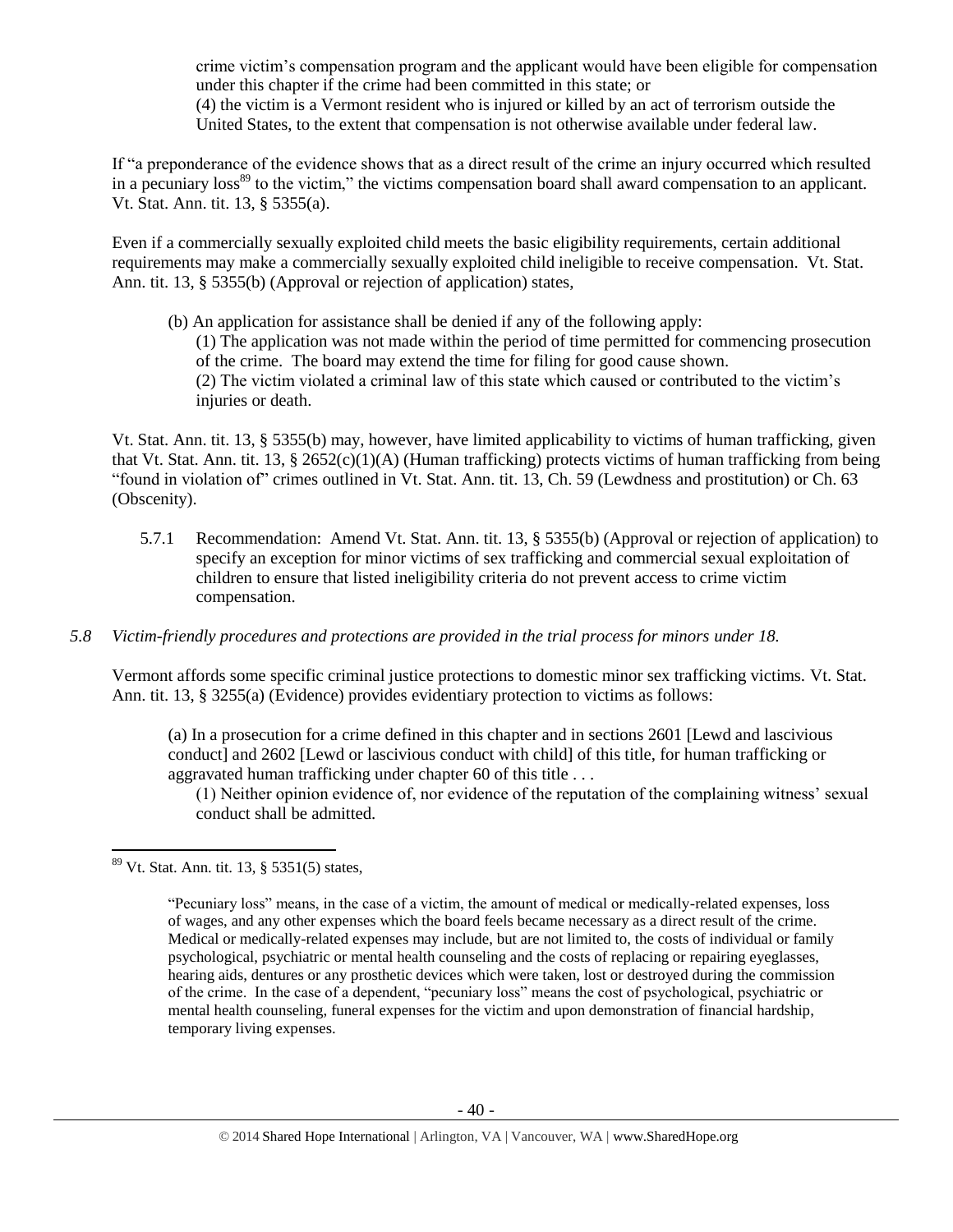(2) Evidence shall be required as it is for all other criminal offenses and additional corroborative evidence heretofore set forth by case law regarding sexual assault shall no longer be required. (3) Evidence of prior sexual conduct of the complaining witness shall not be admitted; provided, however, where it bears on the credibility of the complaining witness or it is material to a fact at issue and its probative value outweighs its private character, the court may admit:

(A) Evidence of the complaining witness' past sexual conduct with the defendant;

(B) Evidence of specific instances of the complaining witness' sexual conduct showing the source of origin of semen, pregnancy or disease;

(C) Evidence of specific instances of the complaining witness' past false allegations of violations of this chapter.

Under Vermont law, victims<sup>90</sup> of certain crimes, including victims of human trafficking or aggravated human trafficking, are entitled to certain procedural protections. Vt. Stat. Ann. tit. 13, § 5301(7)(DD), (EE). Victims have the right to be notified of motions filed in the case that might substantially change the proceeding and the right to be notified of and present at their defendant's arraignment and further court proceedings. Vt. Stat. Ann. tit. 13, §§ 5308, 5309, 5312(a). Additionally, Vt. Stat. Ann. tit. 13, § 5313 (Limitations on employer) prohibits an employer from discharging or disciplining "a victim of a listed crime or a victim's family member or representative for honoring a subpoena to testify."

Vt. Stat. Ann. tit. 13, § 5314 (Information from law enforcement agency) requires law enforcement to give victims of certain crimes, including victims of human trafficking or aggravated human trafficking, information about their rights including the right to refuse to answer questions unless they are at a deposition or in court, the availability of assistance or protection, the identity of the accused, the case number and contact information for the law enforcement officer assigned to the case, the name and contact information of the prosecutor, and whether the accused has been taken into custody.

Additionally, Vt. Stat. Ann. tit. 13, § 5316 (Complete identification by prosecution and defense) states, "Any individual associated with the prosecution or defense of a listed crime, including attorneys, investigators or experts, who comes in contact with the victim or the victim's family shall properly identify himself or herself and by whom he or she is employed." Lastly, Vt. Stat. Ann. tit. 13, § 5321(d), (e) (Appearance by victim) states,

(d) At or before the sentencing hearing, the prosecutor's office shall instruct the victim of a listed crime, in all cases where the court imposes a sentence which includes a period of incarceration, that a sentence of incarceration is to the custody of the commissioner of corrections and that the commissioner of corrections has the authority to affect the actual time the defendant shall serve in incarceration through good time credit, furlough, work-release and other early release programs. in [sic] addition, the prosecutor's office shall explain the significance of a minimum and maximum sentence to the victim and shall also explain the function of parole and how it may affect the actual amount of time the defendant may be incarcerated.

(e) The prosecutor's office shall use all reasonable efforts to keep the victim informed and consult with the victim throughout the plea agreement negotiation process in any case involving a victim of a listed crime.

Pursuant to Vt. Stat. Ann. tit. 13, § 5306 (Victim advocates), victim advocates are authorized to carry "out the provisions of the victims assistance program." Additionally, Vt. Stat. Ann. tit. 13, § 5310 (Nondisclosure of information about victim) helps keeps victims' information confidential by prohibiting a witness from

 $\overline{a}$ <sup>90</sup> *See supra* note [38](#page-10-0) for the definition of "victim" under Vt. Stat. Ann. tit. 13, § 5301(4).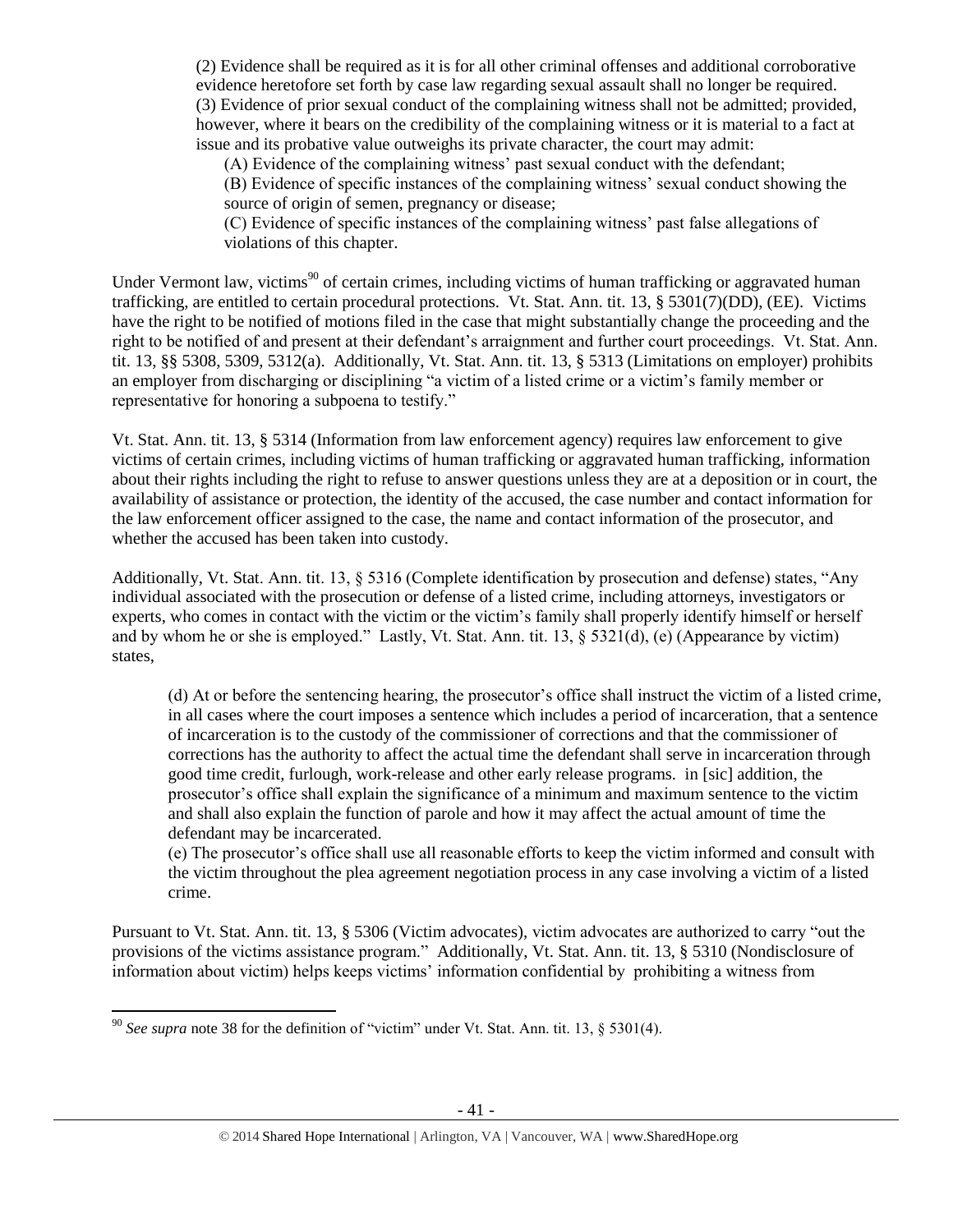disclosing a victim's address or place of employment unless the "nondisclosure of the information will prejudice the defendant." Moreover, Vt. Stat. Ann. tit. 13, § 5322 (Confidentiality) states,

When responding to a request for public records, or on any state website or state payment report, the state of Vermont shall not disclose to the public the name or any other identifying information, including the town of residence or the type or purpose of the payment, of an applicant to the victim's compensation program, a victim named in a restitution judgment order, or a recipient of the domestic and sexual violence survivors' transitional employment program.

Additionally, Vt. Stat. Ann. tit. 13, § 5321(a)–(c) (Appearance by victim) protects the victims' right to be informed and to participate in certain aspects of the trial, stating the following:

(a) The victim of a crime has the following rights in any sentencing proceedings concerning the person convicted of that crime:

(1) to be given advance notice by the prosecutor's office of the date of the proceedings; and

(2) to appear, personally, to express reasonably his or her views concerning the crime, the person convicted, and the need for restitution.

(b) Sentencing shall not be delayed or voided by reason of the failure to give the victim the required notice or the failure of the victim to appear.

(c) In accordance with court rules, at the sentencing hearing, the court shall ask if the victim is present and, if so, whether the victim would like to be heard regarding sentencing. [In] imposing sentence, the court shall consider any views offered at the hearing by the victim. [If] the victim is not present, the court shall ask whether the victim has expressed, either orally or in writing, views regarding sentencing and shall take those views into consideration in imposing sentence.

Additional protections may apply to the extent that a domestic minor sex trafficking victim is also the victim of certain sex related crimes. Vt. R. Evid. 807 (Testimony where victim is a minor, a mentally ill person or a mentally retarded person) authorizes the court to allow children 12 years of age or under who are victims of Vt. Stat. Ann. tit. 13, § 3252 (Sexual assault), § 3253 (Aggravated sexual assault), or § 2602 (Lewd or lascivious conduct with child), among others, to provide testimony via a two-way closed circuit television under certain circumstances. Pursuant to Vt. R. Evid. 807(c), "The court shall make an order for two-way closed-circuit television or recorded testimony under this rule only upon a finding that requiring the child or mentally ill or mentally retarded person to testify in court will present a substantial risk of trauma to the child or mentally ill or mentally retarded person which would substantially impair the ability of the child or mentally ill or mentally retarded person to testify." If testimonial protection for the child is authorized, Vt. R. Evid. 807(e) permits the court to allow a person "whose presence the court finds would contribute to the welfare and well-being of the child . . . [to] be present in the room with the child."

Human trafficking victims may also participate in the address confidentiality program under Vt. Stat. Ann. tit. 15, § 1152(a) (Address confidentiality program; application; certification), which states,

[A] parent or legal guardian acting on behalf of a minor . . . may apply to the secretary of state to have an address designated by the secretary serve as the person's address or the address of the minor or incapacitated person. The secretary of state shall approve an application if it is filed in the manner and on the form prescribed by the secretary of state, and if it contains:

(1) a statement made under oath by the applicant that: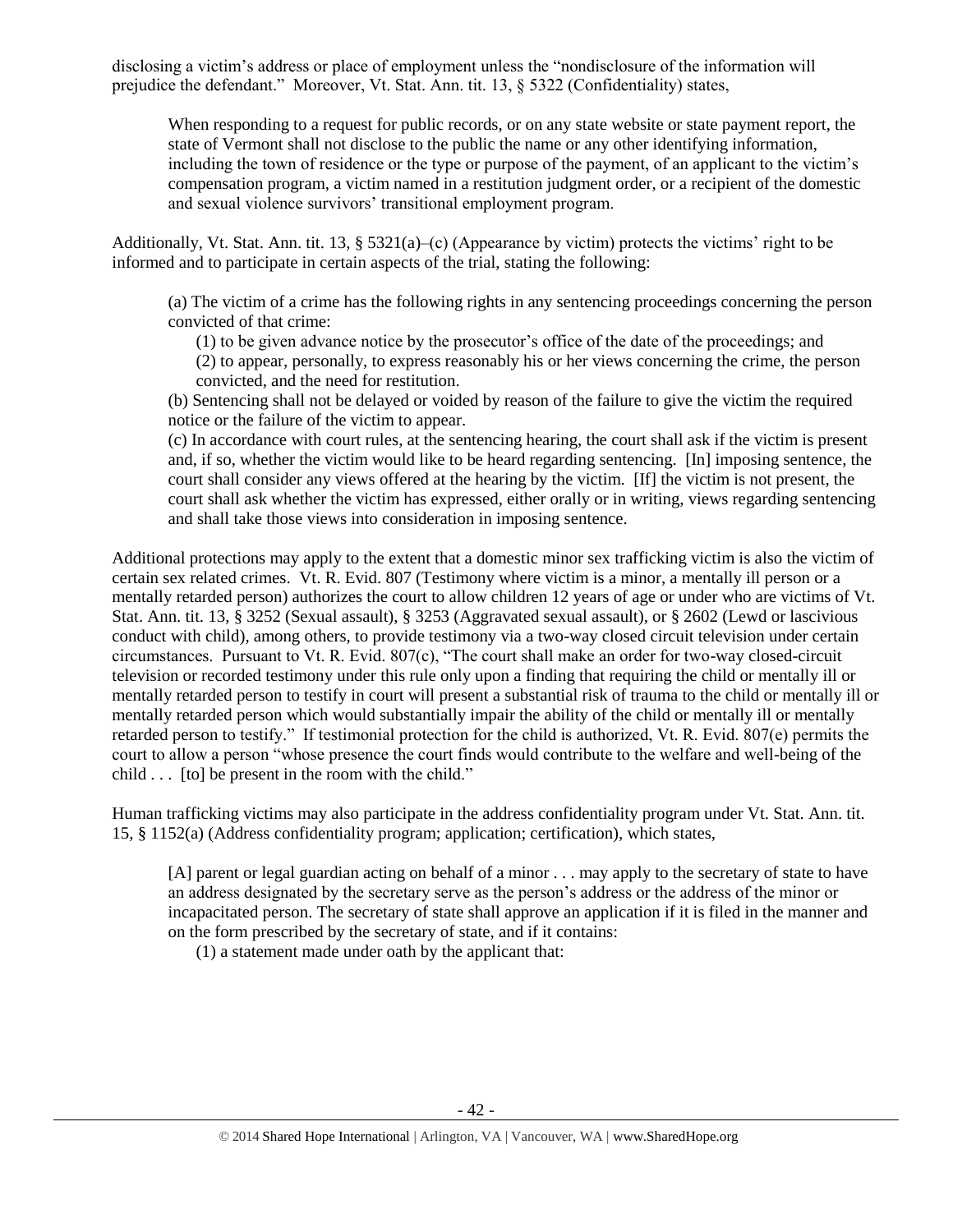(A) the applicant, or the minor  $\ldots$  on whose behalf the application is made, is a victim of  $\ldots$ human trafficking,<sup>91</sup>

(B) the applicant fears for his or her safety or his or her children's safety, or the safety of the minor . . . on whose behalf the application is made;

(C) the parent or legal guardian applying on behalf of a minor . . . has legal authority to act on the person's behalf;

. . . .

. . . .

(4) the new address or addresses that the applicant requests not be disclosed for the reason that disclosure will increase the risk of domestic violence, sexual assault or, stalking, or human trafficking;

. . . .

In addition, a human trafficking victim "may file a petition for a protective order in the county in which he or she resides or in Washington County to protect the confidentiality of his or her address." Vt. Stat. Ann. tit. 15, § 1152(f).

Pursuant to Vt. Stat. Ann. tit. 15, § 1152(c), "Applicants shall be certified for four years following the date of filing, unless the certification is withdrawn or cancelled before that date. . ." Under Vt. Stat. Ann. tit. 15, § 1157 (Assistance for program applicants), "The secretary of state shall make available a list of state and local agencies and nonprofit agencies that provide counseling and shelter services to victims of domestic violence, sexual assault and, stalking, and human trafficking to assist persons applying to be program participants. . ." Vt. Stat. Ann. tit. 15, § 1160 (Adoption of rules) further provides, "The secretary of state shall adopt rules necessary to perform his or her duties under this subchapter relating to: program application and certification; certification cancellation; agency use of designated addresses and exceptions; voting by program participants; and recording of vital statistics for program participants. All such rules . . . shall be designed with an understanding of the needs and circumstances of victims of domestic violence, sexual assault and, stalking, and human trafficking."

Lastly, Vt. Stat. Ann. tit. 12, § 1646(a)(3) (Evidence of sexual conduct) prohibits evidence of sexual behavior in civil cases as follows:

(3) Evidence of prior sexual conduct of the complaining witness shall not be admitted; provided, however, where it bears on the credibility of the complaining witness or it is material to a fact at issue and its probative value outweighs its private character, the court may admit:

(A) evidence of the complaining witness' past sexual conduct with the defendant;

(B) evidence of specific instances of the complaining witness' sexual conduct showing the source of origin of semen, pregnancy or disease;

(C) evidence of specific instances of the complaining witness' past false allegations of wrongful sexual activity.

*5.9 Expungement or sealing of juvenile delinquency records resulting from arrests or adjudications for prostitution-related offenses committed as a result of, or in the course of, the commercial sexual exploitation of a minor is available within a reasonable time after turning 18.*

Vt. Stat. Ann. tit. 33, § 5119(c) (Sealing of records) governs sealing a child's record who has been adjudicated a child in need of care or supervision. Vt. Stat. Ann. tit. 33, § 5119(c) states,

 $\overline{\phantom{a}}$ <sup>91</sup> Pursuant to Vt. Stat. Ann. tit. 15, § 1151 (Definitions), "'[h]uman trafficking' means conduct prohibited by 13 V.S.A. § 2652 or § 2653, and includes a threat of such, regardless of whether the conduct or threat of conduct have been reported to law enforcement officers." *See supra* note [66.](#page-23-0)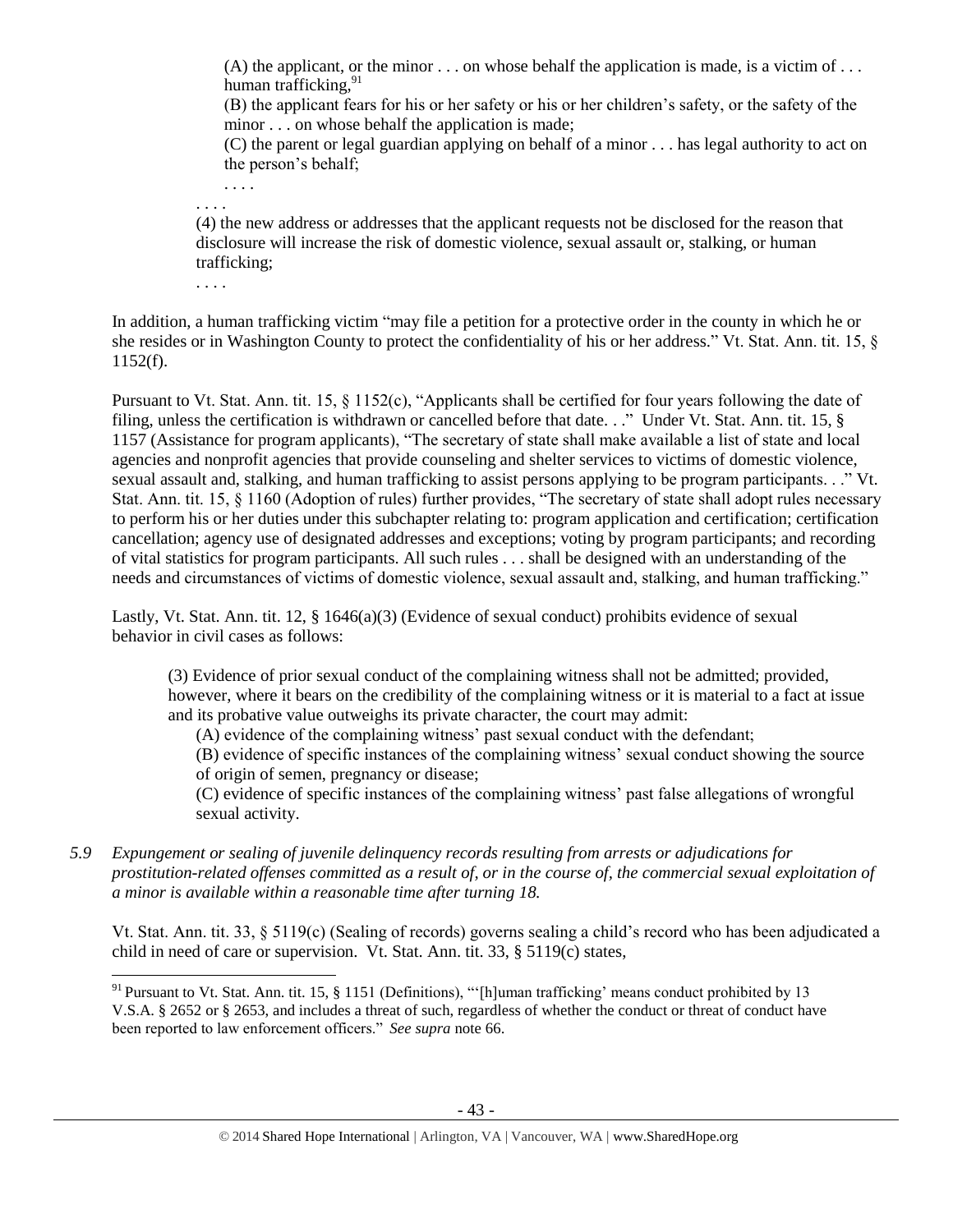(c) On application of a person who, while a child, was found to be in need of care or supervision or, on the court's own motion, after notice to all parties of record and hearing, the court may order the sealing of all files and records related to the proceeding if it finds:

(1) the person has reached the age of majority; and

(2) sealing the person's record is in the interest of justice.

Similarly, Vt. Stat. Ann. tit. 33, § 5119(a) governs sealing a child's record who has been adjudicated delinquent after July 1, 1996. Vt. Stat. Ann. tit. 33, § 5119(a) states,

(1) . . . the court shall order the sealing of all files and records related to the proceeding if two years have elapsed since the final discharge of the person unless, on motion of the state's attorney, the court finds:

(A) the person has been convicted of a listed crime as defined in 13 V.S.A. § 5301 [Definitions] or adjudicated delinquent of such an offense after such initial adjudication, or a proceeding is pending seeking such conviction or adjudication; or

(B) rehabilitation of the person has not been attained to the satisfaction of the court.

(2) At least 60 days prior to the date upon which a person is eligible to have his or her delinquency record automatically sealed pursuant to subdivision (1) of this subsection, the court shall provide such person's name and other identifying information to the state's attorney in the county in which the person was adjudicated delinquent. The state's attorney may object, and a hearing may be held to address the state's attorney's objection.

(3) The order to seal shall include all the files and records relating to the matter in accordance with subsection (d) of this section; however, the court may limit the order to the court files and records only upon good cause shown by the state's attorney.

. . . .

If a commercially sexually exploited minor participates in a juvenile diversion program, Vt. Stat. Ann. tit. 3, § 163(e), (f) (Juvenile court diversion project) allows juvenile records to be sealed after the successful completion of a diversion program. Vt. Stat. Ann. tit. 3, § 163(e), (f) states,

(e) Within 30 days of the two-year anniversary of a successful completion of juvenile diversion, the court shall order the sealing of all court files and records, law enforcement records other than entries in the juvenile court diversion project's centralized filing system, fingerprints, and photographs applicable to a juvenile court diversion proceeding unless, upon motion, the court finds:

(1) the participant has been convicted of a subsequent felony or misdemeanor during the two-year period, or proceedings are pending seeking such conviction; or

(2) rehabilitation of the participant has not been attained to the satisfaction of the court.

(f) Upon the entry of an order sealing such files and records under this section, the proceedings in the matter under this section shall be considered never to have occurred, all index references thereto shall be deleted, and the participant, the court, and law enforcement officers and departments shall reply to any request for information that no record exists with respect to such participant inquiry in any matter. Copies of the order shall be sent to each agency or official named therein.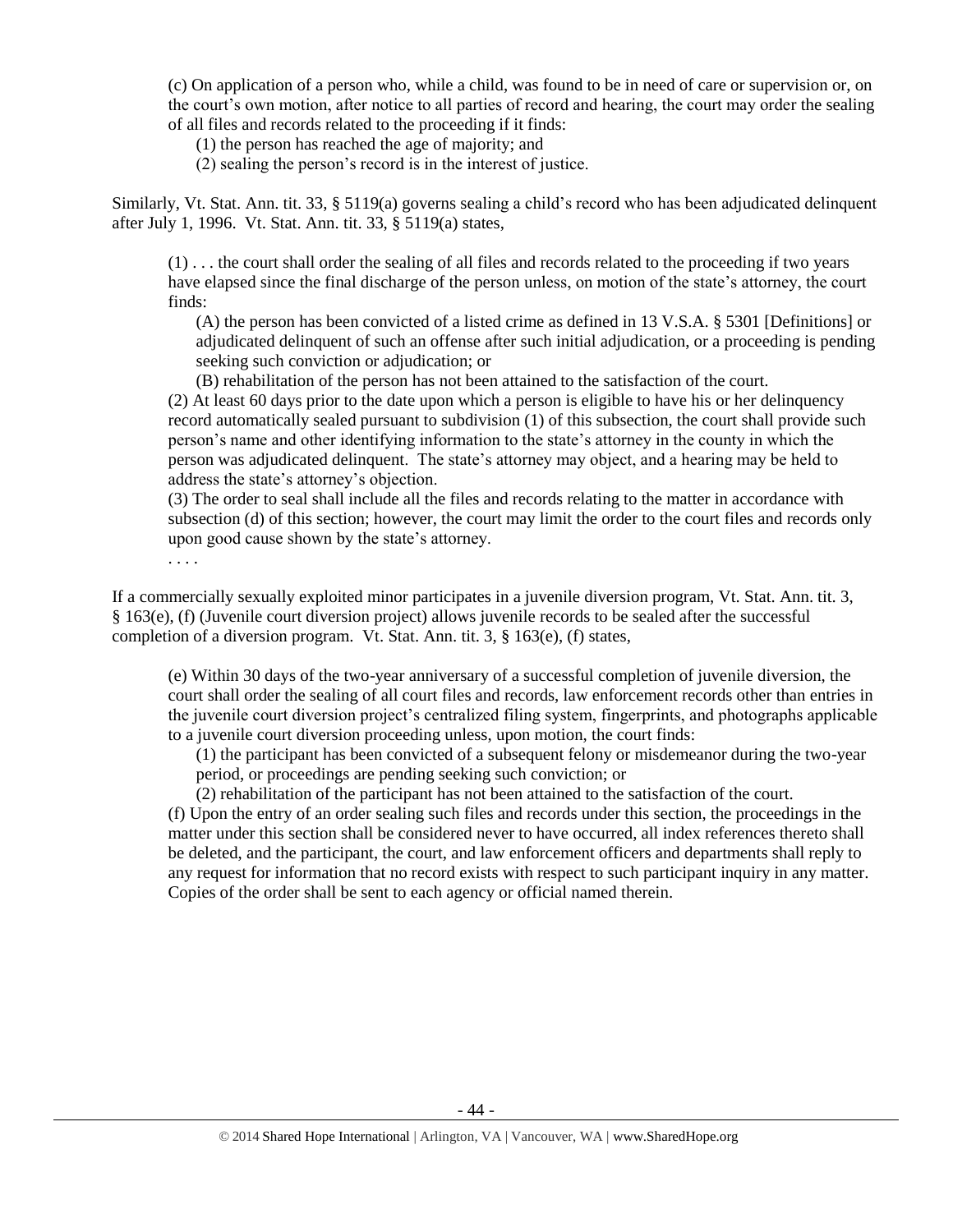*5.10 Victim restitution and civil remedies for victims of domestic minor sex trafficking or commercial sexual exploitation of children (CSEC) are authorized by law.* 

Vt. Stat. Ann. tit. 13, § 7043(a)(1) (Restitution) states that the court shall consider restitution "in every case in which the victim of a crime<sup>92</sup>... has suffered a material loss.<sup>"93</sup> As a result, a commercially sexually exploited child whose offender is convicted under any of Vermont's laws may be able to receive restitution. Moreover, commercially sexually exploited children whose offenders are convicted under Vt. Stat. Ann. tit. 13, § 2652(a) (Human trafficking), § 2653(a) (Aggravated human trafficking), or § 2655(a) (Solicitation) are eligible to receive restitution under Vt. Stat. Ann. tit. 13, § 2657 (Restitution), which states,

(a) A person convicted of a violation of this subchapter [Criminal Acts] shall be ordered to pay restitution to the victim pursuant to section 7043 [Restitution] of this title.

(b) If the victim of human trafficking<sup>94</sup> to whom restitution has been ordered dies before restitution is paid, any restitution ordered shall be paid to the victim's heir or legal representative, provided that the heir or legal representative has not benefited in any way from the trafficking.

(c) The return of the victim of human trafficking to his or her home country or other absence of the victim from the jurisdiction shall not limit the victim's right to receive restitution pursuant to this section.

Vt. Stat. Ann. tit. 13,  $\S$  7043(a)(3) further explains,

(3) In cases where restitution is ordered to the victim as a result of a human trafficking conviction under chapter 60 of this title, "material loss" shall also mean:

- (A) attorney's fees and costs; and
- (B) the greater of either:

(i) the gross income or value of the labor performed for the offender by the victim; or (ii) the value of the labor performed by the victim as guaranteed by the minimum wage and overtime provisions of 21 V.S.A. Section 385 [Administration].

In certain circumstances, the victim's offender need not be convicted of a crime in order for the victim to be eligible to receive restitution. Vt. Stat. Ann. tit. 13, § 7043(e)(3) states, "An order of restitution may require the offender to pay restitution for an offense for which the offender was not convicted if the offender knowingly and voluntarily executes a plea agreement which provides that the offender pay restitution for that offense."

Additionally, Vt. Stat. Ann. tit. 13, § 7043(h) states that "[r]estitution ordered under this section shall not preclude a person from pursuing an independent civil action for all claims not covered by the restitution order."

Commercially sexually exploited children whose offenders are convicted under Vt. Stat. Ann. tit. 13, § 2652(a), § 2653(a), or § 2655(a) may pursue civil remedies as Vt. Stat. Ann. tit. 13, § 2662 (Private cause of action) authorizes victims of human trafficking to bring a civil claim against their offenders. Vt. Stat. Ann. tit. 13, § 2662 provides,

(a) A victim of human trafficking may bring an action against the offender in the civil division of the superior court for damages, injunctive relief, punitive damages in the case of a willful violation, and reasonable costs and attorney's fees. Actual damages may include any loss for which restitution is available under section 2657 [Restitution] of this chapter.

<sup>92</sup> *See supra* note [40.](#page-11-0) 

<sup>&</sup>lt;sup>93</sup> See supra Section 2.8 for the definition of "material loss."

<sup>&</sup>lt;sup>94</sup> See supra note [6](#page-1-0) for the definition of "victim of human trafficking."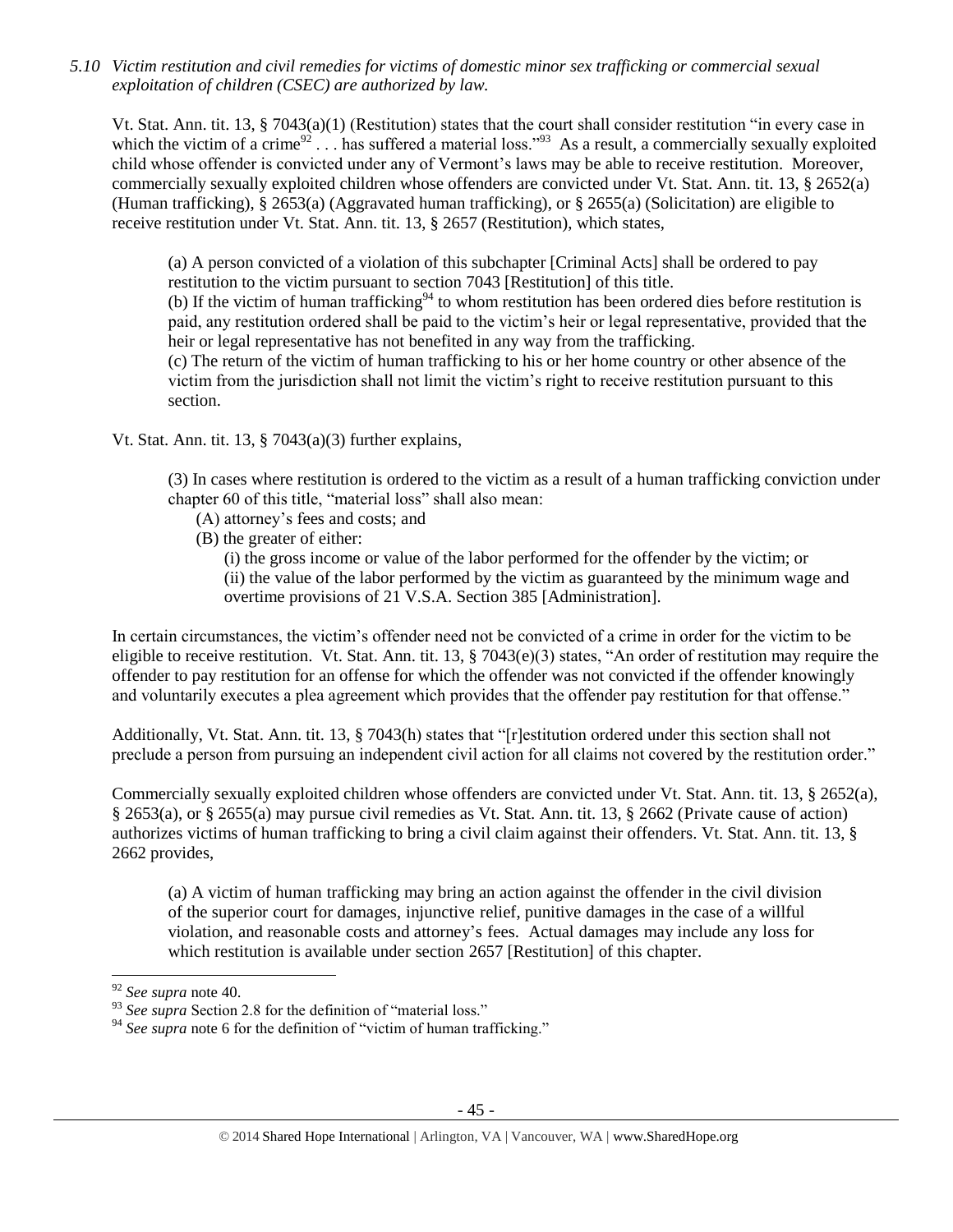(b) If the victim is deceased or otherwise unable to represent himself or herself, the victim may be represented by a legal guardian, family member, or other representative appointed by the court, provided that the legal guardian, family member, or other representative appointed by the court has not benefited in any way from the trafficking.

(c) In a civil action brought under this section, the victim's alleged consent to the human trafficking is immaterial and shall not be admitted.

*5.11 Statutes of limitations for civil and criminal actions for child sex trafficking or commercial sexual exploitation of children (CSEC) offenses are eliminated or lengthened sufficiently to allow prosecutors and victims a realistic opportunity to pursue criminal action and legal remedies.*

In regards to statutes of limitations applicable to criminal prosecutions, Vt. Stat. Ann. tit. 13, § 4501(a) (Limitation of prosecutions for certain crimes) eliminates the statute of limitations for prosecuting violations of Vt. Stat. Ann. tit. 13, § 3253 (Aggravated sexual assault), § 3253(a) (Aggravated sexual assault of a child), § 2652(a) (Human trafficking), and § 2653(a) (Aggravated human trafficking). Vt. Stat. Ann. tit. 13, § 4501(b) establishes that prosecutions must be commenced within 6 years for Vt. Stat. Ann. tit. 13, § 2252 (Sexual assault), "lewd and lascivious behavior"<sup>95</sup>, and "sexual exploitation of children," which includes Vt. Stat. Ann. tit. 13, § 2822(a) (Use of a child in a sexual performance), § 2823 (Consenting to a sexual performance), § 2824 (Promoting a recording of sexual conduct), § 2827 (Possession of child pornography), and § 2828 (Luring a child). For other felonies, Vt. Stat. Ann. tit. 13,  $§$  4501(c)<sup>96</sup>, (e) (Limitation of prosecutions for certain crimes) states,

(c) Prosecutions for any of the following offenses alleged to have been committed against a child under 18 years of age shall be commenced within 40 years after the commission of the offense, and not after:

- (1) sexual assault;
- (2) lewd and lascivious conduct;
- (3) sexual exploitation of a minor as defined in subsection  $3258(c)^{97}$  of this title;
- (4) lewd or lascivious conduct with a child; and
- . . . . . . .

(e) Prosecutions for other felonies and for misdemeanors shall be commenced within three years after the commission of the offense, and not after.

 $97$  Vt. Stat. Ann. tit. 13, § 3258(a), (c) states:

(a) No person shall engage in a sexual act with a minor if:

(1) the actor is at least 48 months older than the minor; and

(2) the actor is in a position of power, authority, or supervision over the minor by virtue of the actor's undertaking the responsibility, professionally or voluntarily, to provide for the health or welfare of minors, or guidance, leadership, instruction, or organized recreational activities for minors.

. . . .

(c) A person who violates subsection (a) of this section and who abuses his or her position of power, authority, or supervision over the minor in order to engage in a sexual act shall be imprisoned for not more than five years or fined not more than \$10,000.00, or both.

 $\overline{\phantom{a}}$ <sup>95</sup> *See* Vt. Stat. Ann. tit. 13, § 2601 (Lewd and lascivious conduct) and § 2602 (Lewd or lascivious conduct with child).

<sup>&</sup>lt;sup>96</sup> Here and elsewhere in this report that Vt. Stat. Ann. tit. 13,  $\S$  4501 is quoted or cited, it has been updated to reflect the amendments added by the passage of House Bill 581. H. 581, 2014 Gen. Assemb., Leg. Sess. (Vt. 2014) (effective September 1, 2014).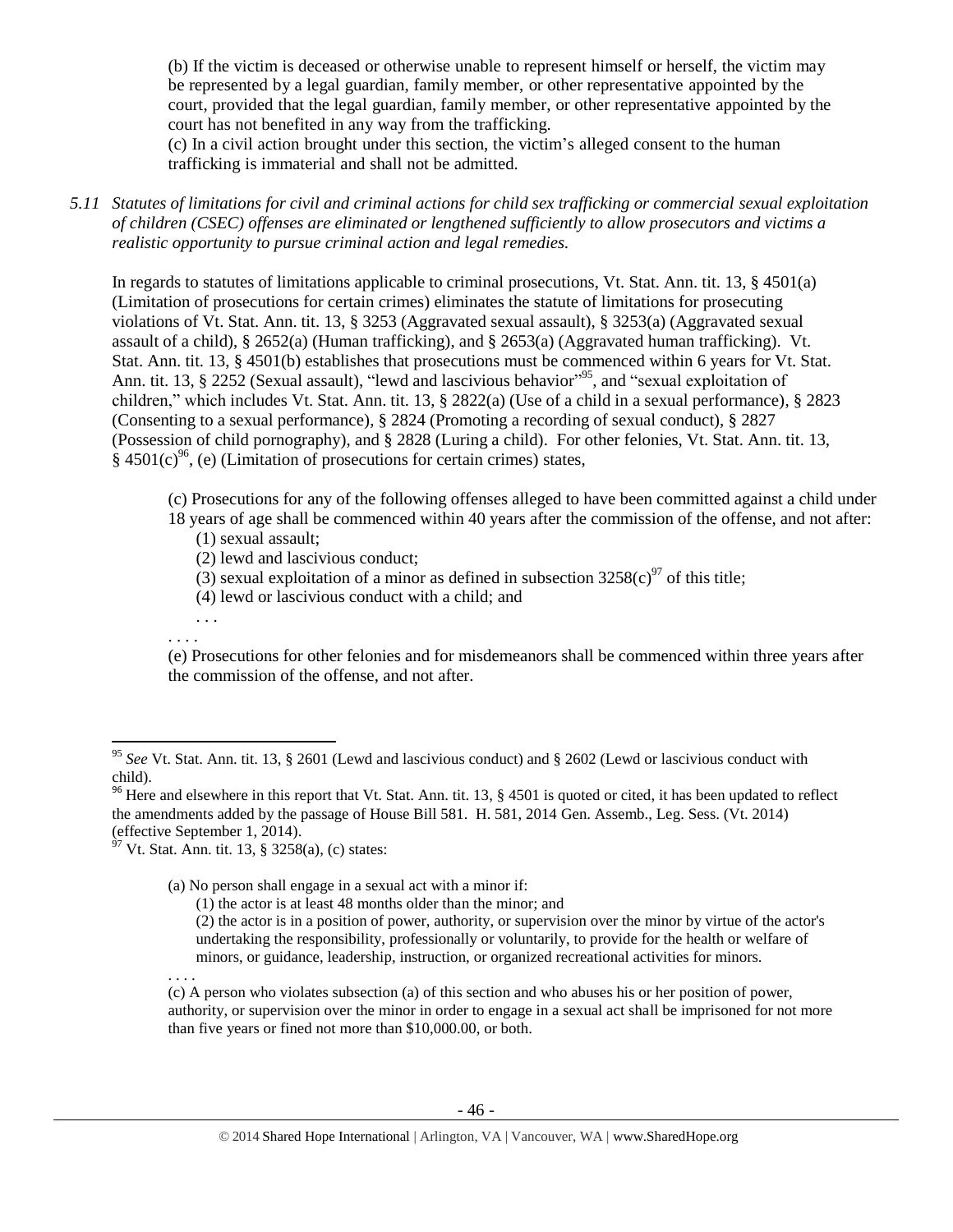Vt. Stat. Ann. tit. 13, § 2662 (Private cause of action) does not specify a statute of limitations within its provisions. Therefore, Vermont's generally applicable 6-year statute of limitations for civil actions, codified at Vt. Stat. Ann. tit. 12, § 511 (Civil action), is applicable.

However, Vt. Stat. Ann. tit. 12, § 551(a) (Minority, insanity or imprisonment) provides, "When a person entitled to bring an action specified in this chapter is a minor . . . at the time the cause of action accrues, such person may bring such action within the times in this chapter respectively limited, after the disability is removed." Accordingly, if the victim of human trafficking is a minor, the victim will be able to bring a civil claim under Vt. Stat. Ann. tit. 13, § 2662 within 6 years of the minor's 18th birthday. Vt. Stat. Ann. tit. 1, § 173, tit. 12, §§ 511, 551(a).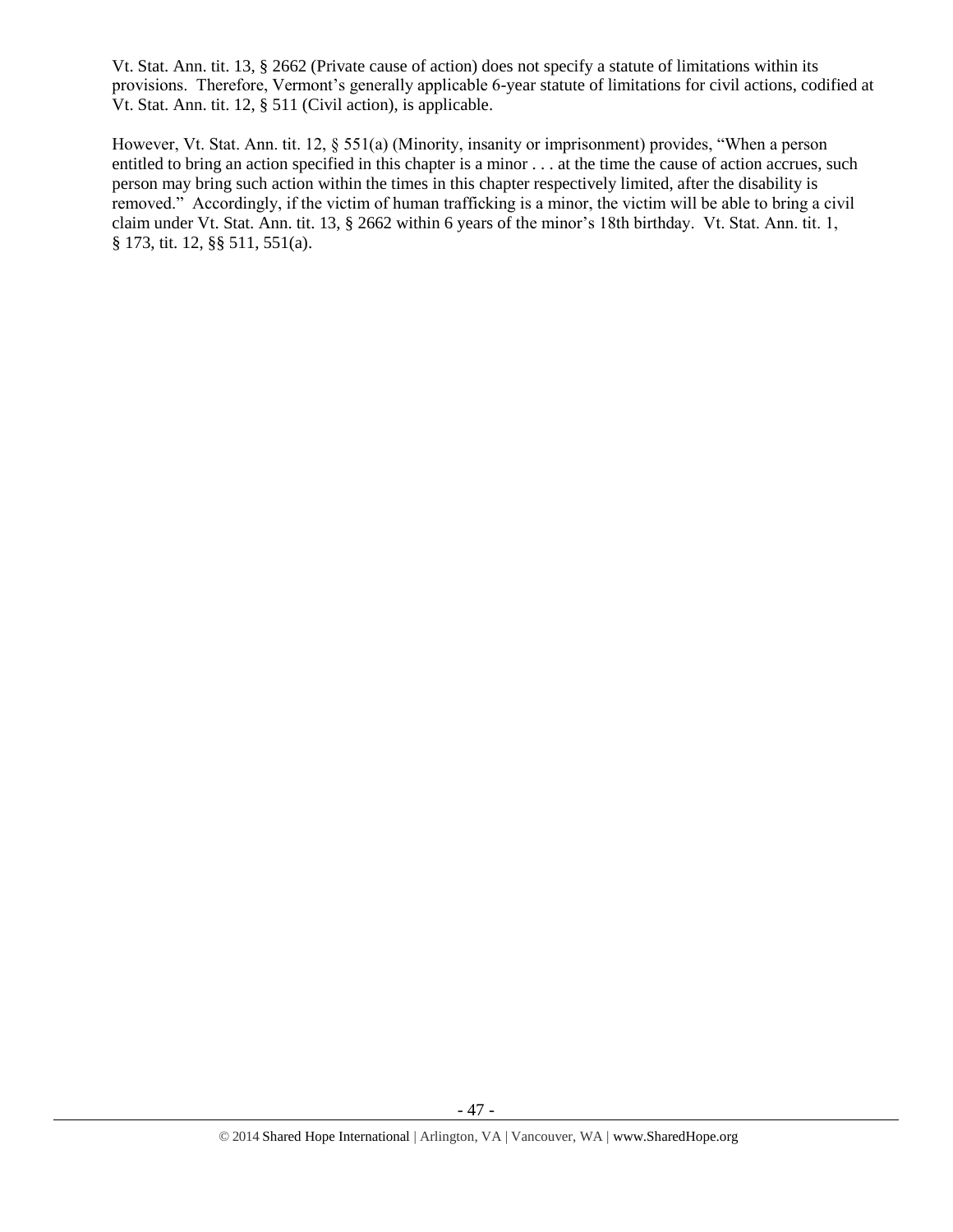## **FRAMEWORK ISSUE 6: CRIMINAL JUSTICE TOOLS FOR INVESTIGATION AND PROSECUTIONS**

## *Legal Components:*

- *6.1 Training on human trafficking and domestic minor sex trafficking for law enforcement is statutorily mandated or authorized.*
- *6.2 Single party consent to audiotaping is permitted in law enforcement investigations.*
- *6.3 Wiretapping is an available tool to investigate domestic minor sex trafficking.*
- *6.4 Using a law enforcement posing as a minor to investigate buying or selling of commercial sex acts is not a defense to soliciting, purchasing, or selling sex with a minor.*
- *6.5 Using the Internet to investigate buyers and traffickers is a permissible investigative technique.*
- *6.6 Law enforcement and child welfare agencies are mandated to promptly report missing and recovered children. \_\_\_\_\_\_\_\_\_\_\_\_\_\_\_\_\_\_\_\_\_\_\_\_\_\_\_\_\_\_\_\_\_\_\_\_\_\_\_\_\_\_\_\_\_\_\_\_\_\_\_\_\_\_\_\_\_\_\_\_\_\_\_\_\_\_\_\_\_\_\_\_\_\_\_\_\_\_\_\_\_\_\_\_\_\_\_\_\_\_\_\_\_\_*

# *Legal Analysis:*

*6.1 Training on human trafficking and domestic minor sex trafficking for law enforcement is statutorily mandated or authorized.*

Vermont does not specifically require law enforcement to receive training on human trafficking or domestic minor sex trafficking. 2011 Vt. Acts & Resolves 55, § 3 (Services for victims of human trafficking), however, authorizes the Vermont center for crime victim services to "convene a task force to assist . . . law enforcement agencies . . . to develop a statewide protocol to provide services for victims of human trafficking. The protocol may include a public awareness and education campaign."

- 6.1.1 Recommendation: Enact a law that authorizes law enforcement to receive training on human trafficking, including domestic minor sex trafficking.
- *6.2 Single party consent to audiotaping is permitted in law enforcement investigations.*

Vermont's statutes do not address whether single party or two-party consent to audiotaping is required.

- 6.2.1 Recommendation: Enact a law permitting single party consent audiotaping.
- *6.3 Wiretapping is an available tool to investigate domestic minor sex trafficking.*

Vermont code does not address whether wiretapping is permitted for domestic minor sex trafficking or any other crime.

- 6.3.1 Recommendation: Should Vermont enact a law authorizing wiretapping by law enforcement, include investigations related to Vt. Stat. Ann. tit. 13, § 2822(a) (Use of a child in a sexual performance), § 2823 (Consenting to a sexual performance), § 2652(a) (Human trafficking), § 2653(a) (Aggravated human trafficking), and § 2655(a) (Solicitation).
- *6.4 Using a law enforcement posing as a minor to investigate buying or selling of commercial sex acts is not a defense to soliciting, purchasing, or selling sex with a minor.*

Vermont does not expressly permit the use of a decoy by law enforcement for the purposes of investigating prostitution or sex trafficking cases. Vt. Stat. Ann. tit. 13, § 2828(a) (Luring a child), does, however, make it a crime for a person to "knowingly solicit, lure, or entice, or to attempt to solicit, lure, or entice, a child under the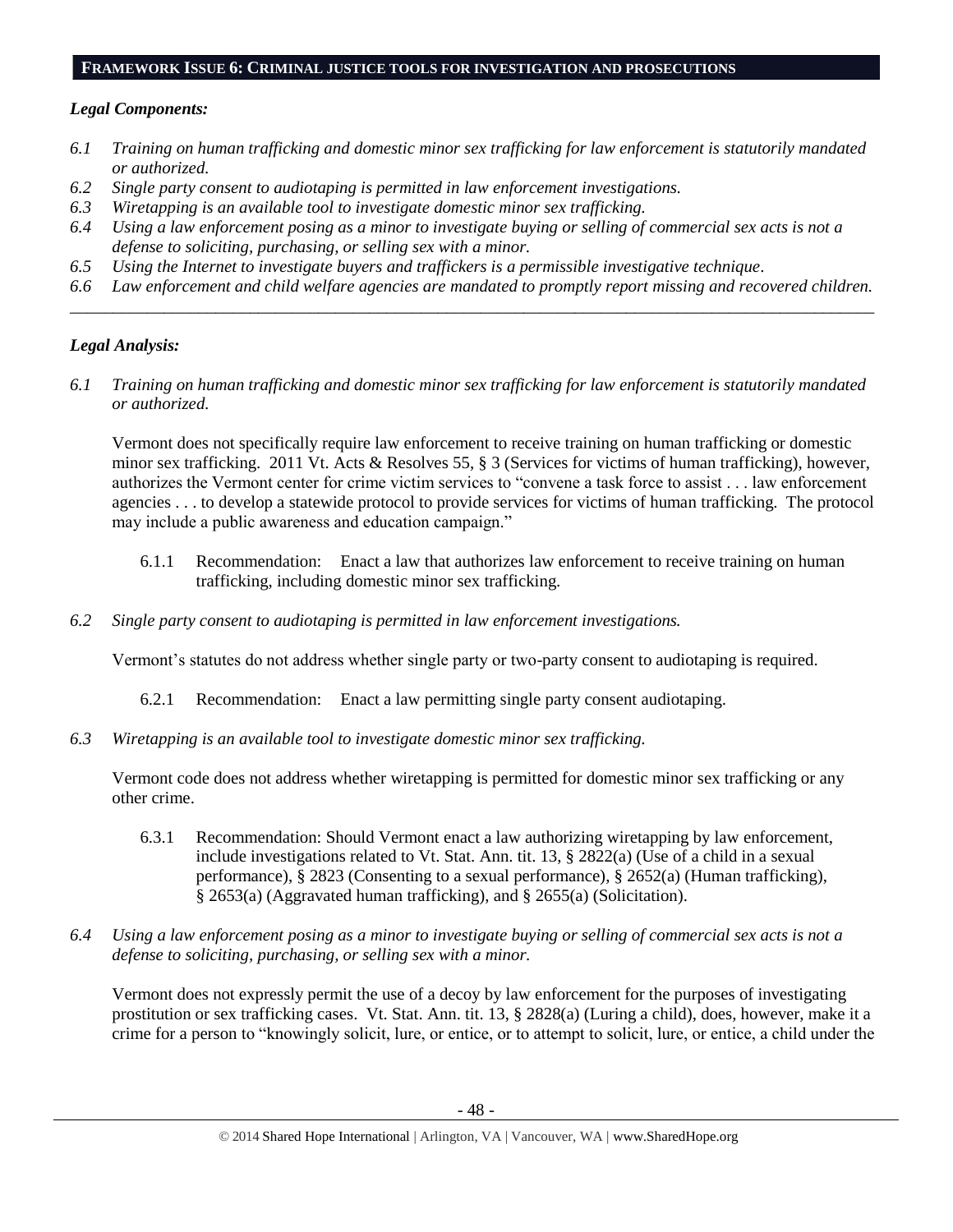age of 16 or another person believed by the person to be a child under the age of 16." This statute suggests that Vermont law may permit law enforcement to use decoys while investigating violations of Vt. Stat. Ann. tit. 13, § 2828(a).

# *6.5 Using the Internet to investigate buyers and traffickers is a permissible investigative technique.*

Vermont has no law expressly authorizing law enforcement to use the Internet to investigate buyers and traffickers. However, Vt. Stat. Ann. tit. 13, § 2828(a) (Luring a child) makes it illegal for an offender to "knowingly solicit, lure, or entice, or to attempt to solicit, lure, or entice, a child under the age of 16 or another person believed by the person to be a child under the age of 16." Vt. Stat. Ann. tit. 13, § 2828(b) further explains that "[t]his section applies to solicitation, luring, or enticement by any means, including in person, through written or telephonic correspondence or electronic communication." Although not explicit, together these two phrases suggest that law enforcement may use the Internet to investigate buyers and traffickers.

# *6.6 Law enforcement and child welfare agencies are mandated to promptly report missing and recovered children.*

Vt. Stat. Ann. tit. 20, § 1820(1) (Definitions) defines a "missing person" as "an individual: whose whereabouts is unknown; and with either a physical disability, a mental disability, or a developmental disability; or who is an unemancipated minor." Once a person files a missing person complaint pursuant to Vt. Stat. Ann. tit. 20, § 1821 (Missing person complaint), Vt. Stat. Ann. tit. 20, § 1822 (Missing person report) requires the law enforcement agency that receives the complaint to "prepare a missing person report," which must "include all information contained in the missing person complaint and any information or evidence gathered by a preliminary investigation, if one was made." Vt. Stat. Ann. tit. 20, § 1823(a) (Dissemination of missing person report) requires the law enforcement agency next to forward copies of the report to "all law enforcement agencies within the jurisdiction where the missing person lives or was last seen, and other law enforcement agencies that can reasonably be expected to be involved in any investigation." Furthermore, Vt. Stat. Ann. tit. 20, § 1823(b) mandates that law enforcement forward the report to

(1) all law enforcement agencies to which the complainant reasonably requests the report be sent;

(2) any law enforcement agency requesting a copy of the missing person report; and

(3) all media in the region in which the missing person lives, or was last seen, unless such disclosure would impede an ongoing investigation or unless otherwise requested by the complainant.

Vt. Stat. Ann. tit. 20, § 1824(a) (Searches for missing persons) requires any law enforcement agency that receive a missing persons report to "commence a search for a missing person as soon as a report is received." If the "missing person complaint involves an unemancipated minor, including a runaway child as defined in 13 V.S.A. § 1311 [Unlawful sheltering; aiding a runaway child], the law enforcement agency shall transmit the report, as soon as it is complete, to the Department of Public Safety for inclusion in the National Crime Information Center database." Vt. Stat. Ann. tit. 20, § 1825.

Additionally, Vermont established the Vermont Amber Alert Program "to aid in the identification and location of abducted children." Vt. Stat. Ann. tit. 20, § 1828. Vt. Stat. Ann. tit. 20, § 1828(3) (Vermont Amber Alert Program) provides that an Alert shall be issued by the Department of Public Safety if

(A) a law enforcement agency notifies the Department of the abduction of a child; (B) there is sufficient information about the child or the person suspected of abducting the child that an immediate broadcast might help locate the child; and

(C) the child is in danger of imminent death or serious bodily harm.